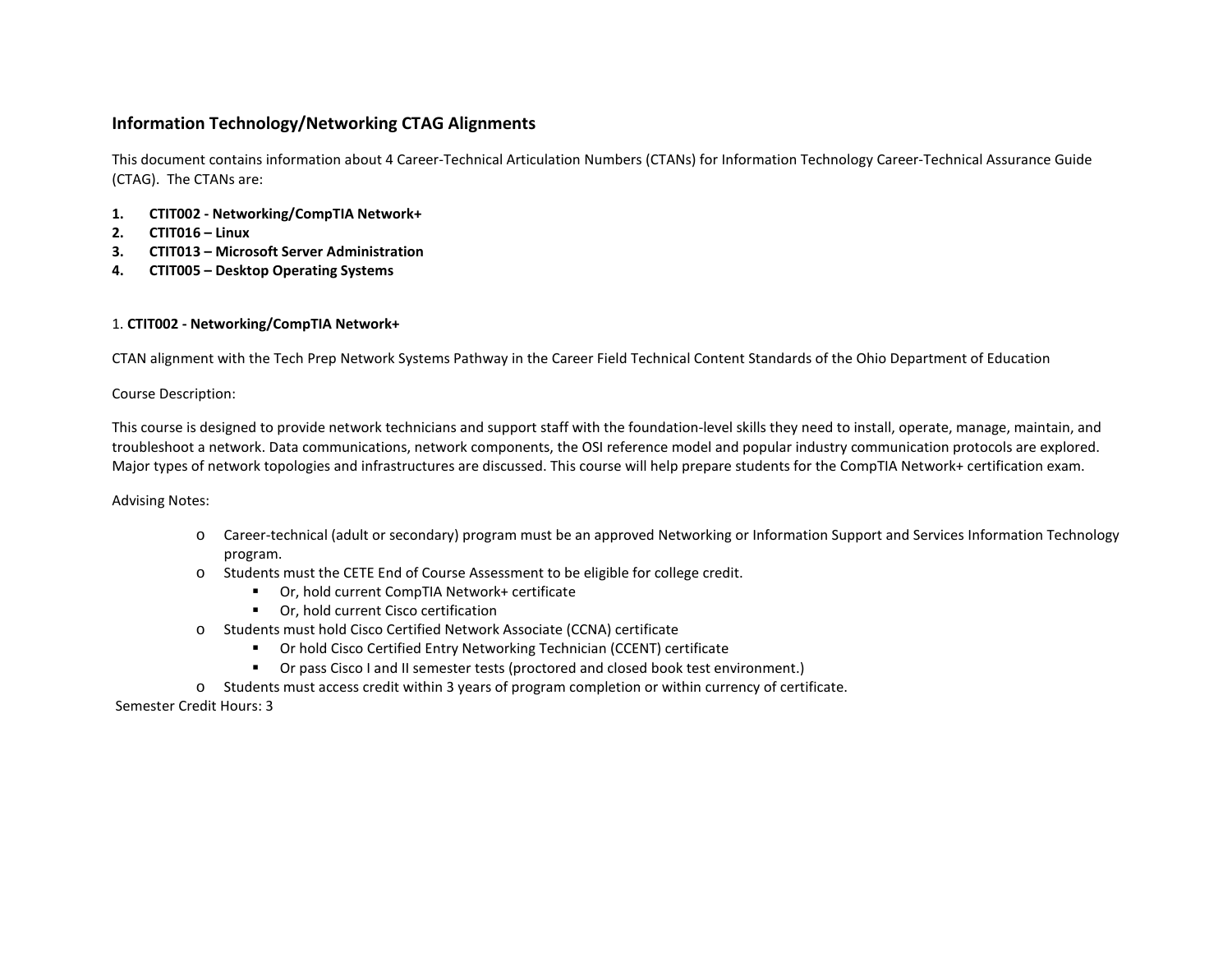| <b>Learning Outcomes</b> | Alignment to the 2013 Competencies from the Ohio Department of Education Career Field Technical Content Standards                       |
|--------------------------|-----------------------------------------------------------------------------------------------------------------------------------------|
| The student will be able |                                                                                                                                         |
| to:                      |                                                                                                                                         |
| 1. Describe Network      | 2.2 Apply networking fundamentals to infrastructure systems                                                                             |
| Concepts*                | 2.2.5 Identify and apply Transmission Control Protocol and Internet Protocol (TCP/IP; Internet Protocol Version 4 [IPv4],               |
|                          | Internet Protocol Version 6 [IPv6]) applications and services (e.g., rlogin, Simple Mail Transfer Protocol [SMTP],                      |
|                          | Telecommunications Network [Telnet], File Transfer Protocol [FTP], Domain Name System [DNS], Network File System [NFS],                 |
|                          | Voice over Internet Protocol [VoIP], Internet Control Message Protocol [ICMP]).                                                         |
|                          | 2.2.8. Describe the characteristics and uses of networks, network devices, and components (e.g., hubs, switches, routers,               |
|                          | firewalls).                                                                                                                             |
|                          | Describe the Open Systems Interconnection (OSI) standard (International Organization for Standardization [ISO]<br>4.2<br>Standard 7498) |
|                          | 4.2.1 Identify the benefits of using a layered network model).                                                                          |
|                          | 4.2.2 Compare OSI stack positions and their relationships to one another                                                                |
|                          | 4.2.3 Compare the seven layers of the OSI stack to the four layers of the Transmission Control Protocol/Internet Protocol               |
|                          | (TCP/IP) stack.                                                                                                                         |
|                          | 4.2.4 Compare the basics of TCP/IP layers, components, and functions.                                                                   |
|                          | 4.2.5 Describe actions to be performed at each of the OSI physical layers.                                                              |
|                          | 4.2.6 Explain how the OSI layers relate to the elements of network communication                                                        |
|                          | 4.7<br>Describe IP addressing schemes and create subnet masks                                                                           |
|                          | 4.7.1 Explain Fully Qualified Domain Names (FQDNs) and how they are used                                                                |
|                          | 4.7.2 Explain the IP addressing scheme and how it is used                                                                               |
|                          | 4.7.3<br>Identify Class A, B, and C reserved (i.e., private) address ranges and why they are used                                       |
|                          | 4.7.4<br>Identify the class of network to which a given address belongs.                                                                |
|                          | 4.7.5<br>Differentiate between default subnet masks and custom subnet masks                                                             |
|                          | 4.7.6<br>Explain the relationship between an IP address and its associated subnet mask                                                  |
|                          | 4.7.7<br>Identify the differences between classful and classless addressing schemes                                                     |
|                          | 4.7.8<br>Identify multicasting addresses and explain why they are used.                                                                 |
|                          | 4.7.9<br>Create custom subnet masks to meet network design requirements                                                                 |
|                          | 4.7.10 Compare and contrast Internet Protocol Version 4 (IPv4) and Internet Protocol Version 6 (IPv6)                                   |
|                          | 4.10<br>Administer network operating systems and services                                                                               |
|                          | 4.10.10. Troubleshoot network performance connectivity (e.g. performance monitor, command line utilities)                               |
|                          | 4.11<br>Implement a hypervisor.                                                                                                         |
|                          | 4.11.2. Provision cloud services (e.g., Software as a Service [SaaS], Platform as a Service [PaaS], Infrastructure as a Service         |
|                          | [laaS], Security as a Service)                                                                                                          |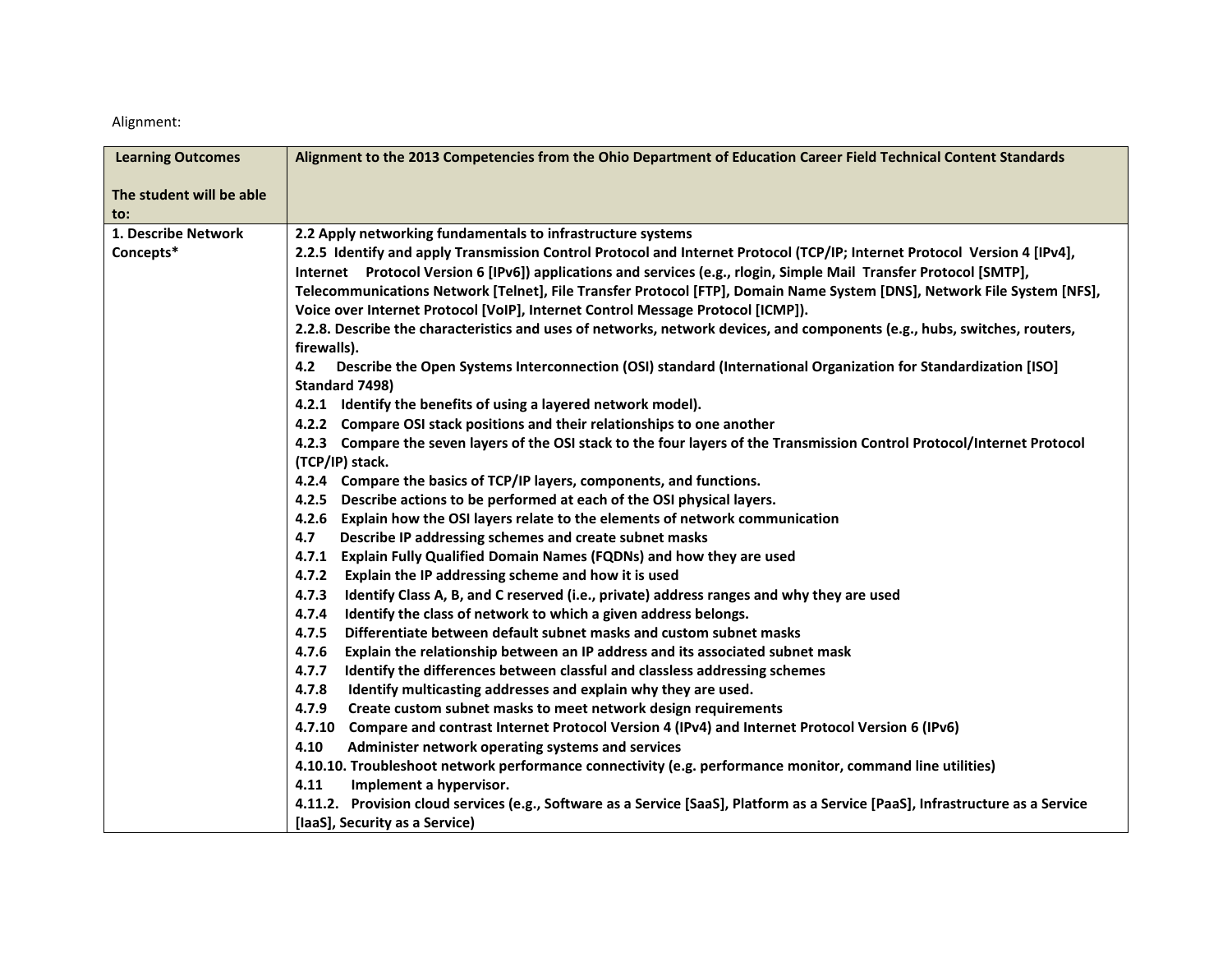|                              | 4.12 Design a wide area network (WAN).                                                                                             |  |  |  |
|------------------------------|------------------------------------------------------------------------------------------------------------------------------------|--|--|--|
|                              | 4.12.9 Evaluate and select routing protocols (e.g., Border Gateway Routing Protocol (BGRP), Open Shortest Path First (OSPF),       |  |  |  |
|                              | Routing Information Protocol Version 2 (RIPv2])                                                                                    |  |  |  |
| 2. Perform Network           | Build a multinode network.<br>4.1                                                                                                  |  |  |  |
| <b>Installation and</b>      | 4.1.6. Configure and build a network                                                                                               |  |  |  |
| Configuration*               | 4.4<br>Explain wireless communications.                                                                                            |  |  |  |
|                              | 4.4.1 Compare and contrast wireless standards in common use (e.g. Institute of Electrical and Electronics Engineers [IEEE]         |  |  |  |
|                              | 802.11, Bluetooth, Worldwide Interoperability for Microwave Access [WiMAX], Radio Frequency Identification [RFID], Near            |  |  |  |
|                              | <b>Field Communication [NFC])</b>                                                                                                  |  |  |  |
|                              | 4.4.2 Compare and contrast characteristics of wireless signals (e.g. reflection, diffraction, scattering, fading)                  |  |  |  |
|                              | 4.4.3<br>Differentiate media access methods used by wireless                                                                       |  |  |  |
|                              | Describe appropriate applications of wireless technologies to specific communication scenarios.<br>4.4.4                           |  |  |  |
|                              | 4.5<br>Design and implement wireless network solutions.                                                                            |  |  |  |
|                              | 4.5.1 Compare and contrast secure wireless solutions operating in ad-hoc mode and infrastructure mode                              |  |  |  |
|                              | 4.5.2 Describe the frequency ranges and associated rules in the wireless spectrum as managed by the Federal Communication          |  |  |  |
|                              | <b>Commission (FCC)</b>                                                                                                            |  |  |  |
|                              | 4.5.3 Describe the Service Set Identifier (SSID) as used in wireless communications                                                |  |  |  |
|                              | 4.5.4 Select and install access points, wireless Network Interface Cards (NICs), antennas, and other hardware and software         |  |  |  |
|                              | components to provide a wireless networking solution as determined by a site                                                       |  |  |  |
|                              | and customer survey                                                                                                                |  |  |  |
|                              | 4.5.5 Troubleshoot Wireless Local Area Networks (WLANs) using system logs, vendor-provided utilities, and diagnostic tools         |  |  |  |
|                              | 4.6<br>Compare and contrast network protocols.                                                                                     |  |  |  |
|                              | Identify the advantages and disadvantages of well-known protocols (e.g., Domain Name System [DNS], File Transfer<br>4.6.2.         |  |  |  |
|                              | Protocol [FTP], Secure Hypertext Transfer Protocol [HTTPS], Telecommunications Network [Telnet], Dynamic Host                      |  |  |  |
|                              | Configuration Protocol [DHCP], Remote Desktop Protocol [RDP]) and associated port numbers                                          |  |  |  |
|                              | Administer network operating systems and services.<br>4.10                                                                         |  |  |  |
|                              | 4.10.10. Troubleshoot network performance connectivity (e.g. performance monitor, command line utilities)                          |  |  |  |
|                              | 4.10.11. Explain the fundamentals of Quality of Service (QoS)                                                                      |  |  |  |
|                              | 4.12<br>Design a wide area network (WAN).                                                                                          |  |  |  |
|                              | 4.12.1. Select WAN connections (e.g., satellite, Synchronous Optical Network (SONET), T1, T3, E1, E3, Digital Subscriber Line      |  |  |  |
|                              | [DSL], cable, Worldwide Interoperability for Microwave Access [WiMAX], Multiprotocol Label Switching [MPLS], frame relay)          |  |  |  |
|                              | 4.12.3. Evaluate and select basic telecommunications services (e.g., satellite, circuit switching, wireless, packet switching) and |  |  |  |
|                              | carriers for WAN requirements                                                                                                      |  |  |  |
|                              | 4.12.9 Evaluate and select routing protocols (e.g., Border Gateway Routing Protocol (BGRP), Open Shortest Path First (OSPF),       |  |  |  |
|                              | Routing Information Protocol Version 2 (RIPv2])                                                                                    |  |  |  |
| 3. Explain Network           | 2.2<br>Apply networking fundamentals to infrastructure systems                                                                     |  |  |  |
| <b>Media and Topologies*</b> | 2.2.2. Select the basic point-to-point (PTP) and point-to-multipoint (PTMP) network topologies (e.g., star, ring, tree, network,   |  |  |  |
|                              | mesh, irregular) and broadband and baseband transmission methods                                                                   |  |  |  |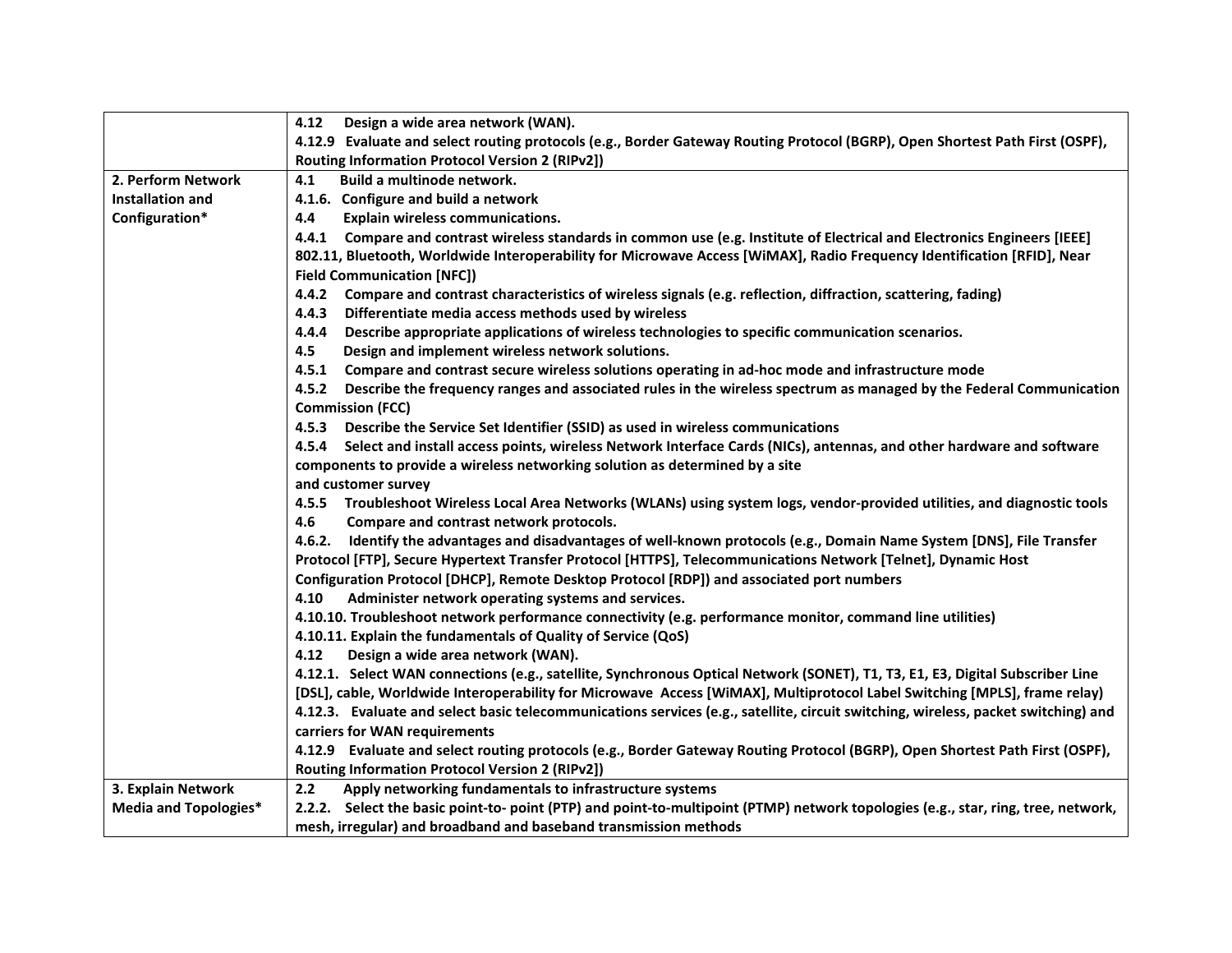|                        | 2.2.6 Differentiate between cable types (e.g., fiber optic, twisted pair, coaxial) and interfaces                             |
|------------------------|-------------------------------------------------------------------------------------------------------------------------------|
|                        | Select, assemble, terminate, and test media<br>4.3                                                                            |
|                        | 4.3.1 Identify the criteria used in selecting media (e.g., physical properties, transmission technologies, transmission span, |
|                        | bandwidth, topology, security, noise immunity, installation considerations, cost)                                             |
|                        | 4.3.2 Differentiate between media types (e.g., coaxial, twisted pair, fiber optic) and interfaces                             |
|                        | 4.3.3 Compare and contrast media categories (e.g., single mode, multimode, CAT5, CAT5E, CAT6+)                                |
|                        | 4.3.4 Describe types of media connectors (e.g., Bayonet Neill-Concelman [BNC], Registered Jack [RJ]-45, LC, ST) and grounding |
|                        | techniques                                                                                                                    |
|                        | 4.3.5 Identify media standards (e.g., American National Standards Institute [ANSI], Electronic Industries Alliance            |
|                        | /Telecommunications Industry Association [EIA/TIA]-568, EIA/TIA-568A and 568B)                                                |
|                        | 4.3.6 Identify the advantages and disadvantages of cabling systems                                                            |
|                        | 4.3.7 Describe typical problems associated with cable installation.                                                           |
|                        | 4.3.8 Assemble and test Ethernet cable (e.g., straight-through, crossover, loopback)                                          |
|                        | 4.4<br><b>Explain wireless communications.</b>                                                                                |
|                        | 4.4.2 Compare and contrast characteristics of wireless signals (e.g., reflection, diffraction, scattering, fading)            |
|                        | 4.4.3 Differentiate media access methods used by wireless                                                                     |
|                        | 4.4.4 Describe appropriate applications of wireless technologies to specific communication scenarios                          |
|                        | 4.8<br>Describe network architecture                                                                                          |
|                        | 4.8.1 Describe media-access protocols (e.g., Carrier Sense Multiple Access with Collision Detection [CSMA/CD], Carrier Sense  |
|                        | Multiple Access with Collision Avoidance [CSMA/CA])                                                                           |
|                        | 4.8.2 Identify the components of and relationships within the Institute of Electrical and Electronics Engineers (IEEE) 802    |
|                        | standards                                                                                                                     |
|                        | 4.8.3 Identify Local Area Network (LAN) performance factors (e.g. signal attenuation, signal propagation delay)               |
|                        | 4.10 Administer network operating systems and services.                                                                       |
|                        | 4.10.1. Select physical and logical topology                                                                                  |
|                        | Design a wide area network (WAN).<br>4.12                                                                                     |
|                        | 4.12.1. Select WAN connections (e.g., satellite, Synchronous Optical Network (SONET), T1, T3, E1, E3, Digital Subscriber Line |
|                        | [DSL], cable, Worldwide Interoperability for Microwave Access [WiMAX], Multiprotocol Label Switching [MPLS], frame relay)     |
|                        | 4.12.2. Describe point-to-point (PTP) and point-to-multipoint (PTMP) interconnection                                          |
|                        | 4.12.8. Evaluate and select transmission options                                                                              |
| 4. Demonstrate Network | 2.11<br>Select and apply troubleshooting methodologies for problem solving.                                                   |
| Management*            | 2.11.1. Identify the problem                                                                                                  |
|                        | 2.11.3. Investigate symptoms based on the selected methodology                                                                |
|                        | 2.11.4. Gather and analyze data about the problem                                                                             |
|                        | 2.12<br>Develop performance tests and acceptance plans.                                                                       |
|                        | 2.12.2. Develop a test system that accurately mimics external interfaces                                                      |
|                        | 2.12.3. Develop test cases that are realistic, that compare with expected performance, and that include targeted platforms    |
|                        | and device types                                                                                                              |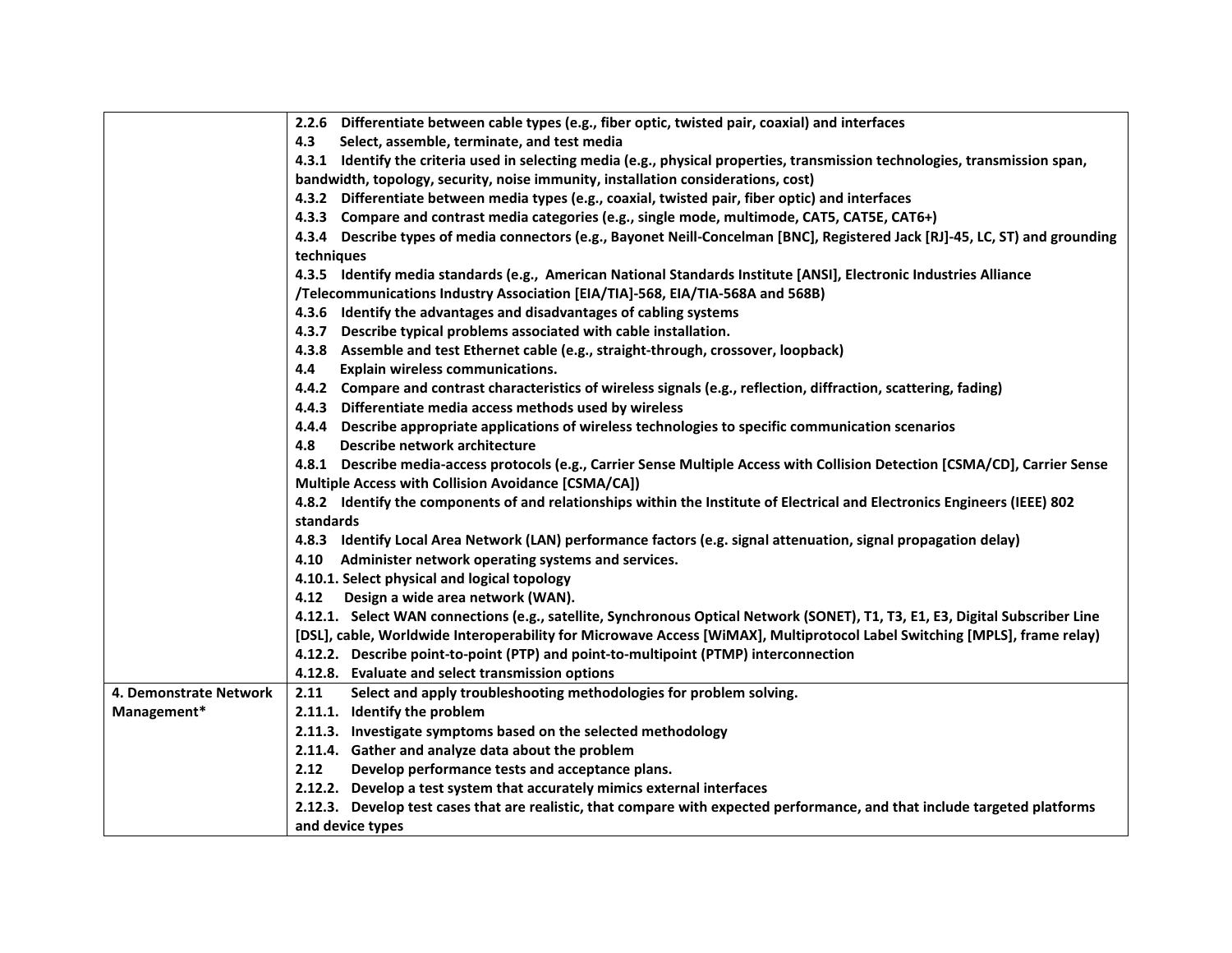|                            | 3.4<br>Explain information technology mechanisms as they apply to a multilayer defense structure.                                                      |  |
|----------------------------|--------------------------------------------------------------------------------------------------------------------------------------------------------|--|
|                            | Compare and contrast network analysis software (e.g., network analyzer) and hardware tools to identify security risks<br>3.4.3                         |  |
|                            | and vulnerabilities                                                                                                                                    |  |
|                            | 4.3<br>Select, assemble, terminate, and test media.                                                                                                    |  |
|                            | Describe typical problems associated with cable installation<br>4.3.7                                                                                  |  |
|                            | 4.6<br>Compare and contrast network protocols.                                                                                                         |  |
|                            | 4.6.8<br>Capture and analyze data packets                                                                                                              |  |
|                            | 4.8<br>Describe network architecture.                                                                                                                  |  |
|                            | 4.8.3<br>Identify Local Area Network (LAN) performance factors (e.g. signal attenuation, signal propagation delay)                                     |  |
|                            | 4.10<br>Administer network operating systems and services.                                                                                             |  |
|                            | 4.10.10. Troubleshoot network performance connectivity (e.g. performance monitor, command line utilities)                                              |  |
|                            | 4.10.11. Explain the fundamentals of Quality of Service (QoS)                                                                                          |  |
| <b>5. Describe Network</b> | 2.1<br>Describe the need for security and explain security risks and security safeguards                                                               |  |
| Security*                  | 2.1.12. Practice information security per job requirements                                                                                             |  |
|                            | 3.1<br>Components of Information Security: Describe the components associated with information security systems                                        |  |
|                            | Differentiate between authentication and authorization<br>3.1.1                                                                                        |  |
|                            | 3.1.2 Compare and contrast authentication techniques (e.g. Single factor, multifactor, passwords, biometrics, certificates, Radio                      |  |
|                            | Frequency Identification [RFID] cards)                                                                                                                 |  |
|                            | 3.1.3 Compare and contrast methods of achieving information assurance and integrity and confidentiality (e.g. digital                                  |  |
|                            | signatures, digital certifications, hashing algorithms, encryption)                                                                                    |  |
|                            | Describe Virtual Private Networks (VPNs) using tunneling protocols (e.g., Layer 2 Tunneling Protocol [L2TP], Secure Socket<br>3.1.4                    |  |
|                            | Tunneling Protocol [SSTP], Point-to-Point Tunneling Protocol [PPTP]) and encrypting techniques)                                                        |  |
|                            | Discuss the role of certificate authorities (CAs) and Public Key Infrastructure (PKI)<br>3.1.5                                                         |  |
|                            | 3.3<br>Implement and maintain network security                                                                                                         |  |
|                            | 3.3.1.<br>Describe network security policies (e.g., acceptable use policy)                                                                             |  |
|                            | 3.3.2.<br>Identify security appliances and describe the role of each in a networked environment                                                        |  |
|                            | 3.3.3.<br>Devise account administration functions to support network security                                                                          |  |
|                            | 3.3.4.<br>Describe Access Control Lists (ACLs) and explain why they are used.                                                                          |  |
|                            | Describe patch management and its purposes.<br>3.3.6.                                                                                                  |  |
|                            | Explain information technology mechanisms as they apply to a multilayer defense structure.<br>3.4                                                      |  |
|                            | Describe available systems for intrusion prevention, detection, and mitigation<br>3.4.1.                                                               |  |
|                            | 3.4.2.<br>Review system log files to identify security risks                                                                                           |  |
|                            | Compare and contrast network analysis software (e.g., network analyzer) and hardware tools to identify security risks and<br>3.4.3.<br>vulnerabilities |  |
|                            | 3.5<br>Implement secure wireless networks.                                                                                                             |  |
|                            | Describe wireless security risks (e.g., unauthorized access) and how to mitigate them.<br>3.5.1.                                                       |  |
|                            | 3.5.2.<br>Compare and contrast methods of increasing the security of wireless networks and devices (e.g., Media Access Control                         |  |
|                            | [MAC] address filtering, Wired Equivalent Privacy [WEP], Wi-Fi Protected Access [WPA], 802.1x, Remote Authentication                                   |  |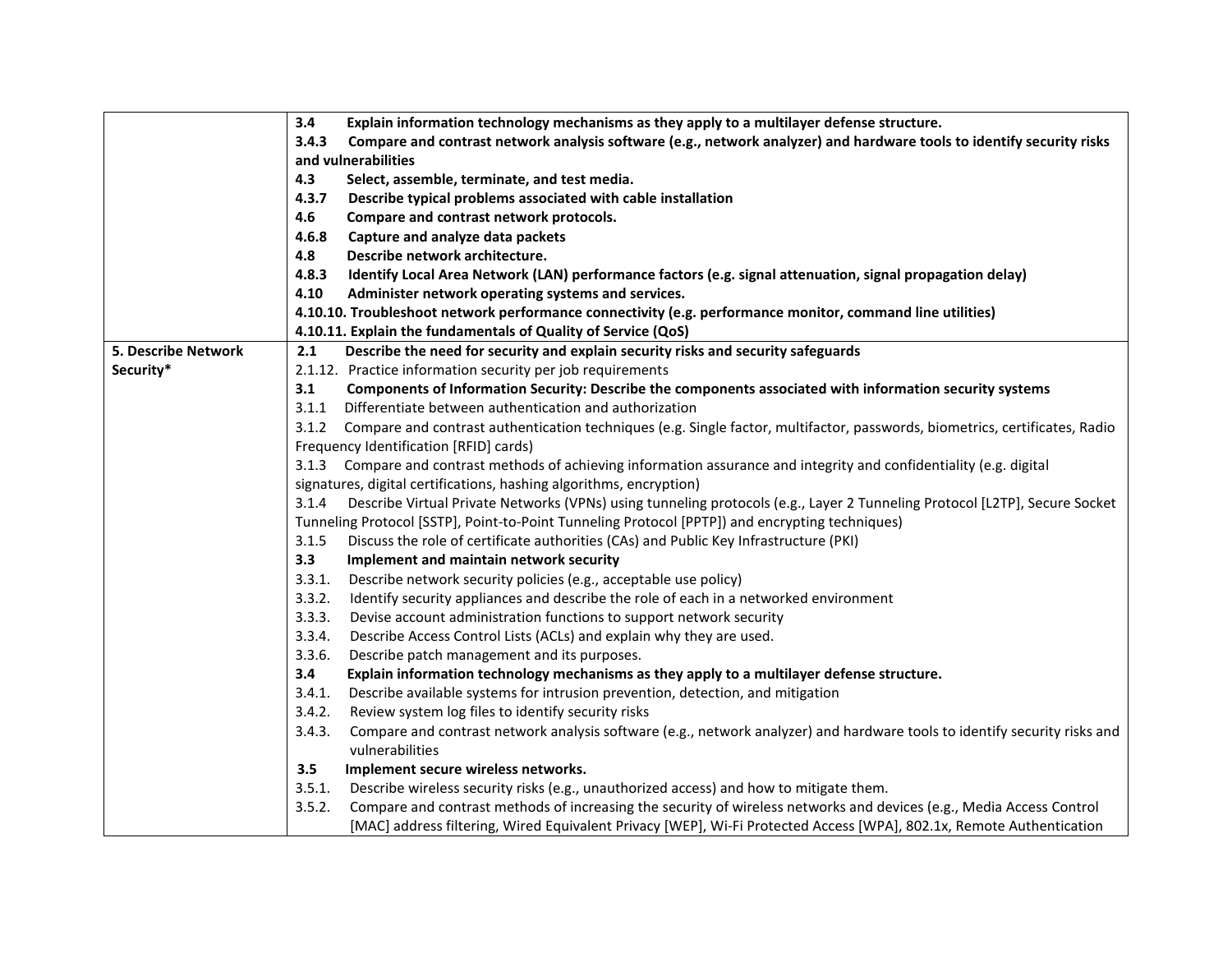|                        |        | Dial In User Service [RADIUS])                                                                                              |
|------------------------|--------|-----------------------------------------------------------------------------------------------------------------------------|
|                        | 3.5.4. | Describe practices and policies for preventing and detecting installation of rogue networks                                 |
|                        | 3.5.5. | Describe security practices and policies for personal devices                                                               |
|                        | 3.5.6  | Implement and test the security of a wireless network                                                                       |
|                        | 4.6    | Compare and contrast network protocols.                                                                                     |
|                        | 4.6.7. | Describe a Virtual Private Network (VPN) and identify associated protocols (e.g., Layer 2 Tunneling Protocol [L2TP], Point- |
|                        |        | to-Point Tunneling Protocol [PPTP])                                                                                         |
|                        | 5.1    | Learners apply principles of computer programming and software development to develop code; build, test, and                |
|                        |        | debug programs; create finished products; and plan, analyze, design, develop, implement, and support software applications. |
|                        | 5.1.1. | Describe authentication, authorization, and auditing.                                                                       |
|                        | 5.1.2. | Describe multilevel security                                                                                                |
|                        | 5.1.3. | Identify security risks and describe associated safeguards and methodologies (e.g., auditing)                               |
|                        | 5.1.4. | Describe major threats to computer systems (e.g., internal threats, viruses, worms, spyware, malware, ransomware,           |
|                        |        | spoofing, hacking)                                                                                                          |
|                        | 5.1.5. | Describe the components of the physical environment (e.g., wiring closets, server rooms) and physical security systems      |
|                        | 5.1.6. | Describe the need for security in networking                                                                                |
| 6. Describe emerging   |        | This is included in the first learning objective Networking Concepts.                                                       |
| networking technology* |        |                                                                                                                             |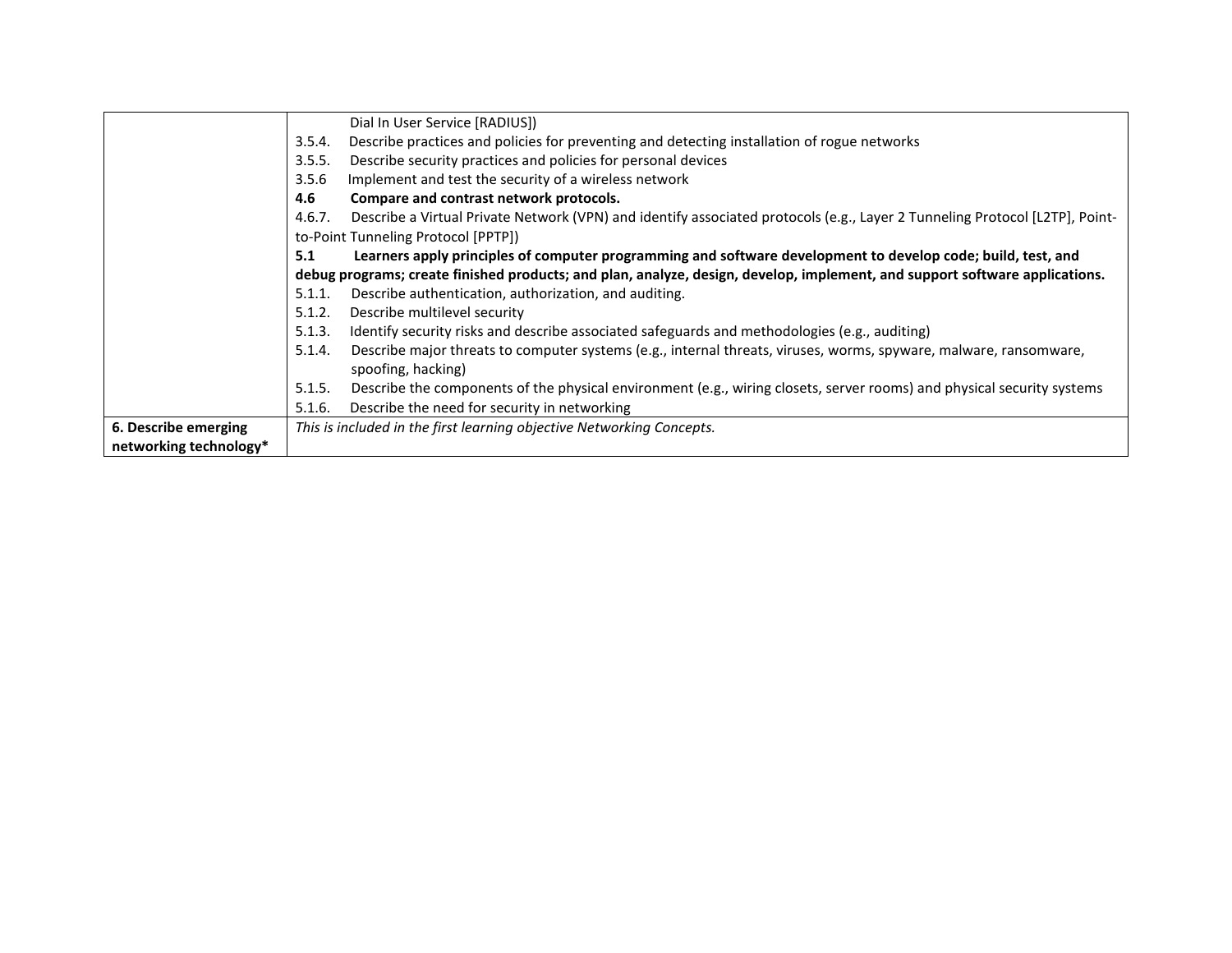**2. Linux:** Alignment with the Tech Prep Network Systems Pathway in the Career Field Technical Content Standards of the Ohio Department of Education

#### **Course Description**:

This course is designed to teach critical knowledge of installation, operation, administration and troubleshooting services common to all distributions of the Linux operating system. Topics include managing user accounts, command line utilities, file system creation, file system maintenance, access permissions, system backup, and operation system installation. This course will help prepare students for an industry standard certification exam.

#### **Advising Notes**:

- Career-technical (adult or secondary) program must be an approved Networking or Information Support and Services Information Technology program.
- Students must pass the CETE End of Course Assessment to be eligible for college credit.
	- o Or, hold one the following current certifications: CompTIA Linux+, Linux Professional Institute Junior Exam, Red Hat Certified System Administrator, Novell Certified Linux Administrator
- Students must access credit within 3 years of program completion or within currency of certificate.

#### **Semester Credit Hours**: 3

| <b>Learning Outcomes</b>        | Alignment to the 2013 Competencies from the Ohio Department of Education Career Field Technical Content Standards                     |  |
|---------------------------------|---------------------------------------------------------------------------------------------------------------------------------------|--|
| The student will be able<br>to: |                                                                                                                                       |  |
| 1. Explain system               | 2.2<br>Apply networking fundamentals to infrastructure systems.                                                                       |  |
| hardware architecture           | Select network storage techniques (e.g., fiber channel, Internet Small Computer System Interface [iSCSI], Internet Protocol<br>2.2.3. |  |
| such as major system            | [IP], Fiber Channel over Ethernet [FCoE], Serial Attached SCSI [SAS], Network File Systems [NFS], Network Attached Storage/Server     |  |
| devices, peripheral             | Message Blocks [NAS/SMB], Redundant Array of Inexpensive Disks [RAID])                                                                |  |
| devices, and network            | Describe the characteristics and uses of networks, network devices, and components (e.g., hubs, switches, routers,<br>2.2.8.          |  |
| connectivity devices*           | firewalls)                                                                                                                            |  |
|                                 | Select, operate, and maintain equipment.<br>2.10                                                                                      |  |
|                                 | Identify hardware platforms, configurations, and support models<br>2.10.1.                                                            |  |
|                                 | Identify processor, memory, and storage requirements<br>2.10.2.                                                                       |  |
|                                 | 2.10.3.<br>Identify architecture requirements                                                                                         |  |
| 2. Perform Operating            | 2.12<br>Develop performance tests and acceptance plans.                                                                               |  |
| <b>System and Application</b>   | Develop, perform, and document usability and testing integration<br>2.12.4                                                            |  |
| Software Installation*          | Describe and install network operating systems (OSs).<br>4.9                                                                          |  |
|                                 | Explain how the components of a network OS (i.e., server platform, network services software, network redirection<br>4.9.1            |  |
|                                 | software, communications software) all support network operations                                                                     |  |
|                                 | Identify licensing requirements.<br>4.9.2                                                                                             |  |
|                                 | Describe the characteristics of the tiered model (e.g., peer-to-peer, thin client, thick client, cloud).<br>4.9.3.                    |  |
|                                 | Analyze the advantages and disadvantages of the client/server model.<br>4.9.4.                                                        |  |
|                                 | Select network and desktop OSs (e.g., Windows, Linux, MacOS, iOS, Android).<br>4.9.5.                                                 |  |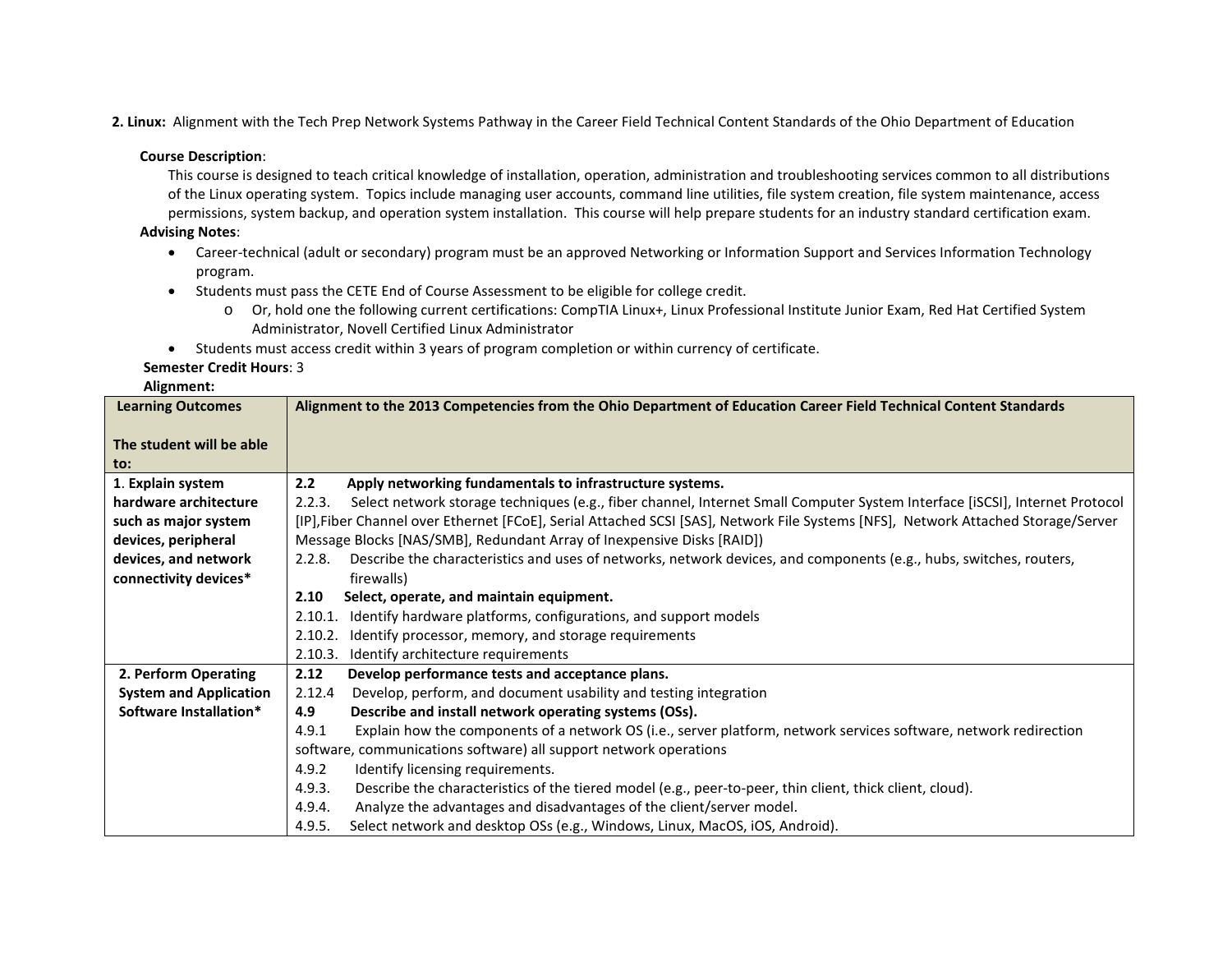|                               | Install, test, and patch network OSs manually and using automation.<br>4.9.6.                                                         |  |
|-------------------------------|---------------------------------------------------------------------------------------------------------------------------------------|--|
|                               | 4.9.7 Log in to a network device (e.g., router, Secure File Transfer Protocol [SFTP] server, directory server).                       |  |
|                               | 4.9.8 Evaluate the performance of the network OS                                                                                      |  |
| 3. Use common                 | 2.5<br>Maintain operating systems (OSs).                                                                                              |  |
| command line and              | 2.5.5<br>Use system utilities to maintain an OS                                                                                       |  |
| scripting utilities*          | 4.9<br>Describe and install network operating systems (OSs).                                                                          |  |
|                               | 4.9.1<br>Explain how the components of a network OS (i.e., server platform, network services software, network redirection            |  |
|                               | software, communications software) all support network operations                                                                     |  |
|                               | 4.9.2<br>Identify licensing requirements                                                                                              |  |
|                               | 4.9.3.<br>Describe the characteristics of the tiered model (e.g., peer-to-peer, thin client, thick client, cloud)                     |  |
|                               | 4.9.4.<br>Analyze the advantages and disadvantages of the client/server model                                                         |  |
|                               | 4.9.5<br>Select network and desktop OSs (e.g., Windows, Linux, MacOS, iOS, Android).                                                  |  |
|                               | 4.9.6<br>Install, test, and patch network OSs manually and using automation                                                           |  |
|                               | 4.9.7<br>Log in to a network device (e.g., router, Secure File Transfer Protocol [SFTP] server, directory server)                     |  |
|                               | 4.9.8<br>Evaluate the performance of the network OS                                                                                   |  |
|                               | 4.10<br>Administer network operating systems and services.                                                                            |  |
|                               | 4.10.10. Troubleshoot network performance connectivity (e.g., performance monitor, command line utilities)                            |  |
| 4. Manage the                 | 2.10<br>Select, operate, and maintain equipment.                                                                                      |  |
| Filesystem*                   | 2.10.7<br>Backup, archive, and manage data                                                                                            |  |
|                               | 4.10<br>Administer network operating systems and services.                                                                            |  |
|                               | 4.10.6.<br>Establish shared network resources                                                                                         |  |
|                               | Define and set access controls on files, folders, shares, and directories<br>4.10.7.                                                  |  |
| 5. Perform Common             | 4.9<br>Describe and install network operating systems (Oss).                                                                          |  |
| <b>Administrative Tasks*</b>  | Log in to a network device (e.g., router, Secure File Transfer Protocol [SFTP] server, directory server)<br>4.9.7                     |  |
|                               | 4.9.8<br>Evaluate the performance of the network OS                                                                                   |  |
|                               | 4.10<br>Administer network operating systems and services.                                                                            |  |
|                               | 4.10.5. Create user accounts, groups, and login scripts                                                                               |  |
|                               | 4.10.7. Define and set access controls on files, folders, shares, and directories.                                                    |  |
|                               | 4.10.10. Troubleshoot network performance connectivity (e.g. performance monitor, command line utilities)                             |  |
|                               | 4.13<br>Recommend disaster recovery and business continuity plans.                                                                    |  |
|                               | 4.13.4. Establish process for archiving files                                                                                         |  |
| 6. Explain and Apply          | 2.2<br>Apply networking fundamentals to infrastructure systems.                                                                       |  |
| <b>Fundamental Networking</b> | 2.2.5<br>Identify and apply Transmission Control Protocol and Internet Protocol (TCP/IP; Internet Protocol Version 4 [IPv4], Internet |  |
| concepts and protocols.*      | Protocol Version 6 [IPv6]) applications and services (e.g., rlogin, Simple Mail Transfer Protocol [SMTP], Telecommunications          |  |
|                               | Network [Telnet], File Transfer Protocol [FTP], Domain Name System [DNS], Network File System [NFS], Voice over Internet              |  |
|                               | Protocol [VoIP], Internet Control Message Protocol [ICMP])                                                                            |  |
|                               | Describe the characteristics and uses of networks, network devices, and components (e.g., hubs, switches, routers,<br>2.2.8.          |  |
|                               | firewalls)                                                                                                                            |  |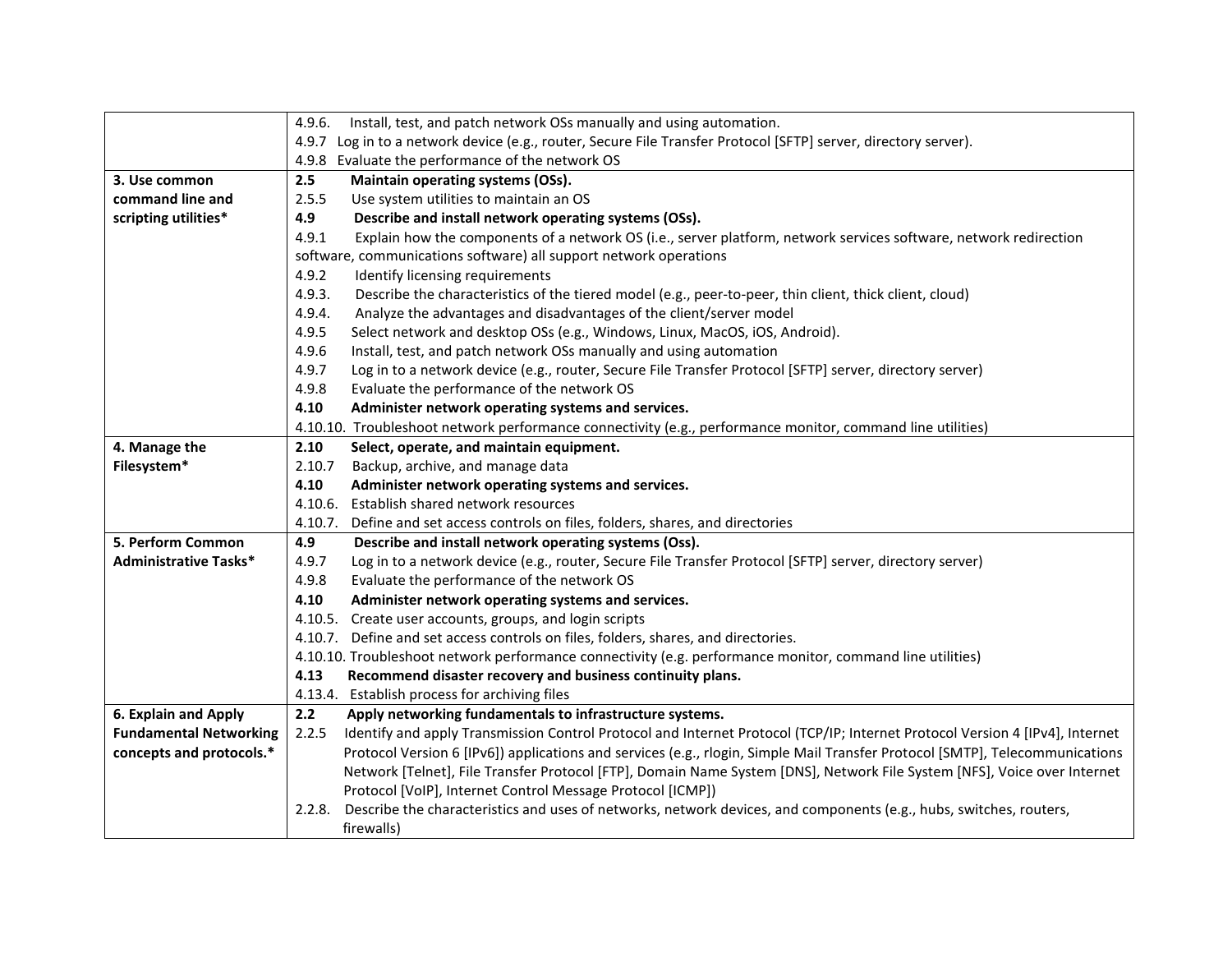| 4.7     | Describe IP addressing schemes and create subnet masks                                                    |
|---------|-----------------------------------------------------------------------------------------------------------|
| 4.7.1.  | Explain Fully Qualified Domain Names (FQDNs) and how they are used                                        |
| 4.7.2.  | Explain the IP addressing scheme and how it is used                                                       |
| 4.7.3.  | Identify Class A, B, and C reserved (i.e., private) address ranges and why they are used                  |
| 4.7.4.  | Identify the class of network to which a given address belongs                                            |
| 4.7.5.  | Differentiate between default subnet masks and custom subnet masks                                        |
| 4.7.6.  | Explain the relationship between an IP address and its associated subnet mask                             |
| 4.7.7.  | Identify the differences between classful and classless addressing schemes                                |
| 4.7.8.  | Identify multicasting addresses and explain why they are used                                             |
| 4.7.9.  | Create custom subnet masks to meet network design requirements                                            |
| 4.7.10. | Compare and contrast Internet Protocol Version 4 (IPv4) and Internet Protocol Version 6 (IPv6)            |
| 4.10    | Administer network operating systems and services.                                                        |
|         | 4.10.10 Troubleshoot network performance connectivity (e.g. performance monitor, command line utilities). |

**3. CTIT013 - Microsoft Server Administration:** CTAN alignment with the Tech Prep Network Systems Pathway in the Career Field Technical Content Standards of the Ohio Department of Education

## **Course Description**:

This course trains students in the operations and day to day management of Windows Server. They will examine the server operating system, file services, directory services, software distribution, fault tolerance, remote access as well as system monitoring and troubleshooting. This course will help prepare student to sit for the current Microsoft Server Administrator exam.

# **Advising Notes**:

- Career-technical (adult or secondary) program must be an approved Networking or Information Support and Services Information Technology program.
- Students must pass the CETE End of Course Assessment to be eligible for college credit.
	- o Or, student must hold current Microsoft Server Certification. For example, Windows Server 2008, Server Administrator Exam (MS Examination 70-646) or current equivalent exam
- Student must access credit within 3 years of program completion or certification.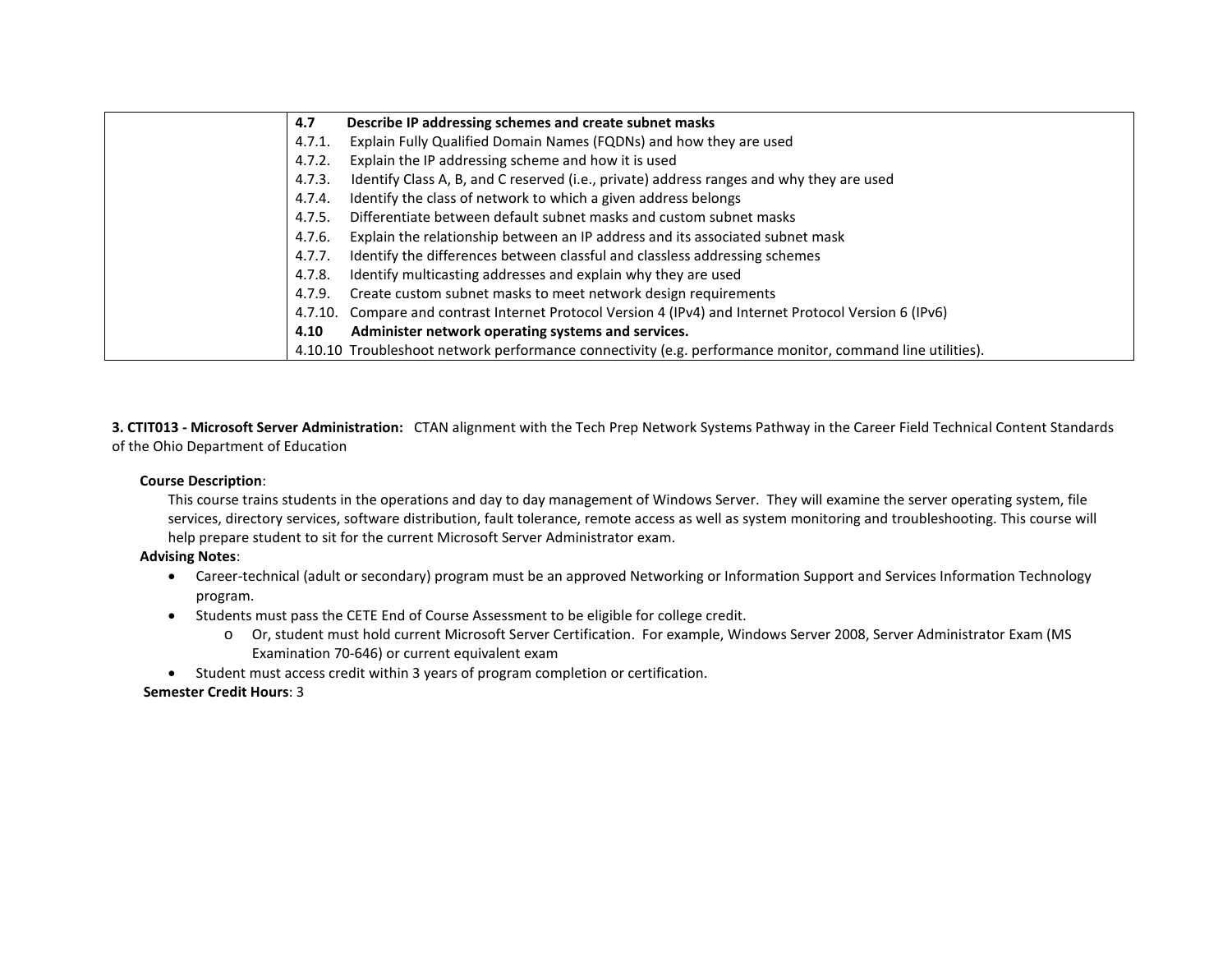| Alignment:               |                                                                                                                                      |  |
|--------------------------|--------------------------------------------------------------------------------------------------------------------------------------|--|
| <b>Learning Outcomes</b> | Alignment to the 2013 Competencies from the Ohio Department of Education Career Field Technical Content Standards                    |  |
|                          |                                                                                                                                      |  |
| The student will be able |                                                                                                                                      |  |
| to:                      |                                                                                                                                      |  |
| 1. Explain and Implement | 2.4<br>Identify trending technologies, their fundamental architecture, and their value in the marketplace.                           |  |
| <b>Server Deployment</b> | 2.4.2.<br>Describe the differences, advantages, and limitations of cloud computing (e.g., public cloud, private cloud, hybrid cloud) |  |
| Concepts*                | and on-premises computing                                                                                                            |  |
|                          | 2.4.3.<br>Utilize cloud computing applications (e.g. services, applications, virtual environments)                                   |  |
|                          | 2.10<br>Select, operate, and maintain equipment.                                                                                     |  |
|                          | Identify hardware platforms, configurations, and support models<br>2.10.1.                                                           |  |
|                          | 2.10.2.<br>Identify processor, memory, and storage requirements                                                                      |  |
|                          | 2.10.3. Identify architecture requirements                                                                                           |  |
|                          | 2.10.4. Identify software application requirements                                                                                   |  |
|                          | 2.10.5. Prepare and operate equipment per project design specifications                                                              |  |
|                          | 2.10.6. Monitor equipment operation and troubleshoot issues and problems                                                             |  |
|                          | 2.10.7. Backup, archive, and manage data                                                                                             |  |
|                          | 2.10.8. Prepare equipment for storage or decommissioning                                                                             |  |
|                          | 2.10.9. Perform routine maintenance per manufacturer specifications                                                                  |  |
|                          | 2.13<br>Plan rollout and facilitate handoff to customer.                                                                             |  |
|                          | 2.13.1. Include overall project goals and timelines in the rollout plan                                                              |  |
|                          | 2.13.2. Communicate rollout plans to key stakeholders in a timely manner                                                             |  |
|                          | 2.13.3. Conduct final review and approvals according to company standards                                                            |  |
|                          | 2.13.4. Identify support staff, training needs, and contingency plans in the rollout plan                                            |  |
|                          | 2.13.5. Test delivered application to assure that it is fully functional for the customer or user and meets all requirements         |  |
|                          | Deliver support and training materials<br>2.13.6.                                                                                    |  |
|                          | 4.9<br>Describe and install network operating systems (OSs).                                                                         |  |
|                          | 4.9.1.<br>Explain how the components of a network OS (i.e., server platform, network services software, network redirection          |  |
|                          | software, communications software) all support network operations)                                                                   |  |
|                          | 4.9.2.<br>Identify licensing requirements                                                                                            |  |
|                          | 4.9.3.<br>Describe the characteristics of the tiered model (e.g., peer-to-peer, thin client, thick client, cloud)                    |  |
|                          | Analyze the advantages and disadvantages of the client/server model<br>4.9.4.                                                        |  |
|                          | 4.9.6.<br>Install, test, and patch network OSs manually and using automation                                                         |  |
|                          | 4.9.7.<br>Log in to a network device (e.g., router, Secure File Transfer Protocol [SFTP] server, directory server)                   |  |
|                          | 4.10<br>Administer network operating systems and services.                                                                           |  |
|                          | 4.10.6.<br>Establish shared network resources                                                                                        |  |
| 2. Perform Server        | 4.9<br>Describe and install network operating systems (OSs).                                                                         |  |
| Management*              | 4.9.6.<br>Install, test, and patch network OSs manually and using automation                                                         |  |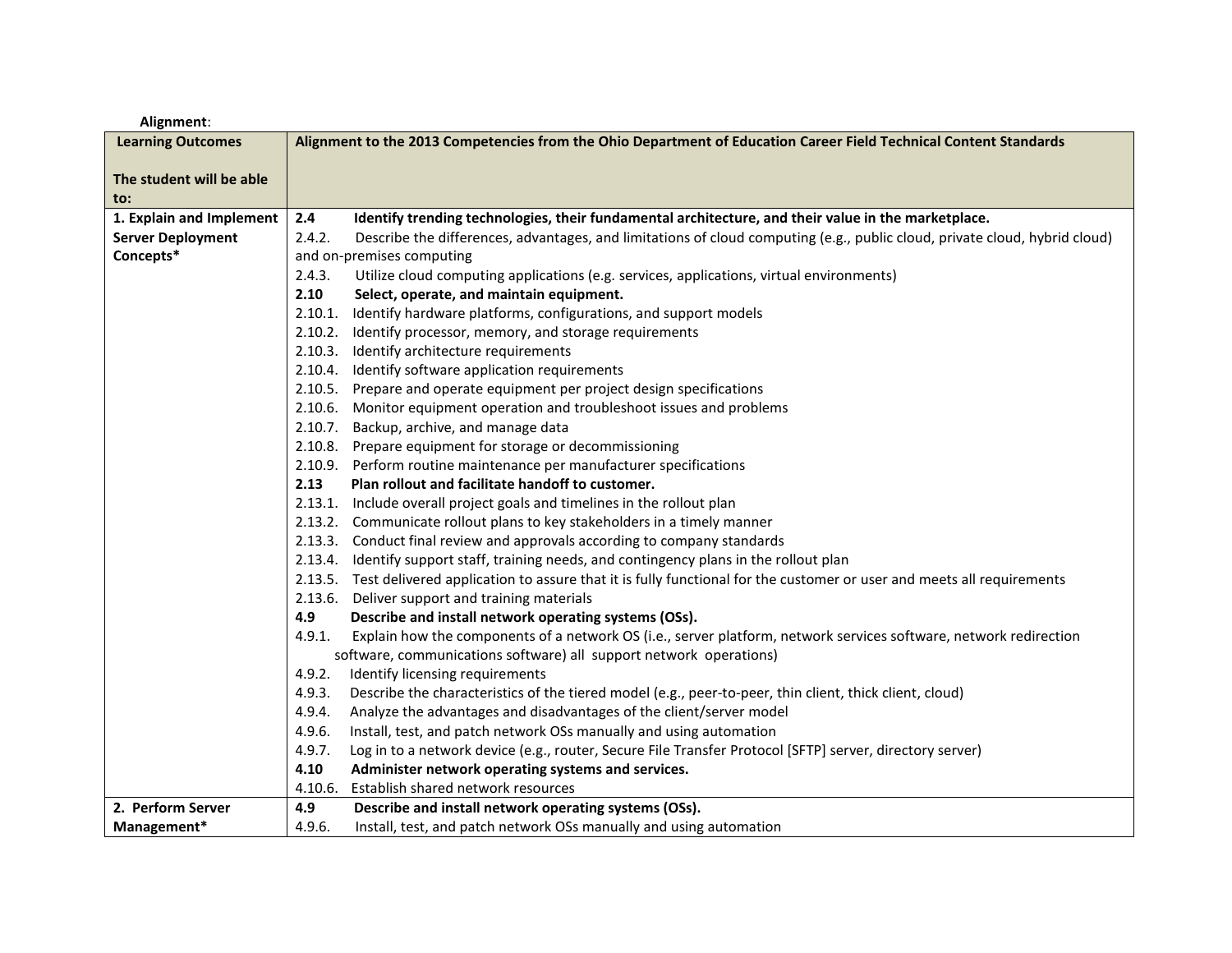|                         | 4.9.8.  | Evaluate the performance of the network OS                                                                                   |
|-------------------------|---------|------------------------------------------------------------------------------------------------------------------------------|
|                         | 4.10    | Administer network operating systems and services.                                                                           |
|                         |         | 4.10.9. Create roaming user profiles and use Group Policy Objects to manage the user environment                             |
|                         |         | 4.10.12 Securely delegate standard management tasks                                                                          |
| 3. Monitor and Maintain | 2.1     | Describe the need for security and explain security risks and security safeguards.                                           |
| Servers*                | 2.1.2   | Describe authentication, authorization, and auditing                                                                         |
|                         | 2.1.3   | Describe multilevel security                                                                                                 |
|                         | 2.1.4   | Identify security risks and describe associated safeguards and methodologies (e.g., auditing)                                |
|                         | 2.1.7.  | Describe the need for security in networking                                                                                 |
|                         | 2.10    | Select, operate, and maintain equipment.                                                                                     |
|                         | 2.10.1. | Identify hardware platforms, configurations, and support models                                                              |
|                         | 2.10.2. | Identify processor, memory, and storage requirements                                                                         |
|                         |         | 2.10.3. Identify architecture requirements                                                                                   |
|                         |         | 2.10.4. Identify software application requirements                                                                           |
|                         |         | 2.10.5. Prepare and operate equipment per project design specifications                                                      |
|                         |         | 2.10.6. Monitor equipment operation and troubleshoot issues and problems                                                     |
|                         |         | 2.10.7. Backup, archive, and manage data                                                                                     |
|                         |         | 2.10.8. Prepare equipment for storage or decommissioning                                                                     |
|                         |         | 2.10.9. Perform routine maintenance per manufacturer specifications                                                          |
|                         | 2.12    | Develop performance tests and acceptance plans                                                                               |
|                         |         | 2.12.2. Develop a test system that accurately mimics external interfaces                                                     |
|                         | 2.12.3. | Develop test cases that are realistic, that compare with expected performance, and that include targeted platforms and       |
|                         |         | device types                                                                                                                 |
|                         | 2.12.4. | Develop, perform, and document usability and testing integration                                                             |
|                         |         | 2.13.5. Test delivered application to assure that it is fully functional for the customer or user and meets all requirements |
|                         | 3.3     | Implement and maintain network security.                                                                                     |
|                         | 3.3.1.  | Describe network security policies (e.g., acceptable use policy)                                                             |
|                         | 3.3.2.  | Identify security appliances and describe the role of each in a networked environment                                        |
|                         | 3.3.4.  | Describe Access Control Lists (ACLs) and explain why they are used                                                           |
|                         | 4.9     | Describe and install network operating systems (OSs).                                                                        |
|                         | 4.9.6.  | Install, test, and patch network OSs manually and using automation.                                                          |
|                         | 4.10    | Administer network operating systems and services.                                                                           |
|                         |         | 4.10.10. Troubleshoot network performance connectivity (e.g., performance monitor, command line utilities)                   |
| 4. Define Application   | 2.4     | Identify trending technologies, their fundamental architecture, and their value in the marketplace.                          |
| and Data                | 2.4.3   | Utilize cloud computing applications (e.g. services, applications, virtual environments)                                     |
| Provisioning*           | 2.4.2.  | Describe the differences, advantages, and limitations of cloud computing (e.g., public cloud, private cloud, hybrid cloud)   |
|                         |         | and on-premises computing                                                                                                    |
|                         | 2.6.4.  | Install and test new software and software upgrades on stand-alone, mobile, and networked systems.                           |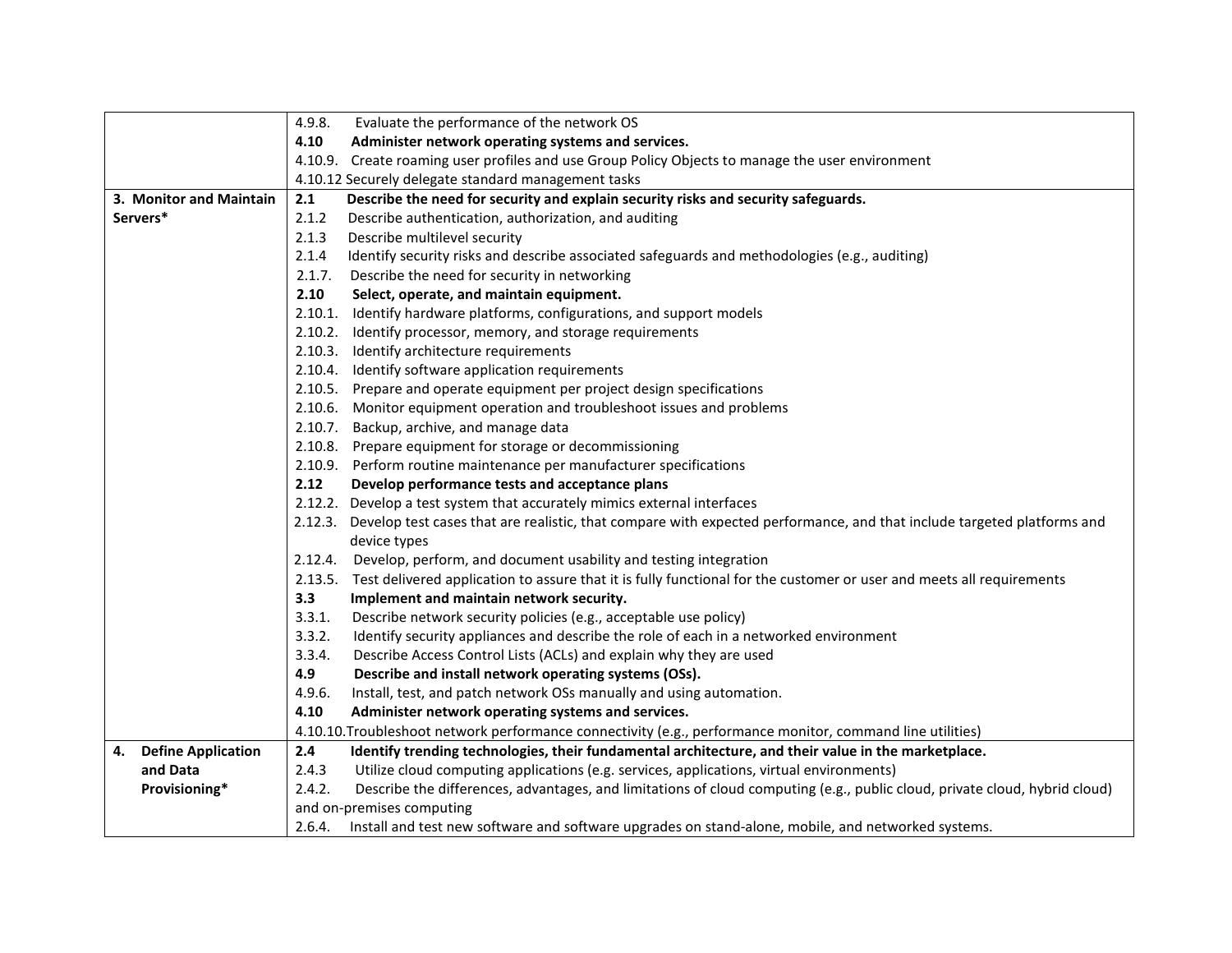|                             | Administer network operating systems and services.<br>4.10                                                                            |
|-----------------------------|---------------------------------------------------------------------------------------------------------------------------------------|
|                             | Establish shared network resources<br>4.10.6.                                                                                         |
| <b>5. Plan for Business</b> | Apply networking fundamentals to infrastructure systems.<br>2.2 <sub>2</sub>                                                          |
| <b>Continuity and High</b>  | Select network storage techniques (e.g., fiber channel, Internet Small Computer System Interface [iSCSI], Internet Protocol<br>2.2.3. |
| Availability*               | [IP], Fiber Channel over Ethernet [FCoE], Serial Attached SCSI [SAS], Network File Systems [NFS], Network Attached Storage/Server     |
|                             | Message Blocks [NAS/SMB], Redundant Array of Inexpensive Disks [RAID])                                                                |
|                             | Implement and maintain general security compliance.<br>3.2 <sub>2</sub>                                                               |
|                             | Implement backup and verification procedures (e.g., tape, disk, cloud)<br>3.2.1.                                                      |
|                             | Identify the need for disaster recovery policies and procedures<br>3.2.8                                                              |
|                             | Recommend disaster recovery and business continuity plans.<br>4.13                                                                    |
|                             | Differentiate between disaster recovery and business continuity<br>4.13.1                                                             |
|                             | Establish process for archiving files<br>4.13.4.                                                                                      |
|                             | Develop a disaster recovery plan<br>4.13.5.                                                                                           |

**4. CTIT005 - Introduction to Desktop Operating Systems:** CTAN alignment with the Tech Prep Network Systems Pathway in the Career Field Technical Content Standards of the Ohio Department of Education

## **Course Description**:

This course is a broad overview of computer operating systems. Core operating system concepts are covered. Computer memory utilization is explored, basic security compliance is examined and common system operation procedures are applied. The student will learn to respond to system needs and perform basic backup tasks.

**Advising Notes**:

- Career-technical (adult or secondary) program must be an approved Networking or Information Support and Services Information Technology program.
- Students must pass the CETE End of Course Assessment to be eligible for college credit.
- Students must access credit within 3 years of program completion or within currency of certificate.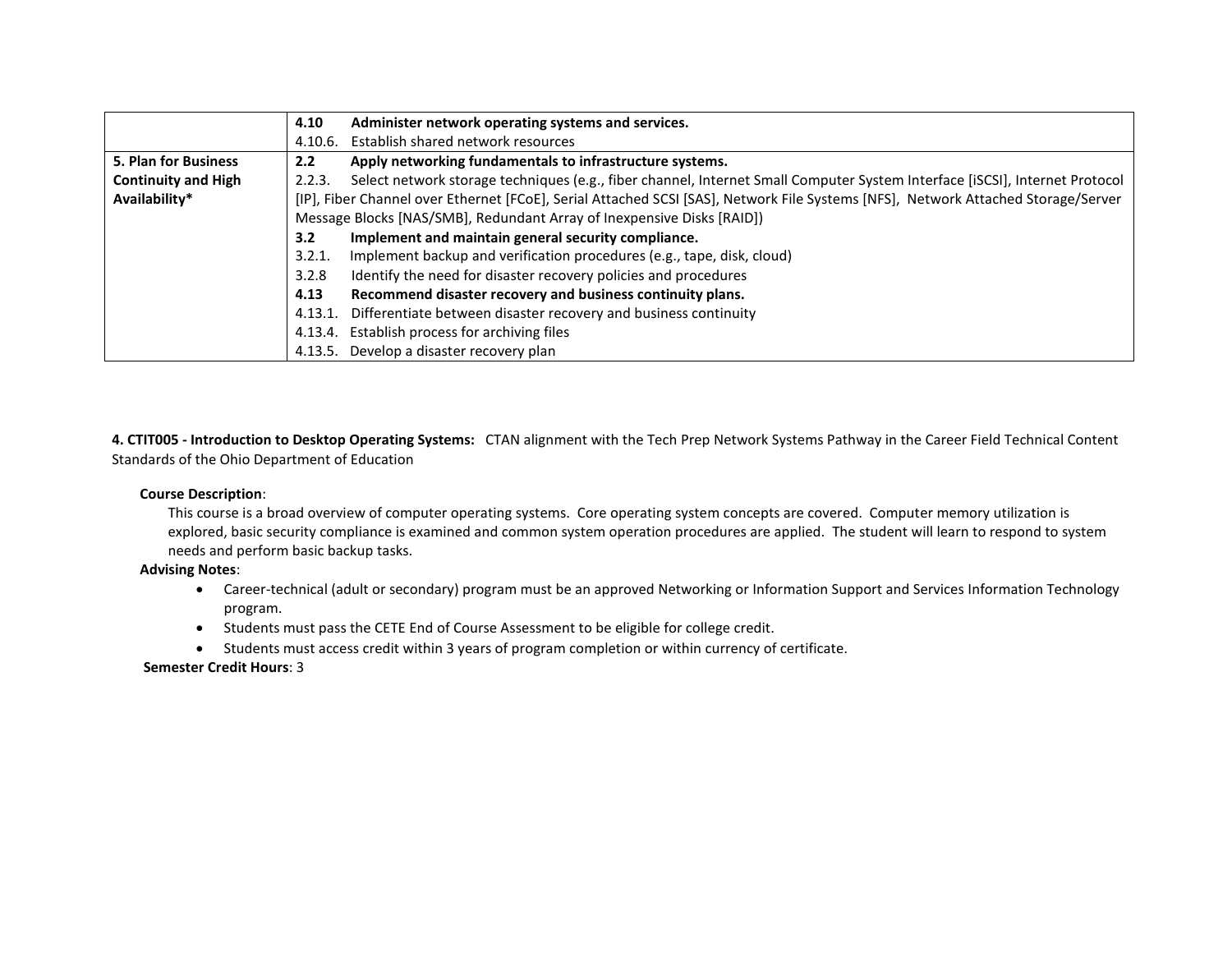| Alignment:                     |                                                                                                                                           |  |
|--------------------------------|-------------------------------------------------------------------------------------------------------------------------------------------|--|
| <b>Learning Outcomes</b>       | Alignment to the 2013 Competencies from the Ohio Department of Education Career Field Technical Content Standards                         |  |
|                                |                                                                                                                                           |  |
| The student will be able       |                                                                                                                                           |  |
| $\mathsf{to}$ :                |                                                                                                                                           |  |
| 1.<br><b>Explain operating</b> | 2.5<br>Maintain operating systems (OSs).                                                                                                  |  |
| systems*                       | 2.5.1<br>Compare and contrast OSs for computer hardware (e.g. personal computers, servers, mainframes, and mobile devices)                |  |
|                                | 2.5.2<br>Describe virtual machines and why they are used                                                                                  |  |
|                                | 2.5.3<br>Identify the properties of open and proprietary systems                                                                          |  |
|                                | 2.5.6.<br>Describe OS interfaces (e.g., command line, Graphic User Interface [GUI])                                                       |  |
|                                | 2.6<br>Install and configure hardware and software.                                                                                       |  |
|                                | Comply with license agreements for software and hardware and describe the consequences of noncompliance<br>2.6.1.                         |  |
| 3<br>Implement and             | 2.1<br>Describe the need for security and explain security risks and security safeguards.                                                 |  |
| maintain security              | Explain the need for confidentiality, integrity, and availability (CIA) of information<br>2.1.1                                           |  |
| compliance*                    | 2.1.2<br>Describe authentication, authorization, and auditing                                                                             |  |
|                                | 2.1.3<br>Describe multilevel security                                                                                                     |  |
|                                | 2.1.4<br>Identify security risks and describe associated safeguards and methodologies (e.g., auditing)                                    |  |
|                                | 2.1.5<br>Describe major threats to computer systems (e.g., internal threats, viruses, worms, spyware, malware, ransomware,                |  |
|                                | spoofing, hacking)                                                                                                                        |  |
|                                | Describe the components of the physical environment (e.g., wiring closets, server rooms) and physical security systems<br>2.1.6           |  |
|                                | Describe the need for security in networking<br>2.1.7                                                                                     |  |
|                                | Describe computer forensics, its importance in information security and cybersecurity, and its relevance to law<br>2.1.10.<br>enforcement |  |
|                                | 2.1.11. Identify the need for personal security in digital information and describe how personal information can be safeguarded           |  |
|                                | 2.1.12. Practice information security per job requirements.                                                                               |  |
|                                | 2.1.13. Describe privacy security compliance on systems (e.g., Health Insurance Portability and Accountability Act [HIPAA],               |  |
|                                | Payment Card Industry [PCI], Sarbanes-Oxley Act [SOX], Americans with Disabilities Act [ADA])                                             |  |
|                                | 3.2<br>Implement and maintain general security compliance                                                                                 |  |
|                                | 3.2.1.<br>Identify and implement data and application security                                                                            |  |
|                                | 3.2.2.<br>Implement backup and verification procedures (e.g., tape, disk, cloud)                                                          |  |
|                                | 3.2.3.<br>Describe and assign permissions (e.g., read-only, read-write)                                                                   |  |
|                                | Provide user authentication (e.g., assign and reset user accounts and passwords).<br>3.2.4.                                               |  |
|                                | 3.2.5.<br>Install, test, implement, and update virus and malware detection and protection software                                        |  |
|                                | 3.2.6.<br>Identify sources of virus and malware infection and remove viruses and malware                                                  |  |
|                                | 3.2.7.<br>Provide documentation, training, and support to users on established security procedures                                        |  |
|                                | 3.2.8.<br>Identify the need for disaster recovery policies and procedures                                                                 |  |
|                                |                                                                                                                                           |  |
|                                |                                                                                                                                           |  |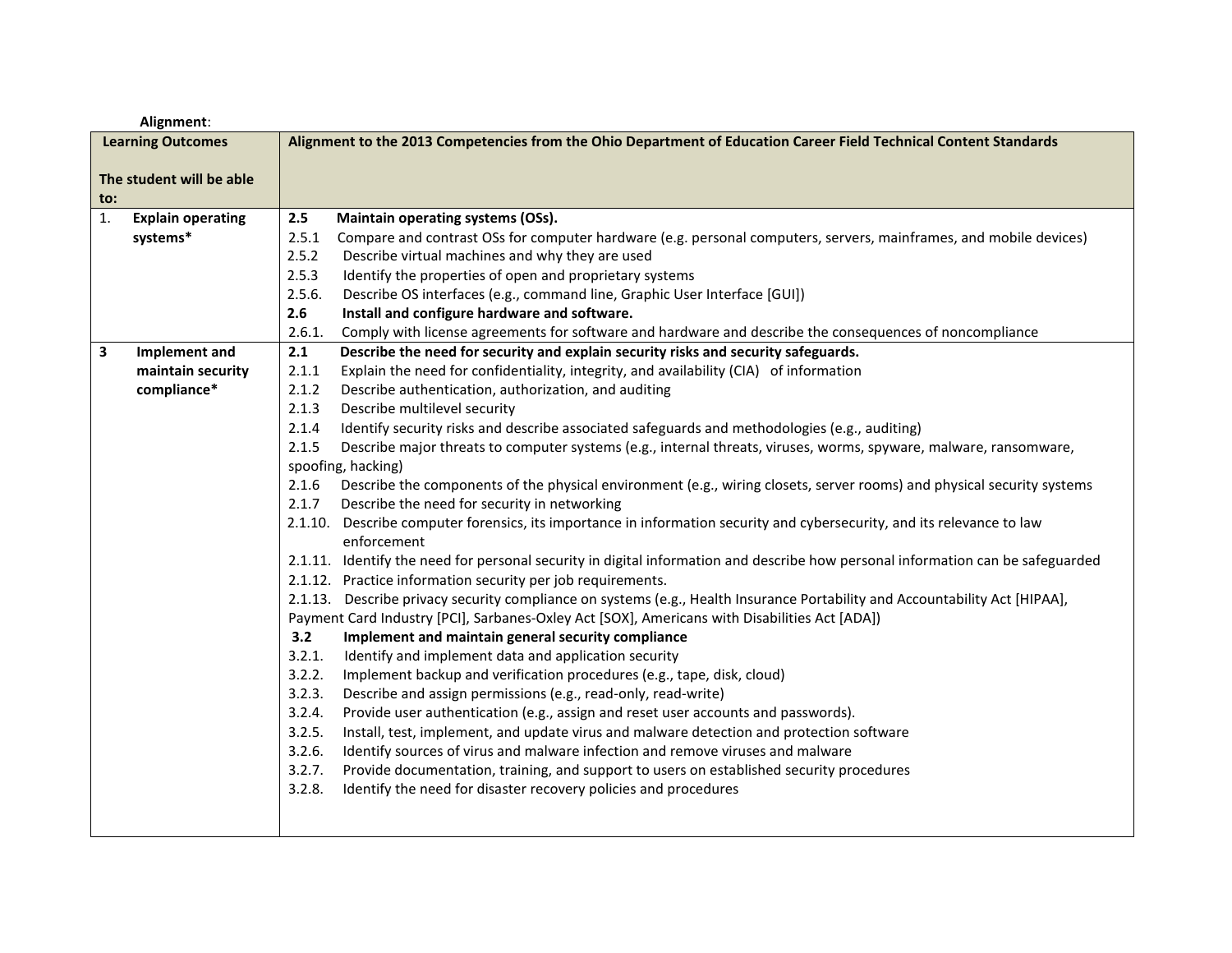| 4. | <b>Apply systems</b><br>operations<br>procedures* |        | Combined with maintain and respond to system needs.                                                                                       |
|----|---------------------------------------------------|--------|-------------------------------------------------------------------------------------------------------------------------------------------|
| 5. | <b>Maintain and</b><br>respond to system          | 1.2    | Process, maintain, evaluate, and disseminate information in a business. Develop leadership and team building to<br>promote collaboration. |
|    | needs*                                            | 1.2.11 | Write professional correspondence, documents, job applications, and résumés                                                               |
|    |                                                   | 1.4    | Demonstrate current and emerging strategies and technologies used to collect, analyze, record, and share information in                   |
|    |                                                   |        | business operations.                                                                                                                      |
|    |                                                   | 1.4.6. | Use electronic database to access and create business and technical information                                                           |
|    |                                                   | 2.5    | Maintain operating systems (OSs).                                                                                                         |
|    |                                                   | 2.5.2  | Maintain file structures in an OS                                                                                                         |
|    |                                                   | 2.5.3  | Identify the properties of open and proprietary systems                                                                                   |
|    |                                                   | 2.5.5  | Use system utilities to maintain an OS                                                                                                    |
|    |                                                   | 2.5.7  | Install and test updates and patches to Oss                                                                                               |
|    |                                                   | 2.6    | Install and configure hardware and software.                                                                                              |
|    |                                                   | 2.6.8  | Document the installation and configuration of hardware and Software                                                                      |
|    | 6. Perform standard                               | 4.13   | Recommend disaster recovery and business continuity plans                                                                                 |
|    | computer backup                                   | 4.13.1 | Differentiate between disaster recovery and business continuity                                                                           |
|    | procedures*                                       | 4.13.2 | Identify common backup devices                                                                                                            |
|    |                                                   | 4.13.3 | Identify the criteria for selecting a backup system                                                                                       |
|    |                                                   |        | 4.13.4 Establish process for archiving files                                                                                              |
|    |                                                   |        | 4.13.5 Develop a disaster recovery plan                                                                                                   |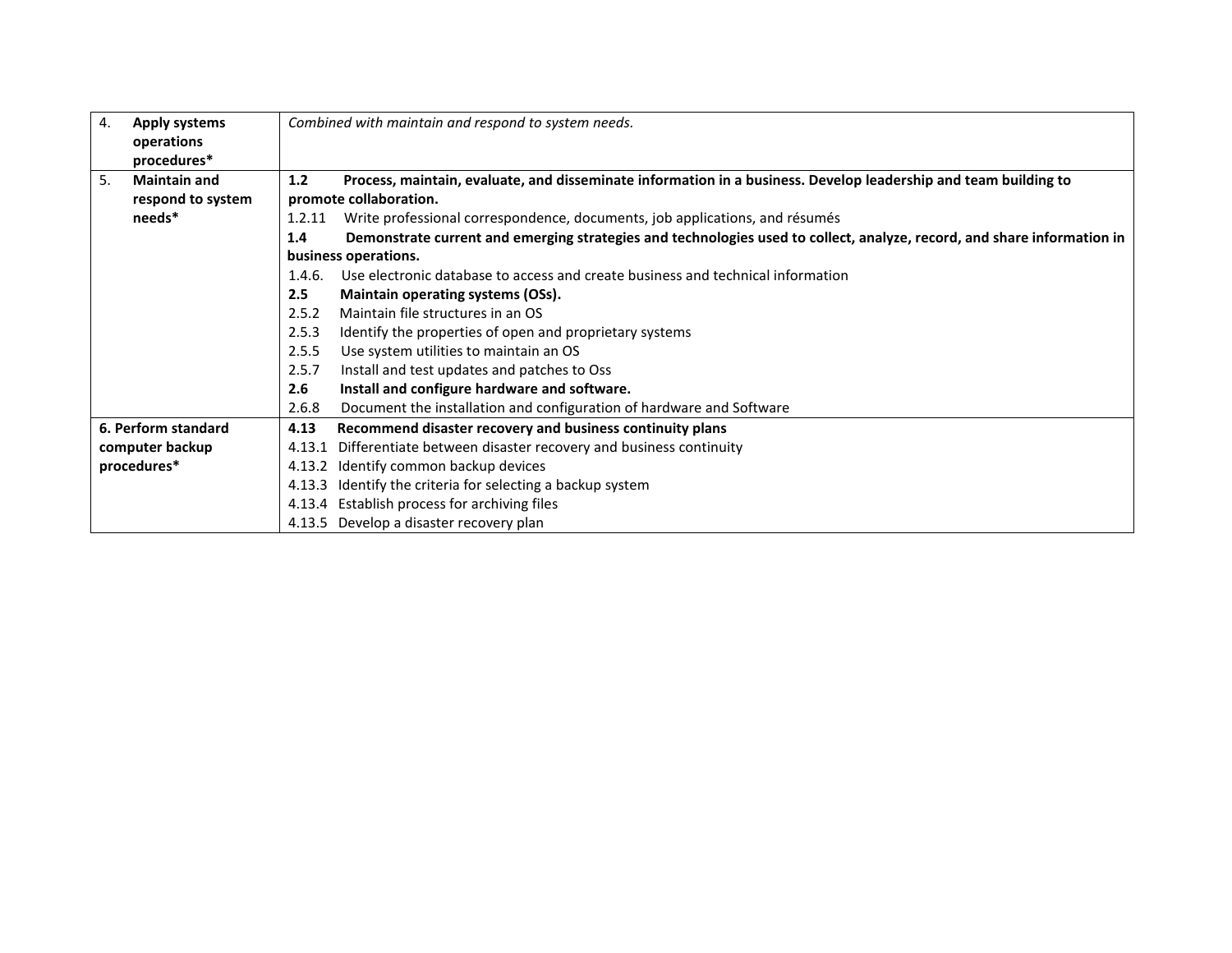Information Technology/ISS CTAG Alignments

This document contains information about 5 Career-Technical Articulation Numbers (CTANs) for the Information Technology Career-Technical Assurance Guide (CTAG). The CTANs are:

## **1. CTIT015: CompTia Security+**

**2. CTIT003: PC Hardware Operation and Maintenance/A+ Essentials\***

- **2. CTIT004: PC Hardware Operation and Maintenance/A+ Practical Application\***
- **\*CTIT014: BOTH 003 AND 004 ARE NOW COMBINED INTO ONE CTAN. THE FOLLOWING ALIGNMENT IS FOR THE COMBINED CTAN \***

# **3. CTIT006: Introduction to User Support**

# **4. CTIT011: Microsoft Windows Desktop Operating System**

1. **CTIT015: CompTIA Security+** CTAN alignment with the Tech Prep Pathway in the Career Field Technical Content Standards of the Ohio Department of Education

## **Semester Credit Hours**: 3

**Course Description: CompTIA Security+** A current overview of both network and Internet based security practices and conventions; including planning, implementing, and managing network security. Through an exploration of security technologies, a vulnerability assessment and attack method, this course offers methods to minimize potential security risks by means of organizational policy, education and technology. This course helps students prepare for the CompTIA Security+ certification exam.

## **Advising Notes:**

- Career-technical (adult or secondary) program must be an approved Networking or Information Support and Services Information Technology program.
- Students must pass the CETE End of Course Assessment to be eligible for college credit.
	- o Or, holds current CompTIA Security+ certification (current exam #SY0-301 or current equivalent exam).
- Student must access credit within 3 years of program completion or within currency of certificate.
- Strongly recommended prerequisite courses: CTIT002 Networking/CompTIA Network+ **or** CTIT007 Cisco I **and** CTIT005 Introduction to Desktop Operating Systems **or** CTIT011 Microsoft Windows Desktop Operating System
- All learning outcomes marked with an asterisk are considered essential.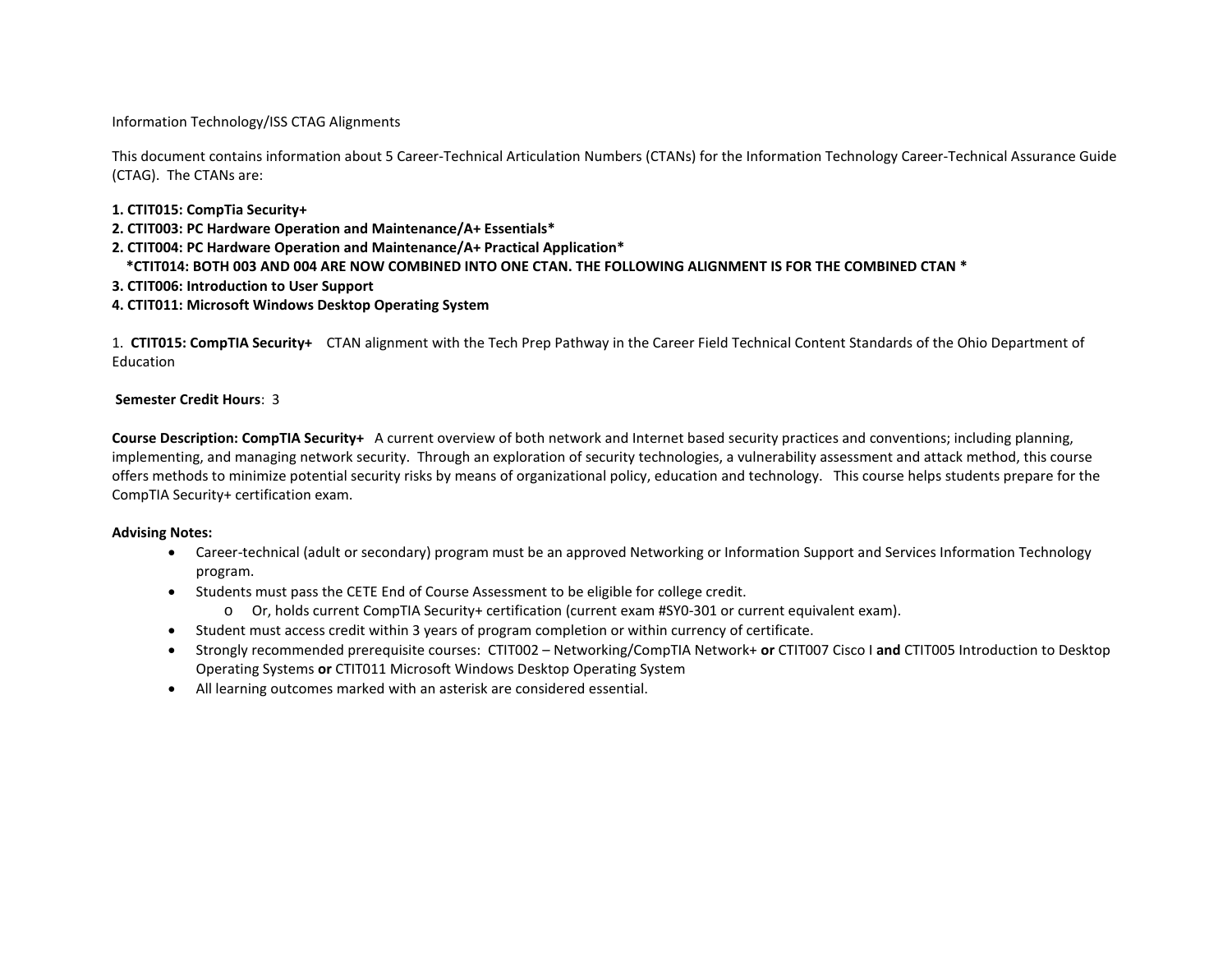| <b>Learning Outcomes</b>  | Outcomes and competencies from the REVISED Career Field Technical Content Standards                                                                                                                                                        |
|---------------------------|--------------------------------------------------------------------------------------------------------------------------------------------------------------------------------------------------------------------------------------------|
| The student will be able  |                                                                                                                                                                                                                                            |
| to:                       |                                                                                                                                                                                                                                            |
| 1. Implement practices to | 2.5<br>Maintain operating systems (OSs).                                                                                                                                                                                                   |
| properly harden operating | 2.5.3<br>Use system utilities to maintain an OS                                                                                                                                                                                            |
| systems and application   | 2.5.7.<br>Install and test updates and patches to OSs                                                                                                                                                                                      |
| software on a continuing  | 2.12<br>Develop performance tests and acceptance plans.                                                                                                                                                                                    |
| basis.*                   | Create a written procedure agreed by the stakeholders and project team for determining the acceptability of the<br>2.12.5.                                                                                                                 |
|                           | project deliverables                                                                                                                                                                                                                       |
|                           | 2.12.6. Develop a test system that accurately mimics external interfaces                                                                                                                                                                   |
|                           | Develop test cases that are realistic, that compare with expected performance, and that include targeted platforms<br>2.12.7.                                                                                                              |
|                           | and device types                                                                                                                                                                                                                           |
|                           | 2.12.8. Develop, perform, and document usability and testing integration.                                                                                                                                                                  |
|                           | 2.12.9. Make corrections indicated by test results                                                                                                                                                                                         |
|                           | 2.12.10. Seek stakeholder acceptance upon successful completion of the test plan                                                                                                                                                           |
| 2. Identify commonly used | 3.5<br>Implement secure wireless networks.                                                                                                                                                                                                 |
| ports and protocols, in   | Describe wireless security risks (e.g., unauthorized access) and how to mitigate them<br>3.5.3.                                                                                                                                            |
| both wired and wireless   | Compare and contrast methods of increasing the security of wireless networks and devices (e.g., Media Access<br>3.5.4.                                                                                                                     |
| communications, their     | Control [MAC] address filtering, Wired Equivalent Privacy [WEP], Wi-Fi Protected Access [WPA], 802.1x, Remote                                                                                                                              |
| vulnerabilities and       | Authentication Dial In User Service [RADIUS])                                                                                                                                                                                              |
| methods to mitigate those | Identify security enhancements provided by Institute of Electrical and Electronics Engineers (IEEE) 802.11(x)<br>3.5.5.                                                                                                                    |
| vulnerabilities.*         | 3.5.6.<br>Describe practices and policies for preventing and detecting installation of rogue networks                                                                                                                                      |
|                           | 3.5.7.<br>Describe security practices and policies for personal devices.                                                                                                                                                                   |
|                           | 3.5.8.<br>Implement and test the security of a wireless network                                                                                                                                                                            |
|                           | 4.6<br>Compare and contrast network protocols.                                                                                                                                                                                             |
|                           | 4.6.1<br>Explain network protocols (e.g., Transmission Control Protocol/Internet Protocol [TCP/IP], User Datagram Protocol                                                                                                                 |
|                           | (UDP), Internet Protocol Version 4 [IPv4], Internet Protocol Version 6 [IPv6])                                                                                                                                                             |
|                           | Identify the advantages and disadvantages of well-known protocols (e.g., Domain Name System [DNS], File Transfer<br>4.6.2<br>Protocol [FTP], Secure Hypertext Transfer Protocol [HTTPS], Telecommunications Network [Telnet], Dynamic Host |
|                           | Configuration Protocol [DHCP], Remote Desktop Protocol [RDP]) and associated port numbers                                                                                                                                                  |
|                           | Identify TCP and UDP conventional ports (e.g., Simple Mail Transfer Protocol [SMTP], Telnet, Hypertext Transfer<br>4.6.5.                                                                                                                  |
|                           | Protocol [HTTP], FTP)                                                                                                                                                                                                                      |
|                           | Explain TCP/IP protocol details (e.g., Internet addresses, Address Resolution Protocol [ARP], Reverse Address<br>4.6.6.                                                                                                                    |
|                           | Resolution Protocol [RARP], IP datagram format, routing IP datagrams, TCP segment format, IPv4, IPv6)                                                                                                                                      |
|                           |                                                                                                                                                                                                                                            |
|                           |                                                                                                                                                                                                                                            |
|                           |                                                                                                                                                                                                                                            |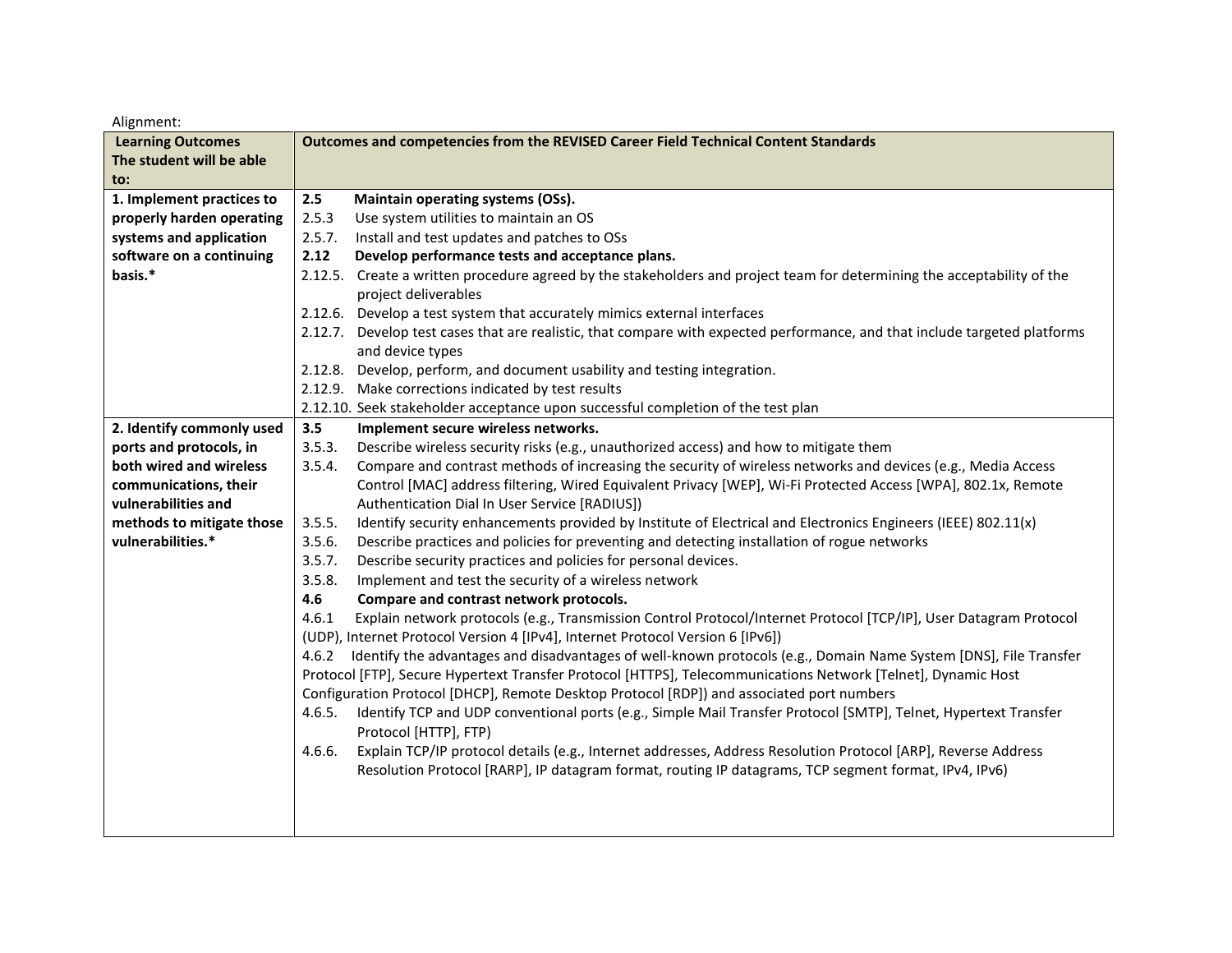| 3. Identify and implement   | 3.4     | Explain information technology mechanisms as they apply to a multilayer defense structure.                            |
|-----------------------------|---------|-----------------------------------------------------------------------------------------------------------------------|
| software and hardware       | 3.4.1   | Describe available systems for intrusion prevention, detection, and mitigation                                        |
| tools (IP scanning, packet  | 3.4.3.  | Compare and contrast network analysis software (e.g., network analyzer) and hardware tools to identify security risks |
| sniffing, and others) to    |         | and vulnerabilities                                                                                                   |
| increase network            | 4.6     | Compare and contrast network protocols.                                                                               |
| security.*                  | 4.6.8.  | Capture and analyze data packets                                                                                      |
| 4. Conduct risk and         | 2.1     | Describe the need for security and explain security risks and security safeguards.                                    |
| vulnerability assessments   | 2.1.4   | Identify security risks and describe associated safeguards and methodologies (e.g., auditing)                         |
| and implement               | 2.1.5   | Describe major threats to computer systems (e.g., internal threats, viruses, worms, spyware, malware, ransomware,     |
| appropriate plans to        |         | spoofing, hacking)                                                                                                    |
| mitigate common risks       | 3.3     | Implement and maintain network security.                                                                              |
| and vulnerabilities.*       | 3.3.5   | Assess risks based on vulnerability of the organization, likelihood of risk, and impact on the organization           |
|                             | 3.4     | Explain information technology mechanisms as they apply to a multilayer defense structure.                            |
|                             | 3.4.4   | Identify the components of human security (e.g., social engineering) and techniques to mitigate human security        |
|                             |         | threats (e.g., policies, procedures, training                                                                         |
| 5. Implement procedures     | 2.5     | Maintain operating systems (OSs).                                                                                     |
| to properly log system      | 2.5.5   | Use system utilities to maintain an OS                                                                                |
| events, review those logs   | 2.10    | Select, operate, and maintain equipment.                                                                              |
| and audit security settings |         | 2.10.6 Monitor equipment operation and troubleshoot issues and problems                                               |
| on a regular basis.*        | 3.4     | Explain information technology mechanisms as they apply to a multilayer defense structure.                            |
|                             | 3.4.2   | Review system log files to identify security risks                                                                    |
| 6. Explain and implement    | 3.2     | Implement and maintain general security compliance.                                                                   |
| redundancy planning,        | 3.2.2   | Implement backup and verification procedures (e.g., tape, disk, cloud)                                                |
| disaster recovery and       | 3.2.8   | Identify the need for disaster recovery policies and procedures                                                       |
| incident response as        | 4.13    | Recommend disaster recovery and business continuity plans                                                             |
| means to provide business   | 4.13.5. | Differentiate between disaster recovery and business continuity                                                       |
| continuity.*                | 4.13.6. | Identify common backup devices                                                                                        |
|                             | 4.13.7. | Identify the criteria for selecting a backup system                                                                   |
|                             |         | 4.13.8. Establish process for archiving files                                                                         |
|                             |         |                                                                                                                       |
|                             | 4.13.9. | Develop a disaster recovery plan                                                                                      |
|                             | 2.1     | Describe the need for security and explain security risks and security safeguards.                                    |
| 7. Explain the impact of    |         | 2.1.12 Practice information security per job requirements                                                             |
| organizational policy,      | 2.1.13  | Describe privacy security compliance on systems (e.g., Health Insurance Portability and Accountability Act [HIPAA],   |
| state and federal           |         | Payment Card Industry [PCI], Sarbanes-Oxley Act [SOX], Americans with Disabilities Act [ADA])                         |
| legislation, and            | 3.3     | Implement and maintain network security.                                                                              |
| environmental controls on   | 3.3.1   | Describe network security policies (e.g., acceptable use policy)                                                      |
| security planning.*         |         |                                                                                                                       |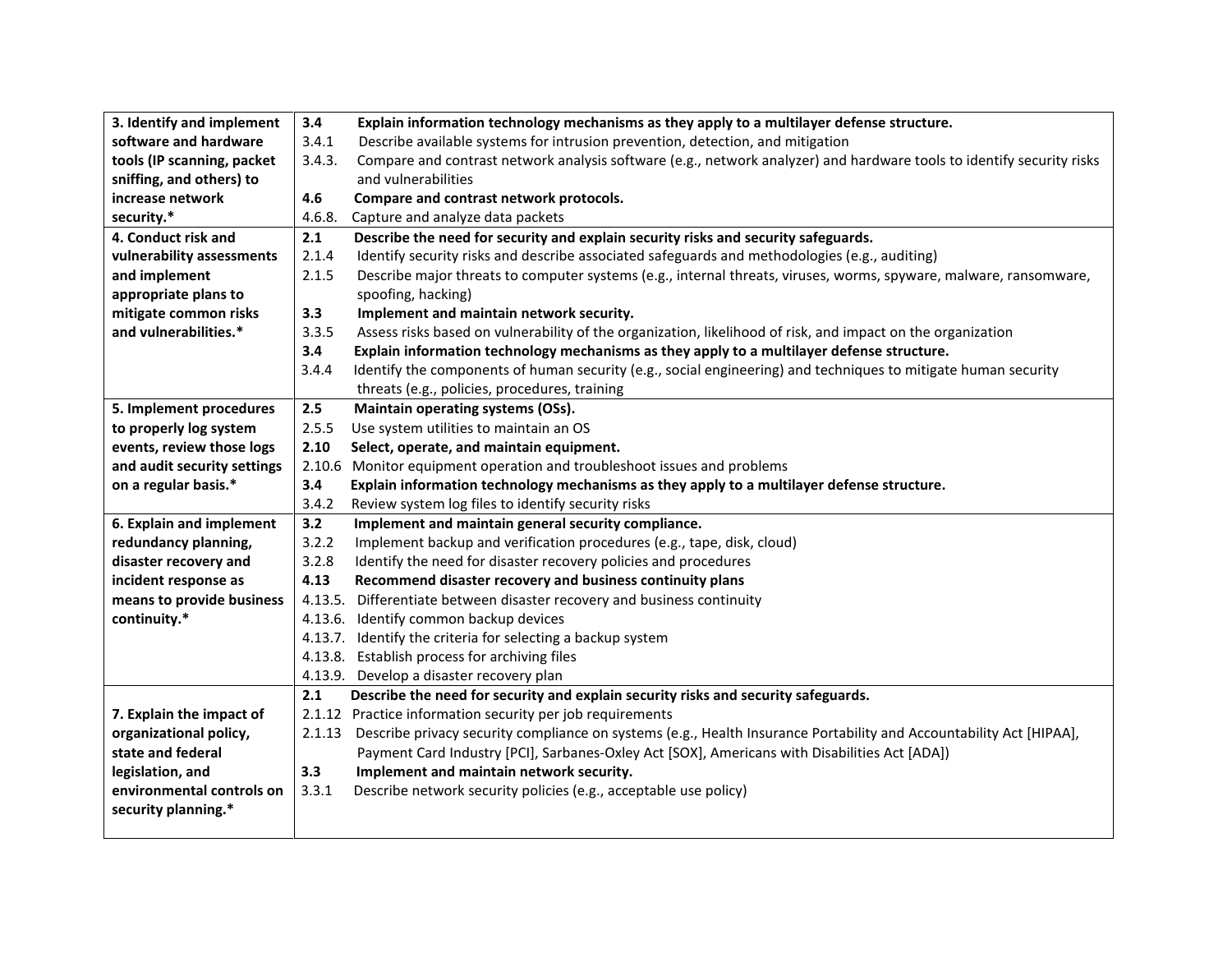| 8. Compare and contrast    | 3.2    | Implement and maintain general security compliance.                                                                                                               |
|----------------------------|--------|-------------------------------------------------------------------------------------------------------------------------------------------------------------------|
| access control methods     | 3.2.3  | Describe and assign permissions (e.g., read-only, read-write)                                                                                                     |
| including role based,      | 3.2.4  | Provide user authentication (e.g., assign and reset user accounts and passwords).                                                                                 |
| discretionary, mandatory   | 3.3    | Implement and maintain network security.                                                                                                                          |
| and rule based and         | 3.3.3  | Devise account administration functions to support network security                                                                                               |
| implement appropriately    | 3.3.4  | Describe Access Control Lists (ACLs) and explain why they are used                                                                                                |
| to secure network          |        | 4.10 Administer network operating systems and services.                                                                                                           |
| resources.*                |        | 4.10.6 Establish shared network resources                                                                                                                         |
|                            |        | 4.10.7 Define and set access controls on files, folders, shares, and directories                                                                                  |
| 9. Summarize and deploy    | 2.1    | Describe the need for security and explain security risks and security safeguards.                                                                                |
| various authentication     | 2.1.2  | Describe authentication, authorization, and auditing                                                                                                              |
| methods including          | 3.1    | Describe the components associated with information security systems.                                                                                             |
| password based,            | 3.1.1  | Differentiate between authentication and authorization                                                                                                            |
| biometric and certificate  | 3.1.2  | Compare and contrast authentication techniques (e.g. single factor, multifactor, passwords, biometrics, certificates,                                             |
| based models.*             |        | Radio Frequency Identification [RFID] cards)                                                                                                                      |
|                            | 3.2    | Implement and maintain general security compliance.                                                                                                               |
|                            | 3.2.4  | Provide user authentication (e.g., assign and reset user accounts and passwords).                                                                                 |
| 10. Explain general        | 3.1    | Describe the components associated with information security systems.                                                                                             |
|                            |        |                                                                                                                                                                   |
| cryptographic concepts     | 3.1.3  | Compare and contrast methods of achieving information assurance and integrity and confidentiality (e.g. digital                                                   |
| including hashing,         |        | signatures, digital certifications, hashing algorithms, encryption)                                                                                               |
| symmetric and              | 3.1.5  | Discuss the role of certificate authorities (CAs) and Public Key Infrastructure (PKI)                                                                             |
| asymmetric encryption,     |        |                                                                                                                                                                   |
| digital certificates and   |        |                                                                                                                                                                   |
| public key infrastructure  |        |                                                                                                                                                                   |
| (PKI)*                     |        |                                                                                                                                                                   |
| 11. Explain secure         | 3.1    | Describe the components associated with information security systems.                                                                                             |
| protocols including Secure | 3.1.4  | Describe Virtual Private Networks (VPNs) using tunneling protocols (e.g., Layer 2 Tunneling Protocol [L2TP], Secure                                               |
| Socket Layer (SSL) and     |        | Socket Tunneling Protocol [SSTP], Point-to-Point Tunneling Protocol [PPTP]) and encrypting techniques)                                                            |
| IPSec to provide encrypted | 4.6    | Compare and contrast network protocols.                                                                                                                           |
| communication*             | 4.6.2. | Identify the advantages and disadvantages of well-known protocols (e.g., Domain Name System [DNS], File Transfer                                                  |
|                            |        | Protocol [FTP], Secure Hypertext Transfer Protocol [HTTPS], Telecommunications Network [Telnet], Dynamic Host                                                     |
|                            |        | Configuration Protocol [DHCP], Remote Desktop Protocol [RDP]) and associated port numbers                                                                         |
|                            | 4.6.7  | Describe a Virtual Private Network (VPN) and identify associated protocols (e.g., Layer 2 Tunneling Protocol [L2TP],<br>Point-to-Point Tunneling Protocol [PPTP]) |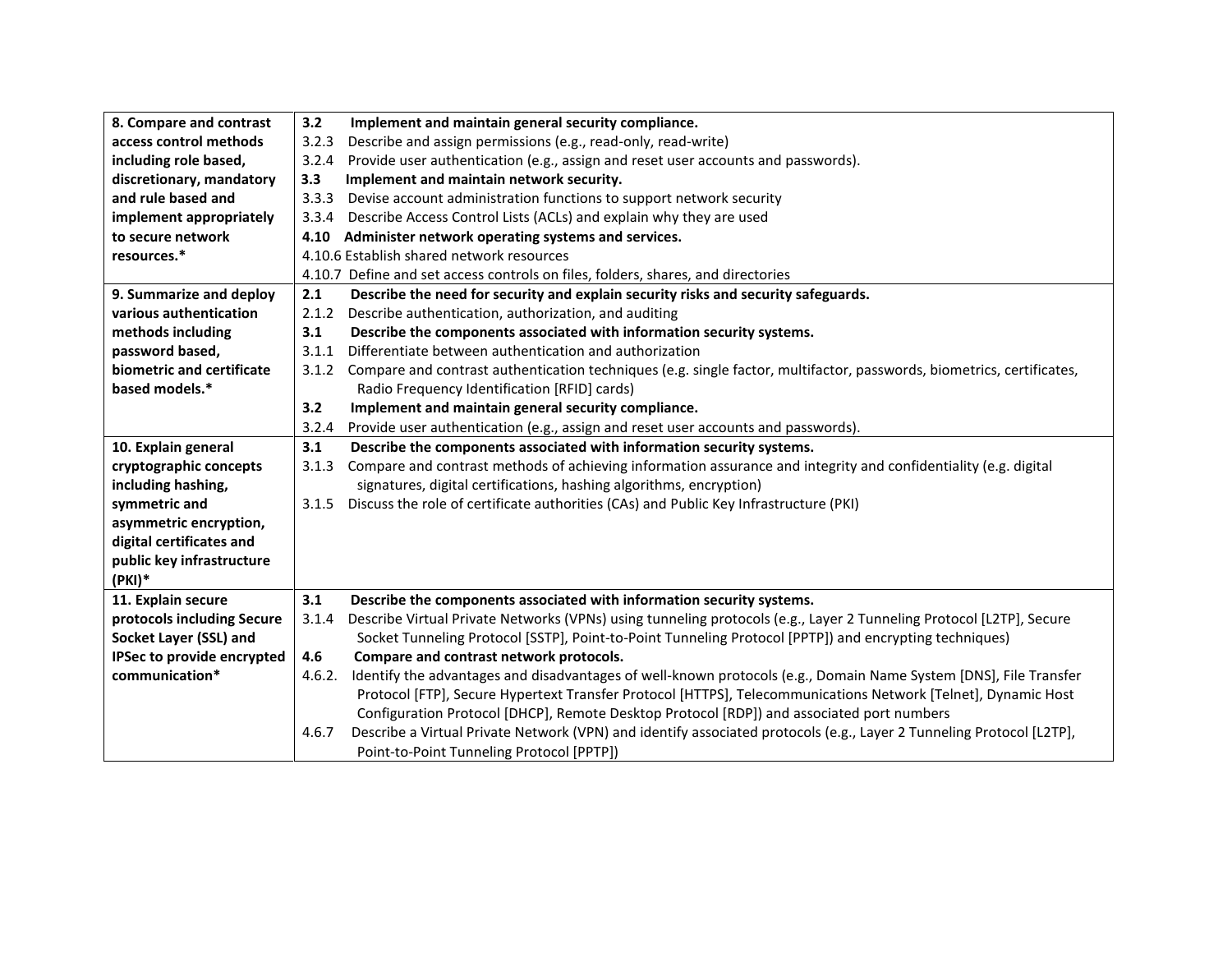# 2. **CTIT014: PC Operating System and Hardware Operation and Maintenance/A+**

CTAN alignment with the Tech Prep Pathway in the Career Field Technical Content Standards of the Ohio Department of Education

Semester Credit Hours: 3

# *Course Description CTIT014: PC Operating System and Hardware Operation and Maintenance/A+:*

This course provides basic knowledge for properly installing, configuring, upgrading, maintaining and troubleshooting modern computer hardware including CPUs, storage devices, adapters, video displays, printers and communication devices. Coverage includes desktop and server systems, basic networking and security; it includes functions and characteristics of operating systems in common use. Emphasis will be given to the current Windows operating system, small office/home office (SOHO) networks and security practices for both. This course will *help* students prepare for the CompTIA A+ certification exam. It should be noted, however, that additional test preparation work is recommended before attempting the actual certification exam.

# *Advising Notes:*

Career-technical (adult or secondary) program must be an approved Networking or Information Support and Services Information Technology program.

- Students must pass the CETE End of Course Assessment to be eligible for college credit.
	- o Or, hold current CompTIA A+ certificate (current exams #220-801 and 220-802 or current equivalent exam)
- All learning outcomes marked with an asterisk are considered essential.
- Must access credit within 3 years of program completion or within currency of certificate.

| Alignment:                |        |                                                                                        |
|---------------------------|--------|----------------------------------------------------------------------------------------|
| <b>Learning Outcomes</b>  |        | Outcomes and/or Competencies in ODE's REVISED Career Field Technical Content Standards |
| The student will be able  |        |                                                                                        |
| to:                       |        |                                                                                        |
| 1. Explain, compare and   | 2.6    | Install and configure hardware and software.                                           |
| contrast common           | 2.6.6  | Determine compatibility of software and hardware and resolve any conflicts.            |
| hardware components of    | 2.6.7  | Install and test hardware peripherals                                                  |
| a modern personal         | 2.6.8  | Document the installation and configuration of hardware and software.                  |
| computer including        | 2.10   | Select, operate, and maintain equipment.                                               |
| storage devices,          | 2.10.1 | Identify hardware platforms, configurations, and support models.                       |
| motherboards, power       | 2.10.2 | Identify processor, memory, and storage requirements.                                  |
| supplies, processors,     | 2.10.3 | Identify architecture requirements.                                                    |
| memory, display, printers | 2.10.4 | Identify software application requirements.                                            |
| and other peripherals.*   | 2.10.5 | Prepare and operate equipment per project design specifications.                       |
|                           | 2.10.6 | Monitor equipment operation and troubleshoot issues and problems.                      |
|                           | 2.10.7 | Backup, archive, and manage data.                                                      |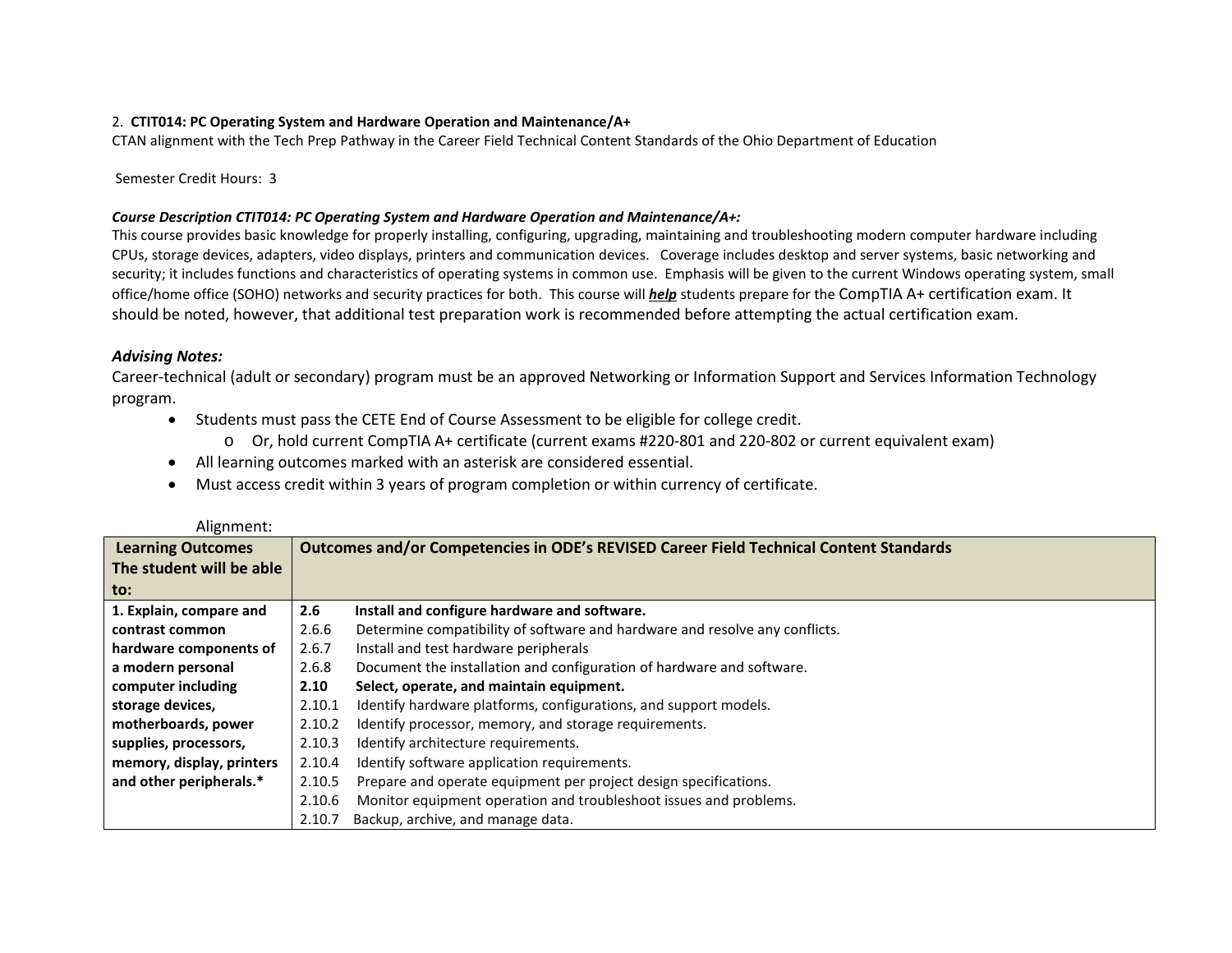|                                | 2.10.8 | Prepare equipment for storage or decommissioning.                                                                               |
|--------------------------------|--------|---------------------------------------------------------------------------------------------------------------------------------|
|                                | 2.10.9 | Perform routine maintenance per manufacturer specifications.                                                                    |
| 2. Install and configure       | 2.6    | Install and configure hardware and software.                                                                                    |
| hardware and software          | 2.6.6  | Determine compatibility of software and hardware and resolve any conflicts.                                                     |
| components including           | 2.6.7  | Install and test hardware peripherals                                                                                           |
| printers, multimedia           | 2.6.8  | Document the installation and configuration of hardware and software.                                                           |
| devices, scanners, video       |        |                                                                                                                                 |
| devices, etc.*                 |        |                                                                                                                                 |
| 3. Interpret common            | 2.11   | Select and apply troubleshooting methodologies for problem solving.                                                             |
| hardware and software          |        | 2.11.1. Identify the problem.                                                                                                   |
| symptoms and apply             |        | 2.11.2. Select troubleshooting methodology (e.g. top down, bottom up, follow the path, and spot the differences).               |
| appropriate                    |        | 2.11.3. Investigate symptoms based on the selected methodology.                                                                 |
| troubleshooting methods        |        | 2.11.4. Gather and analyze data about the problem.                                                                              |
| to resolve the identified      |        | 2.11.5. Design a solution.                                                                                                      |
| problems.*                     |        | 2.11.6. Test a solution.                                                                                                        |
|                                |        | 2.11.7. Implement a solution.                                                                                                   |
|                                |        | 2.11.8. Document the problem and the verified solution.                                                                         |
|                                | 2.5    | Maintain operating systems (OSs).                                                                                               |
| 4. Compare and contrast        | 2.5.1. | Compare and contrast OSs for computer hardware (e.g. personal computers, servers, mainframes, and mobile devices).              |
| common versions of the         | 2.5.2. | Describe virtual machines and why they are used                                                                                 |
| <b>Windows operating</b>       | 2.5.3. | Identify the properties of open and proprietary systems.                                                                        |
| system, their features,        | 2.5.4. | Maintain file structures in an OS.                                                                                              |
| installation methods and       | 2.5.5. | Use system utilities to maintain an OS.                                                                                         |
| utilities.*                    | 2.5.6. | Describe OS interfaces (e.g., command line, Graphic User Interface [GUI]).                                                      |
|                                | 2.5.7. | Install and test updates and patches to OSs.                                                                                    |
| 5. Summarize basic             | 2.2    | Apply networking fundamentals to infrastructure systems.                                                                        |
| networking fundamentals        | 2.2.1  | Differentiate between Local Area Networks (LANs), Wide Area Networks (WANs), Wireless Local Area Networks (WLANs), and          |
| including devices (hubs,       |        | Near Field Communication (NFC).                                                                                                 |
| switches, routers, etc.),      | 2.2.2  | Select the basic point-to-point (PTP) and point-to-multipoint (PTMP) network topologies (e.g., star, ring, tree, network, mesh, |
| protocols (TCP/IP, HTTP,       |        | irregular) and broadband and baseband transmission methods.                                                                     |
| FTP, SMTP, etc.), media        | 2.2.3  | Select network storage techniques (e.g., fiber channel, Internet Small Computer System Interface [iSCSI], Internet Protocol     |
| (UTP, STP, fiber or coaxial)   |        | [IP], Fiber Channel over Ethernet [FCoE], Serial Attached SCSI [SAS], Network File Systems [NFS], Network Attached              |
| and types (wireless,           |        | Storage/Server Message Blocks [NAS/SMB], and Redundant Array of Inexpensive Disks [RAID]).                                      |
| <b>Bluetooth, cellular and</b> | 2.2.4  | Differentiate between the Internet, intranets, and extranets.                                                                   |
| others).*                      | 2.2.5  | Identify and apply Transmission Control Protocol and Internet Protocol (TCP/IP), Internet Protocol Version 4 (IPv4), Internet   |
|                                |        | Protocol Version 6 (IPv6) applications and services (e.g. rlogin, Simple Mail Transfer Protocol [SMTP], Telecommunications      |
|                                |        | Network [Telnet], File Transfer Protocol [FTP], Domain Name System [DNS], Network File System [NFS], Voice over Internet        |
|                                |        | Protocol [VoIP], Internet Control Message Protocol [ICMP]).                                                                     |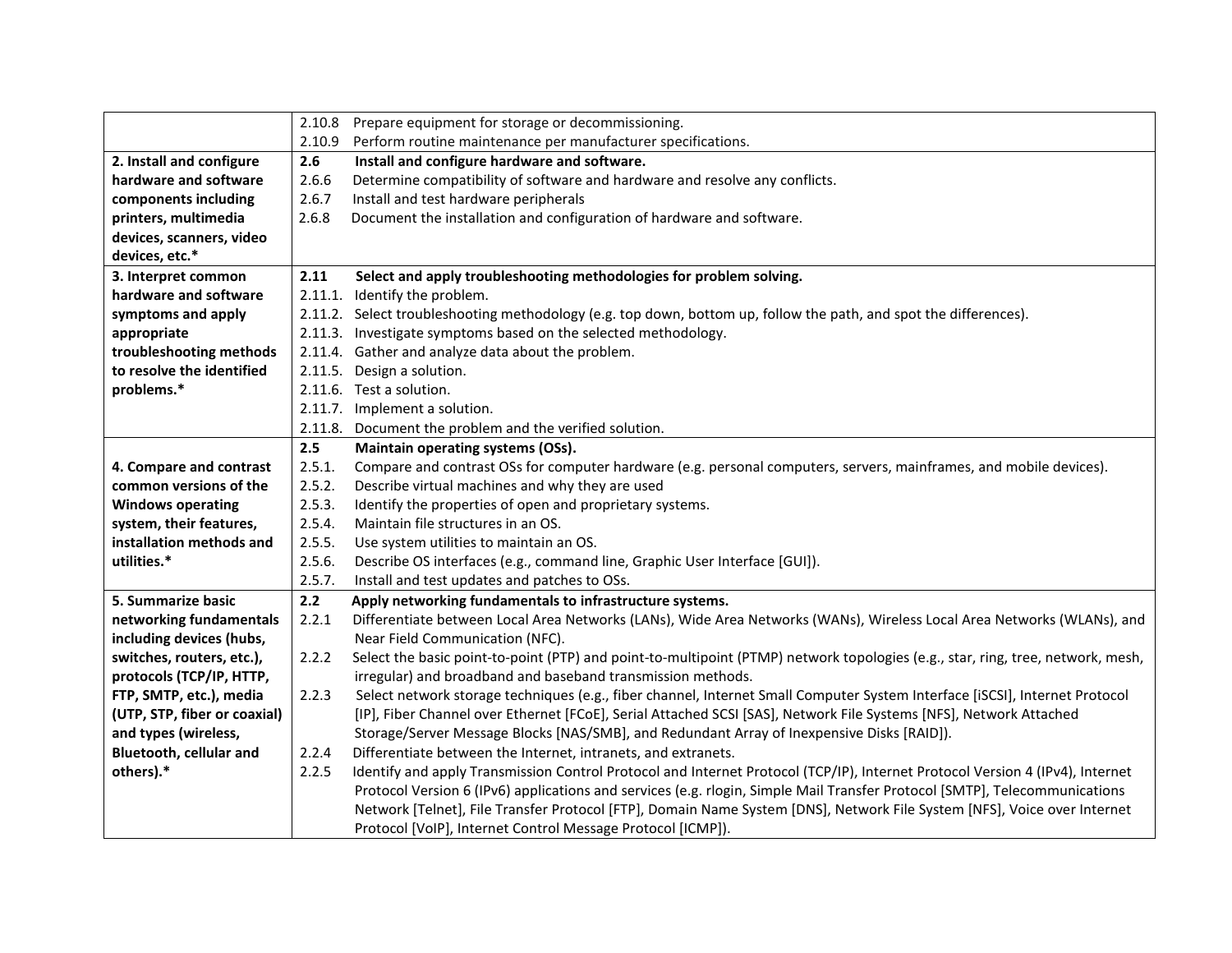|                             | 2.2.6 Differentiate between cable types (e.g., fiber optic, twisted pair, coaxial) and interfaces.                                      |
|-----------------------------|-----------------------------------------------------------------------------------------------------------------------------------------|
|                             | 2.2.7<br>Identify the top-level domains (e.g., .gov, .com, .edu).                                                                       |
|                             | 2.2.8 Describe the characteristics and uses of networks, network devices, and components (e.g. hubs, switches, routers, firewalls).     |
|                             | 4.3<br>Select, assemble, terminate, and test media.                                                                                     |
|                             | 4.3.1<br>Identify the criteria used in selecting media (e.g., physical properties, transmission technologies, transmission span,        |
|                             | bandwidth, topology, security, noise immunity, installation considerations, and cost).                                                  |
|                             | 4.3.3<br>Compare and contrast media categories (e.g., single mode, multimode, CAT5, CAT5e, CAT6+)                                       |
| 6. Explain basic principles | 3.1<br>Describe the components associated with information security systems.                                                            |
| and concepts of securing    | Differentiate between authentication and authorization.<br>3.1.1                                                                        |
| networks and devices        | 3.1.2 Compare and contrast authentication techniques (e.g. single factor, multifactor, passwords, biometrics, certificates, Radio       |
| including encryption,       | Frequency Identification [RFID] cards).                                                                                                 |
| firewalls, authentication,  | 3.1.3 Compare and contrast methods of achieving information assurance and integrity and confidentiality (e.g. digital signatures,       |
| authorization, malicious    | digital certifications, hashing algorithms, encryption).                                                                                |
| software, etc.*             | 3.1.4 Describe Virtual Private Networks (VPNs) using tunneling protocols (e.g., Layer 2 Tunneling Protocol [L2TP], Secure Socket        |
|                             | Tunneling Protocol [SSTP], Point-to-Point Tunneling Protocol [PPTP]) and encrypting techniques).                                        |
|                             | Discuss the role of certificate authorities (CAs) and Public Key Infrastructure (PKI).<br>3.1.5                                         |
|                             | 3.2<br>Implement and maintain general security compliance.                                                                              |
|                             | 3.2.2.<br>Identify and implement data and application security.                                                                         |
|                             | 3.2.3.<br>Implement backup and verification procedures (e.g., tape, disk, cloud).                                                       |
|                             | 3.2.4.<br>Describe and assign permissions (e.g., read-only, read-write).                                                                |
|                             | 3.2.5.<br>Provide user authentication (e.g., assign and reset user accounts and passwords).                                             |
|                             | 3.2.6.<br>Install, test, implement, and update virus and malware detection and protection software.                                     |
|                             | 3.2.7.<br>Identify sources of virus and malware infection and remove viruses and malware.                                               |
|                             | 3.2.8.<br>Provide documentation, training, and support to users on established security procedures.                                     |
|                             | 3.2.9.<br>Identify the need for disaster recovery policies and procedures.                                                              |
|                             | 3.4<br>Explain information technology mechanisms as they apply to a multilayer defense structure.                                       |
|                             | 3.4.1.<br>Describe available systems for intrusion prevention, detection, and mitigation.                                               |
|                             | 3.4.2.<br>Review system log files to identify security risks.                                                                           |
|                             | 3.4.3.<br>Compare and contrast network analysis software (e.g., network analyzer) and hardware tools to identify security risks and     |
|                             | vulnerabilities.                                                                                                                        |
|                             | 3.4.4.<br>Identify the components of human security (e.g., social engineering) and techniques to mitigate human security threats (e.g., |
|                             | policies, procedures, training).                                                                                                        |
|                             | Wireless Security: Implement secure wireless network.<br>3.5:                                                                           |
|                             | Describe wireless security risks (e.g., unauthorized access) and how to mitigate them.<br>3.5.1.                                        |
|                             | Compare and contrast methods of increasing the security of wireless networks and devices (e.g., Media Access Control<br>3.5.2.          |
|                             | [MAC] address filtering, Wired Equivalent Privacy [WEP], Wi-Fi Protected Access [WPA], 802.1x, Remote Authentication                    |
|                             | Dialup User Service [RADIUS]).                                                                                                          |
|                             | Identify security enhancements provided by Institute of Electrical and Electronics Engineers (IEEE) 802.11(x).<br>3.5.3.                |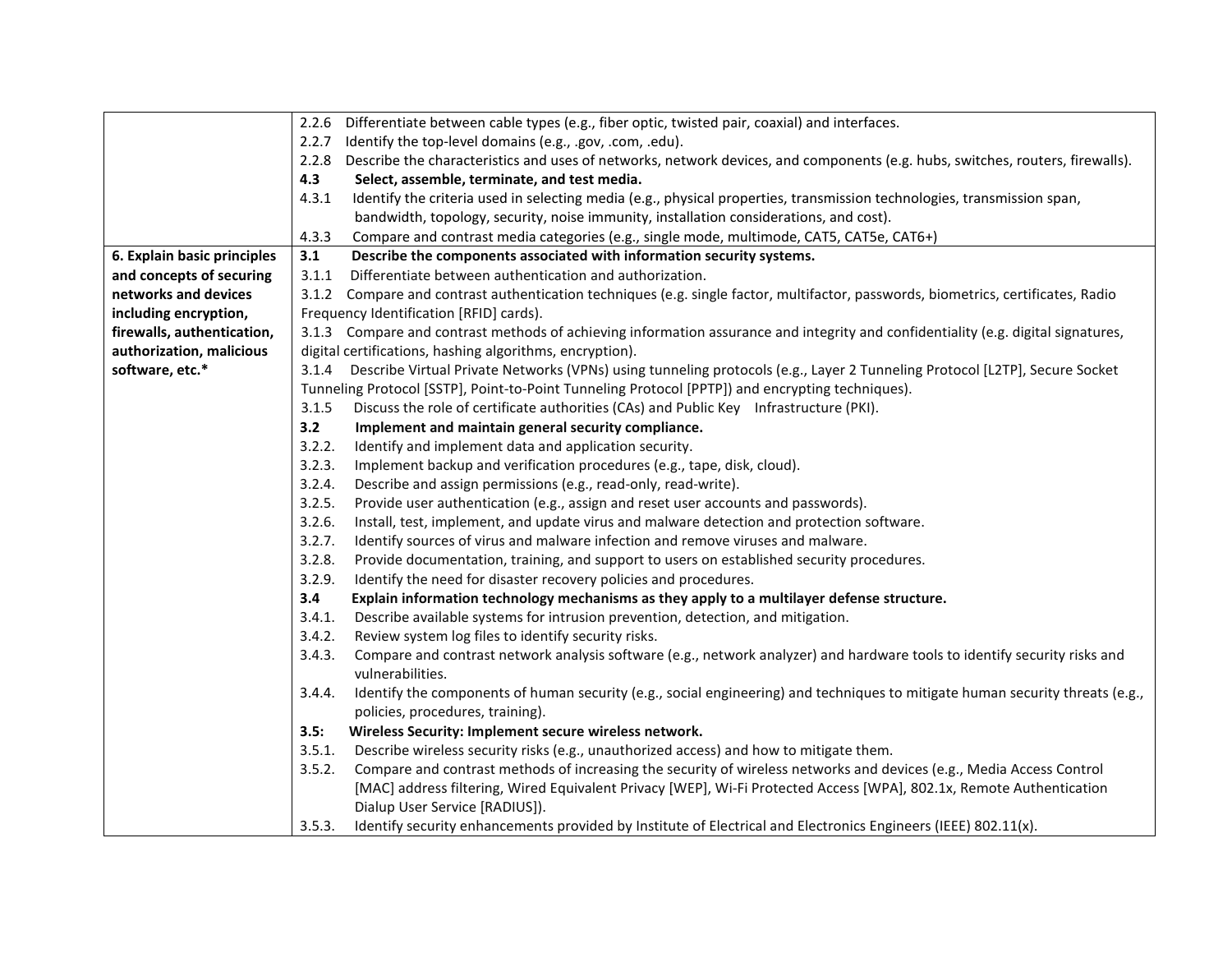|                                 | 3.5.4. | Describe practices and policies for preventing and detecting installation of rogue networks.                                    |
|---------------------------------|--------|---------------------------------------------------------------------------------------------------------------------------------|
|                                 | 3.5.5. | Describe security practices and policies for personal devices.                                                                  |
|                                 | 3.5.6. | Implement and test the security of a wireless network.                                                                          |
| 7. Outline appropriate          | 2.12:  | Performance Tests and Acceptance Plans: Develop performance tests and acceptance plans.                                         |
| operational procedures to       |        | 2.12.1. Create a written procedure agreed by the stakeholders and project team for determining the acceptability of the project |
| address safety and              |        | deliverables.                                                                                                                   |
| environmental issues and        |        | 2.12.2. Develop a test system that accurately mimics external interfaces.                                                       |
| their impact on                 |        | 2.12.3. Develop test cases that are realistic, that compare with expected performance, and that include targeted platforms and  |
| customers.*                     |        | device types.                                                                                                                   |
|                                 |        | 2.12.4. Develop, perform, and document usability and testing integration.                                                       |
|                                 |        | 2.12.5. Make corrections indicated by test results.                                                                             |
|                                 |        | 2.12.6 Seek stakeholder acceptance upon successful completion of the test plan.                                                 |
|                                 | 2.13   | Plan rollout and facilitate handoff to customer.                                                                                |
|                                 |        | 2.13.1. Include overall project goals and timelines in the rollout plan.                                                        |
|                                 |        | 2.13.2. Communicate rollout plans to key stakeholders in a timely manner.                                                       |
|                                 |        | 2.13.3. Conduct final review and approvals according to company standards.                                                      |
|                                 |        | 2.13.4. Identify support staff, training needs, and contingency plans in the rollout plan.                                      |
|                                 |        | 2.13.5. Test delivered application to assure that it is fully functional for the customer or user and meets all requirements.   |
|                                 |        | 2.13.6. Deliver support and training materials.                                                                                 |
|                                 |        |                                                                                                                                 |
| 8. Install, configure,          | 2.6    | Install and configure hardware and software.                                                                                    |
| maintain, troubleshoot          | 2.6.6  | Determine compatibility of software and hardware and resolve any conflicts.                                                     |
| and repair components of        | 2.6.7  | Install and test hardware peripherals                                                                                           |
| a modern personal               | 2.6.8  | Document the installation and configuration of hardware and software.                                                           |
| computer, both desktop          | 2.10   | Select, operate, and maintain equipment.                                                                                        |
| and laptop, including           | 2.10.1 | Identify hardware platforms, configurations, and support models.                                                                |
| storage devices,                | 2.10.2 | Identify processor, memory, and storage requirements.                                                                           |
| motherboards,                   | 2.10.3 | Identify architecture requirements.                                                                                             |
| processors, memory,             | 2.10.4 | Identify software application requirements.                                                                                     |
| adapters and printers           | 2.10.5 | Prepare and operate equipment per project design specifications.                                                                |
| using appropriate tools.*       |        | 2.10.6 Monitor equipment operation and troubleshoot issues and problems.                                                        |
|                                 |        | 2.10.7 Backup, archive, and manage data.                                                                                        |
|                                 |        | 2.10.8 Prepare equipment for storage or decommissioning.                                                                        |
|                                 |        | 2.10.9 Perform routine maintenance per manufacturer specifications.                                                             |
| 9. Differentiate between        | 2.5    | Maintain operating systems (OSs).                                                                                               |
| recent versions of              | 2.5.1. | Compare and contrast OSs for computer hardware (e.g. personal computers, servers, mainframes, and mobile devices).              |
| <b>Windows Client Operating</b> | 2.5.2. | Describe virtual machines and why they are used                                                                                 |
| Systems in their directory      | 2.5.3. | Identify the properties of open and proprietary systems.                                                                        |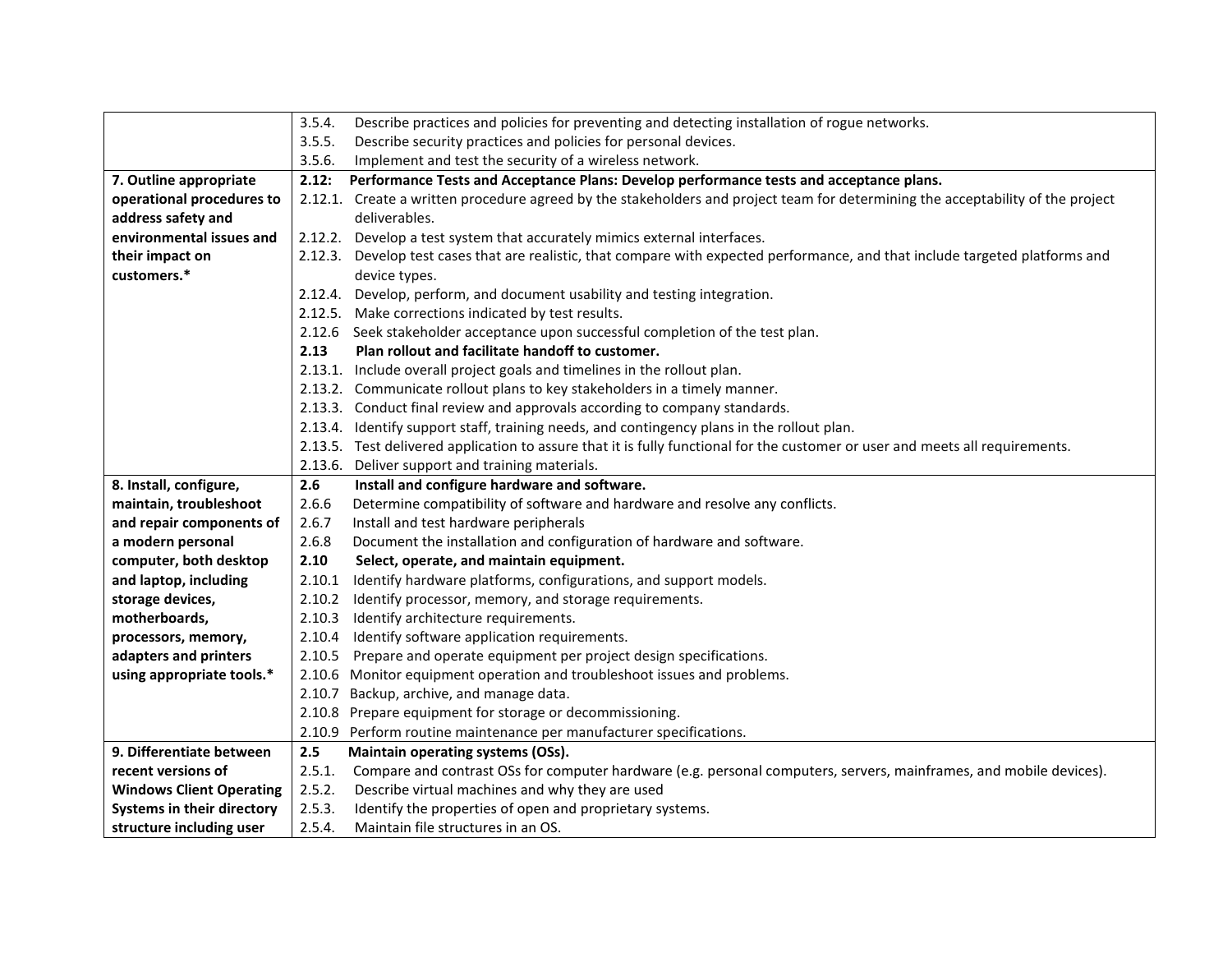| folder locations, program       | 2.5.5.  | Use system utilities to maintain an OS.                                                                                          |
|---------------------------------|---------|----------------------------------------------------------------------------------------------------------------------------------|
| files, temporary files and      | 2.5.6.  | Describe OS interfaces (e.g., command line, Graphic User Interface [GUI]).                                                       |
| offline files and folders.*     | 2.5.7.  | Install and test updates and patches to OSs.                                                                                     |
| 10. For recent versions of      | 2.5     | Maintain operating systems (OSs).                                                                                                |
| <b>Windows Client Operating</b> | 2.5.1.  | Compare and contrast OSs for computer hardware (e.g. personal computers, servers, mainframes, and mobile devices).               |
| Systems, use system             | 2.5.2.  | Describe virtual machines and why they are used.                                                                                 |
| utilities (device manager,      | 2.5.3.  | Identify the properties of open and proprietary systems.                                                                         |
| disk management,                | 2.5.4.  | Maintain file structures in an OS.                                                                                               |
| administrative tools, task      | 2.5.5.  | Use system utilities to maintain an OS.                                                                                          |
| manager, etc.) and              | 2.5.6.  | Describe OS interfaces (e.g., command line, Graphic User Interface [GUI]).                                                       |
| command line tools              | 2.5.7.  | Install and test updates and patches to OSs.                                                                                     |
| (msconfig, chkdsk, copy,        |         |                                                                                                                                  |
| format, ipconfig, pint,         |         |                                                                                                                                  |
| etc.) to troubleshoot and       |         |                                                                                                                                  |
| resolve issues.*                |         |                                                                                                                                  |
| 11. Troubleshoot and            | 2.2     | Apply networking fundamentals to infrastructure systems.                                                                         |
| resolve client-networking       | 2.2.5   | Identify and apply Transmission Control Protocol and Internet Protocol (TCP/IP; Internet Protocol Version 4 [IPv4], Internet     |
| problems using protocol         |         | Protocol Version 6 [IPv6]) applications and services (e.g., rlogin, Simple Mail Transfer Protocol [SMTP], Telecommunications     |
| (TCP/IP, FTP, SMTP, etc.)       |         | Network [Telnet], File Transfer Protocol [FTP], Domain Name System [DNS], Network File System [NFS], Voice over Internet         |
| settings, firewall              |         | Protocol [VoIP], Internet Control Message Protocol [ICMP]).                                                                      |
| configuration settings and      | 2.2.6   | Differentiate between cable types (e.g., fiber optic, twisted pair, coaxial) and interfaces.                                     |
| system tools (ping,             | 2.11    | Select and apply troubleshooting methodologies for problem solving.                                                              |
| tracert, nslookup,              | 2.11.1. | Identify the problem.                                                                                                            |
| ipconfig, etc.).*               |         | 2.11.2. Select troubleshooting methodology (e.g. top down, bottom up, follow the path, spot the differences).                    |
|                                 | 2.11.3  | Investigate symptoms based on the selected methodology.                                                                          |
|                                 | 2.11.4  | Gather and analyze data about the problem.                                                                                       |
|                                 | 2.11.5  | Design a solution.                                                                                                               |
|                                 |         | 2.11.6 Test a solution.                                                                                                          |
|                                 | 2.11.7  | Implement a solution.                                                                                                            |
|                                 | 2.11.8  | Document the problem and the verified solution.                                                                                  |
|                                 | 3.5     | Implement secure wireless networks.                                                                                              |
|                                 | 3.5.1   | Describe wireless security risks (e.g., unauthorized access) and how to mitigate them                                            |
|                                 |         | 3.5.2 Compare and contrast methods of increasing the security of wireless networks and devices (e.g., Media Access Control [MAC] |
|                                 |         | address filtering, Wired Equivalent Privacy [WEP], Wi-Fi Protected Access [WPA], 802.1x, Remote Authentication Dialup User       |
|                                 |         | Service [RADIUS]).                                                                                                               |
|                                 | 3.5.3   | Identify security enhancements provided by Institute of Electrical and Electronics Engineers (IEEE) 802.11(x).                   |
|                                 | 3.5.4   | Describe practices and policies for preventing and detecting installation of rogue networks.                                     |
|                                 | 3.5.5   | Describe security practices and policies for personal devices.                                                                   |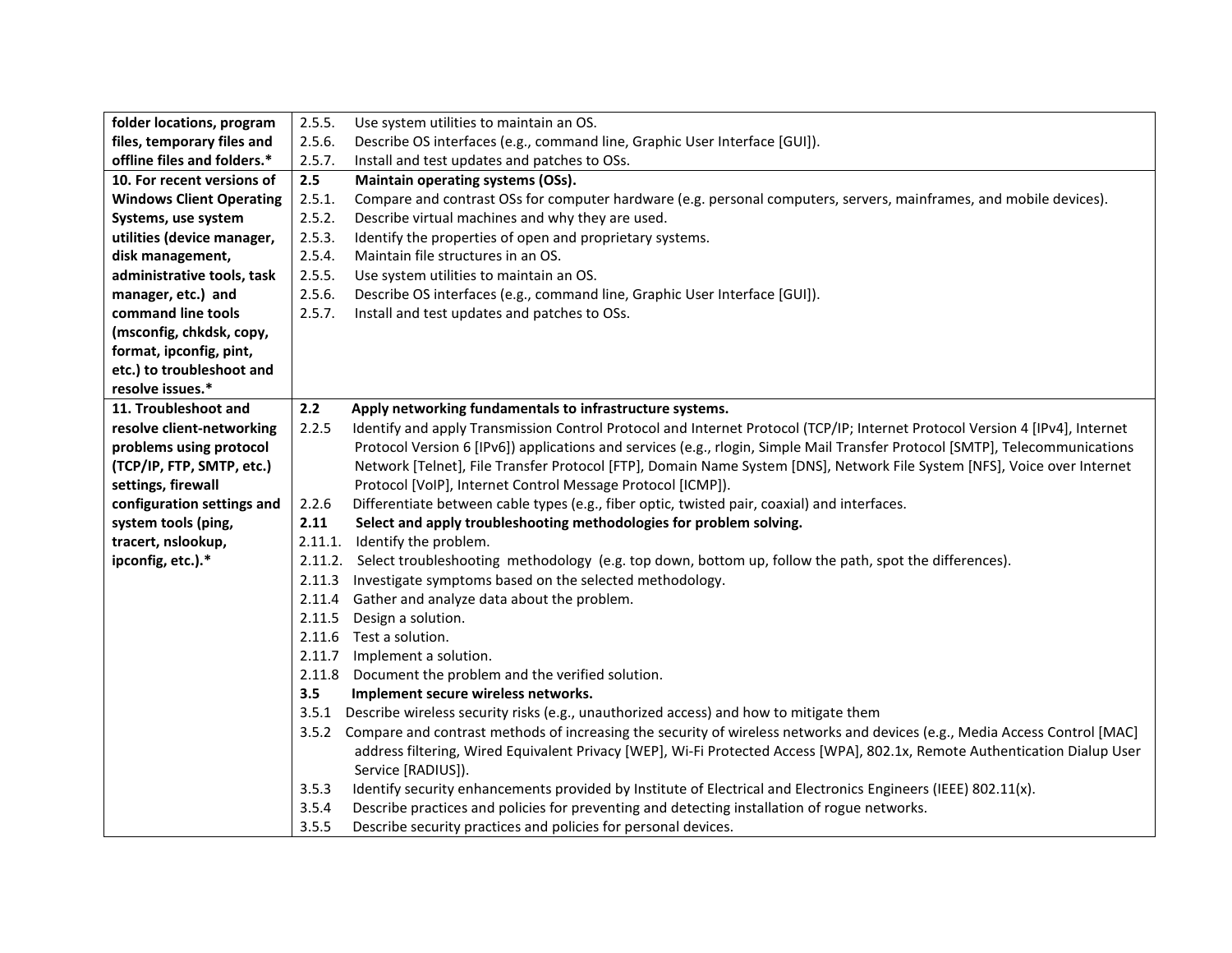|                              | 3.5.6<br>Implement and test the security of a wireless network.                                                                        |
|------------------------------|----------------------------------------------------------------------------------------------------------------------------------------|
|                              | 4.1<br>Build a multinode network.                                                                                                      |
|                              | 4.1.3<br>Compare the characteristics of connection-oriented and connectionless protocols and select protocols based on given criteria. |
|                              | 4.3<br>Select, assemble, terminate, and test media.                                                                                    |
|                              | 4.3.3.<br>Compare and contrast media categories (e.g., single mode, multimode, CAT5, CAT5E, CAT6+                                      |
|                              | 4.3.1.<br>Identify the criteria used in selecting media (e.g., physical properties, transmission technologies, transmission span,      |
|                              | bandwidth, topology, security, noise immunity, installation considerations, and cost).                                                 |
| 12. Install and configure a  | 3.5<br>Implement secure wireless networks.                                                                                             |
| fully featured small office  | 3.5.1<br>Describe wireless security risks (e.g., unauthorized access) and how to mitigate them                                         |
| or home office (SOHO)        | 3.5.2<br>Compare and contrast methods of increasing the security of wireless networks and devices (e.g., Media Access Control [MAC]    |
| network including a          | address filtering, Wired Equivalent Privacy [WEP], Wi-Fi Protected Access [WPA], 802.1x, Remote Authentication Dial In User Service    |
| shared broadband             | [RADIUS]).                                                                                                                             |
| connection (DSL, cable,      | 3.5.3<br>Identify security enhancements provided by Institute of Electrical and Electronics Engineers (IEEE) 802.11(x).                |
| ISDN or satellite), wireless | 3.5.4<br>Describe practices and policies for preventing and detecting installation of rogue networks.                                  |
| devices using encrypted      | 3.5.5<br>Describe security practices and policies for personal devices.                                                                |
| communication methods,       | 3.5.6<br>Implement and test the security of a wireless network.                                                                        |
| routers/access points,       | 4.3<br>Select, assemble, terminate, and test media.                                                                                    |
| bluetooth and firewall       | 4.3.1<br>Identify the criteria used in selecting media (e.g., physical properties, transmission technologies, transmission span,       |
| devices.*                    | bandwidth, topology, security, noise immunity, installation considerations, cost).                                                     |
|                              | 4.3.2<br>Differentiate between media types (e.g., coaxial, twisted pair, fiber optic) and interfaces.                                  |
|                              | 4.3.3<br>Compare and contrast media categories (e.g., single mode, multimode, CAT5, CAT5E, CAT6+)                                      |
|                              | 4.3.4<br>Describe types of media connectors (e.g., Bayonet Neill-Concelman [BNC], Registered Jack [RJ]-45, LC, ST) and grounding       |
|                              | techniques.                                                                                                                            |
|                              | 4.3.5<br>Identify media standards (e.g., American National Standards Institute [ANSI], Electronic Industries                           |
|                              | Alliance/Telecommunications Industry Association [EIA/TIA]-568, EIA/TIA-568A and 568B).                                                |
|                              | 4.3.6<br>Identify the advantages and disadvantages of cabling systems.                                                                 |
|                              | 4.3.7<br>Describe typical problems associated with cable installation.                                                                 |
|                              | 4.3.8<br>Assemble and test Ethernet cable (e.g., straight-through, crossover, loopback).                                               |
| 13. Install and configure    | Identify security risks and describe associated safeguards and methodologies (e.g., auditing).<br>2.1.4                                |
| system software to           | 2.1.5<br>Describe major threats to computer systems (e.g., internal threats, viruses, worms, spyware, malware, ransomware,             |
| reduce the risk of           | spoofing, hacking).                                                                                                                    |
| malware infection via        | Implement and maintain general security compliance.<br>3.2                                                                             |
| scheduled system scans       | 3.2.5.<br>Install, test, implement, and update virus and malware detection and protection software.                                    |
| and signature updates        | 3.2.6.<br>Identify sources of virus and malware infection and remove viruses and malware                                               |
| and identify, quarantine     |                                                                                                                                        |
| and repair infected          |                                                                                                                                        |
| systems.*                    |                                                                                                                                        |
|                              |                                                                                                                                        |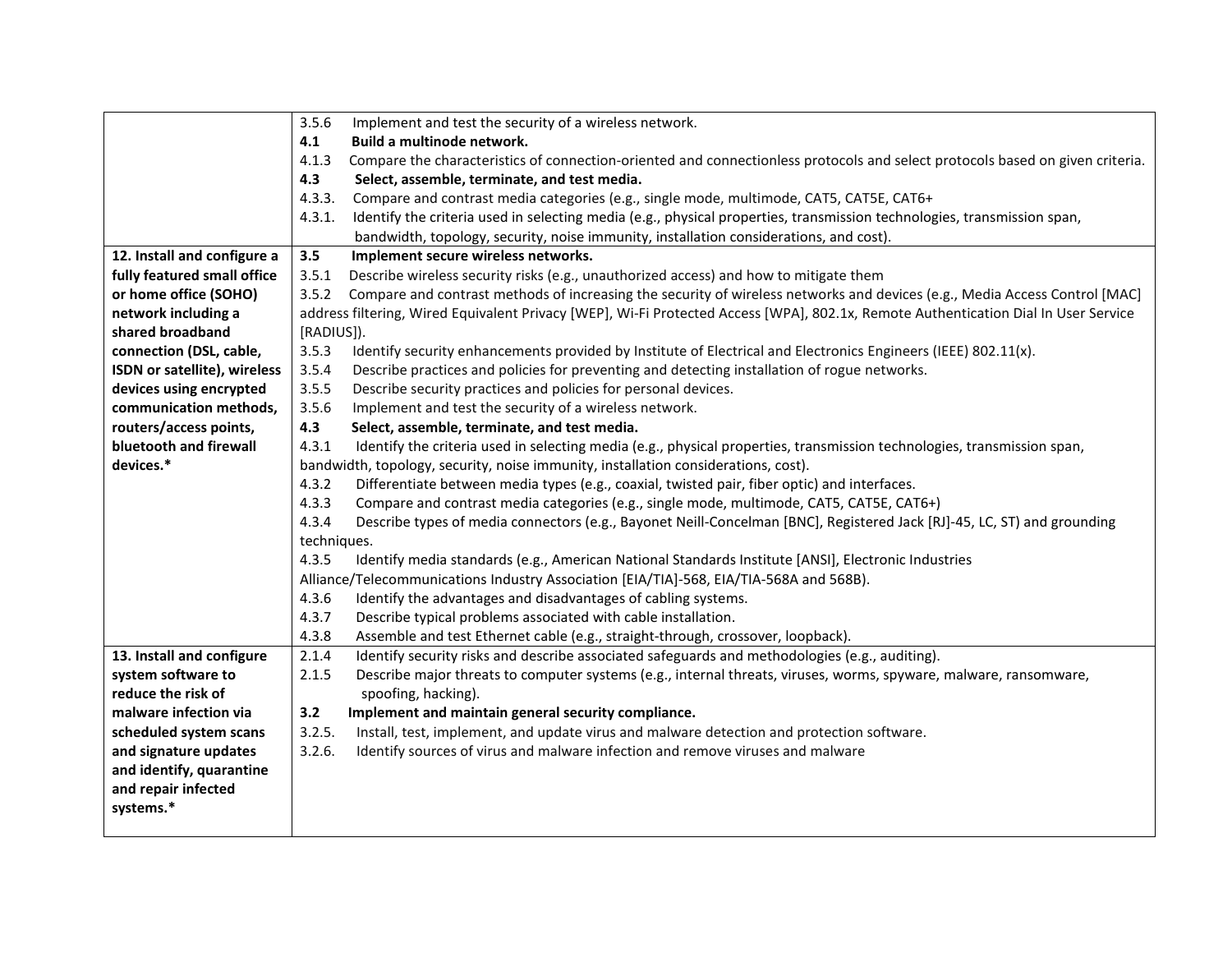| 14. Increase operating   | 3.2   | Implement and maintain general security compliance.                                     |
|--------------------------|-------|-----------------------------------------------------------------------------------------|
| system security by       | 3.2.3 | Describe and assign permissions (e.g., read-only, read-write).                          |
| managing local users and |       | 3.2.4 Provide user authentication (e.g., assign and reset user accounts and passwords). |
| groups, file and folder  |       |                                                                                         |
| permissions, share       |       |                                                                                         |
| permissions, encryption  |       |                                                                                         |
| and BIOS security*       |       |                                                                                         |

## **3**. **CTIT006: Introduction to User Support**

This CTAN corresponds to the Microsoft Certification Exam #70-685 Enterprise Desktop Support Technician for Windows 7; or successor exams and operating systems as released by Microsoft. CTAN alignment with the Tech Prep Pathway in the Career Field Technical Content Standards of the Ohio Department of Education

## **Course Description: CTIT006**

Introduction to the skills and abilities required to provide technical support and assistance to computer users with an emphasis on current Microsoft Client operating systems. Additional emphasis is on customer service, problem solving and communication skills (needs analysis, troubleshooting and interaction with users). Topics include service concepts, technical skill sets, career paths, strategies to provide technical support and operations of the help desk and user support industry.

#### **Advising Notes:**

- Career-technical (adult or secondary) program must be an approved Information Support and Services Information Technology program.
- Students must pass the CETE End of Course Assessment to be eligible for college credit.
	- o Or, hold current Microsoft Enterprise Desktop Support Technician (current Exam #70-685 or current equivalent exam)
- Student must access credit within 3 years of program completion or within currency of certificate.
- All learning outcomes marked with an asterisk are considered essential.

| Alignment: |
|------------|
|------------|

| <b>Learning Outcomes</b>   | Outcomes and/or Competencies in ODE's Revised Career Field Technical Content Standards |                                                                                                   |
|----------------------------|----------------------------------------------------------------------------------------|---------------------------------------------------------------------------------------------------|
| The student will be able   |                                                                                        |                                                                                                   |
| to:                        |                                                                                        |                                                                                                   |
| 1. Identify causes of and  | 2.6                                                                                    | Install and configure hardware and software.                                                      |
| resolution for desktop     | 2.6.3                                                                                  | Verify software compatibility and troubleshoot any software incompatibility                       |
| application issues         | 2.6.4                                                                                  | Install and test new software and software upgrades on stand-alone, mobile, and networked systems |
| including installation     | 2.6.6                                                                                  | Determine compatibility of software and hardware and resolve any conflicts                        |
| related issues and general | 2.10                                                                                   | Select, operate, and maintain equipment.                                                          |
| software failures.*        |                                                                                        | 2.10.4 Identify software application requirements                                                 |
|                            | 2.11                                                                                   | Select and apply troubleshooting methodologies for problem solving                                |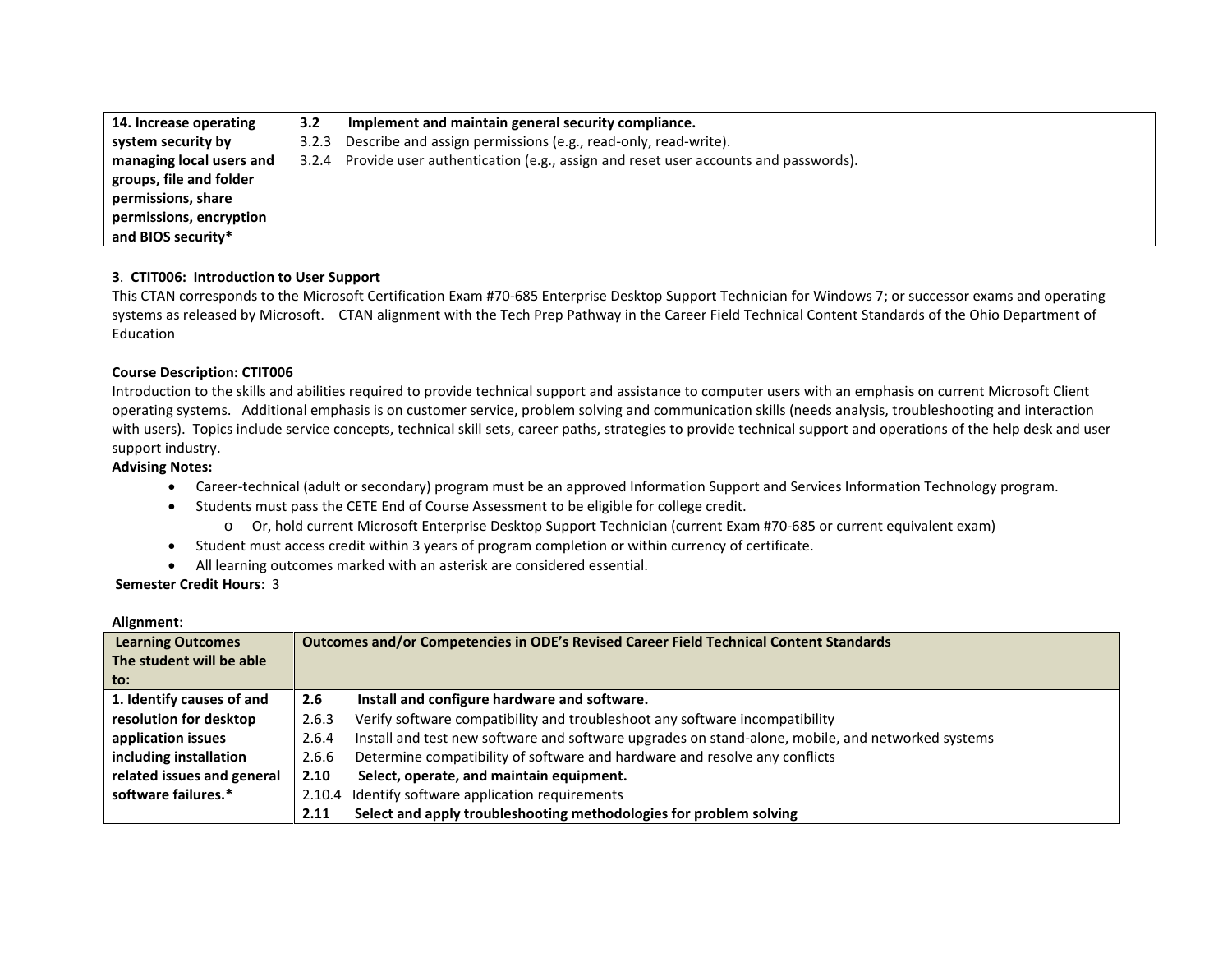|                           |        | 2.11.1. Identify the problem                                                                                              |
|---------------------------|--------|---------------------------------------------------------------------------------------------------------------------------|
|                           |        | 2.11.2. Select troubleshooting methodology (e.g. top down, bottom up, follow the path, spot the differences)              |
|                           |        | 2.11.3. Investigate symptoms based on the selected methodology.                                                           |
|                           |        | 2.11.4. Gather and analyze data about the problem                                                                         |
|                           |        | 2.11.5. Design a solution                                                                                                 |
|                           |        | 2.11.6. Test a solution                                                                                                   |
|                           |        | 2.11.7. Implement a solution                                                                                              |
|                           |        | 2.11.8. Document the problem and the verified solution                                                                    |
| 2. Identify causes of and | 2.2    | Apply networking fundamentals to infrastructure systems                                                                   |
| resolution for networking | 2.2.1. | Differentiate between Local Area Networks (LANs), Wide Area Networks (WANs), Wireless Local Area Networks                 |
| issues including          |        | (WLANs), and Near Field Communication (NFC)                                                                               |
| connectivity, name        | 2.2.2. | Select the basic point-to-point (PTP) and point-to-multipoint (PTMP) network topologies (e.g., star, ring, tree, network, |
| resolution, logon and     |        | mesh, irregular) and broadband and baseband transmission methods                                                          |
| printing issues.*         | 2.2.3. | Select network storage techniques (e.g., fiber channel, Internet Small Computer System Interface [iSCSI], Internet        |
|                           |        | Protocol [IP], Fiber Channel over Ethernet [FCoE], Serial Attached SCSI [SAS], Network File Systems [NFS], Network        |
|                           |        | Attached Storage /Server Message Blocks [NAS/SMB], Redundant Array of Inexpensive Disks [RAID])                           |
|                           | 2.2.4. | Differentiate between the Internet, intranets, and extranets.                                                             |
|                           |        |                                                                                                                           |
|                           | 2.2.5. | Identify and apply Transmission Control Protocol and Internet Protocol (TCP/IP; Internet Protocol Version 4 [IPv4],       |
|                           |        | Internet Protocol Version 6 [IPv6]) applications and services (e.g., rlogin, Simple Mail Transfer Protocol [SMTP],        |
|                           |        | Telecommunications Network [Telnet], File Transfer Protocol [FTP], Domain Name System [DNS], Network File System          |
|                           |        | [NFS], Voice over Internet Protocol [VoIP], Internet Control Message Protocol [ICMP])                                     |
|                           | 2.2.6. | Differentiate between cable types (e.g., fiber optic, twisted pair, coaxial) and interfaces                               |
|                           | 2.2.7. | Identify the top-level domains (e.g., .gov, .com, .edu)                                                                   |
|                           | 2.2.8. | Describe the characteristics and uses of networks, network devices, and components (e.g., hubs, switches, routers,        |
|                           |        | firewalls)                                                                                                                |
|                           | 2.11   | Select and apply troubleshooting methodologies for problem solving                                                        |
|                           |        | 2.11.1 Identify the problem                                                                                               |
|                           |        | 2.11.2 Select troubleshooting methodology (e.g. top down, bottom up, follow the path, spot the differences)               |
|                           | 2.11.3 | Investigate symptoms based on the selected methodology                                                                    |
|                           | 2.11.4 | Gather and analyze data about the problem                                                                                 |
|                           | 2.11.5 | Design a solution                                                                                                         |
|                           | 2.11.6 | Test a solution                                                                                                           |
|                           | 2.11.7 | Implement a solution                                                                                                      |
|                           | 2.11.8 | Document the problem and the verified solution                                                                            |
|                           | 4.5    | Design and implement wireless network solutions.                                                                          |
|                           | 4.5.5  | Troubleshoot Wireless Local Area Networks (WLANs) using system logs, vendor-provided utilities, and diagnostic tools      |
|                           | 4.10   | Administer network operating systems and services.                                                                        |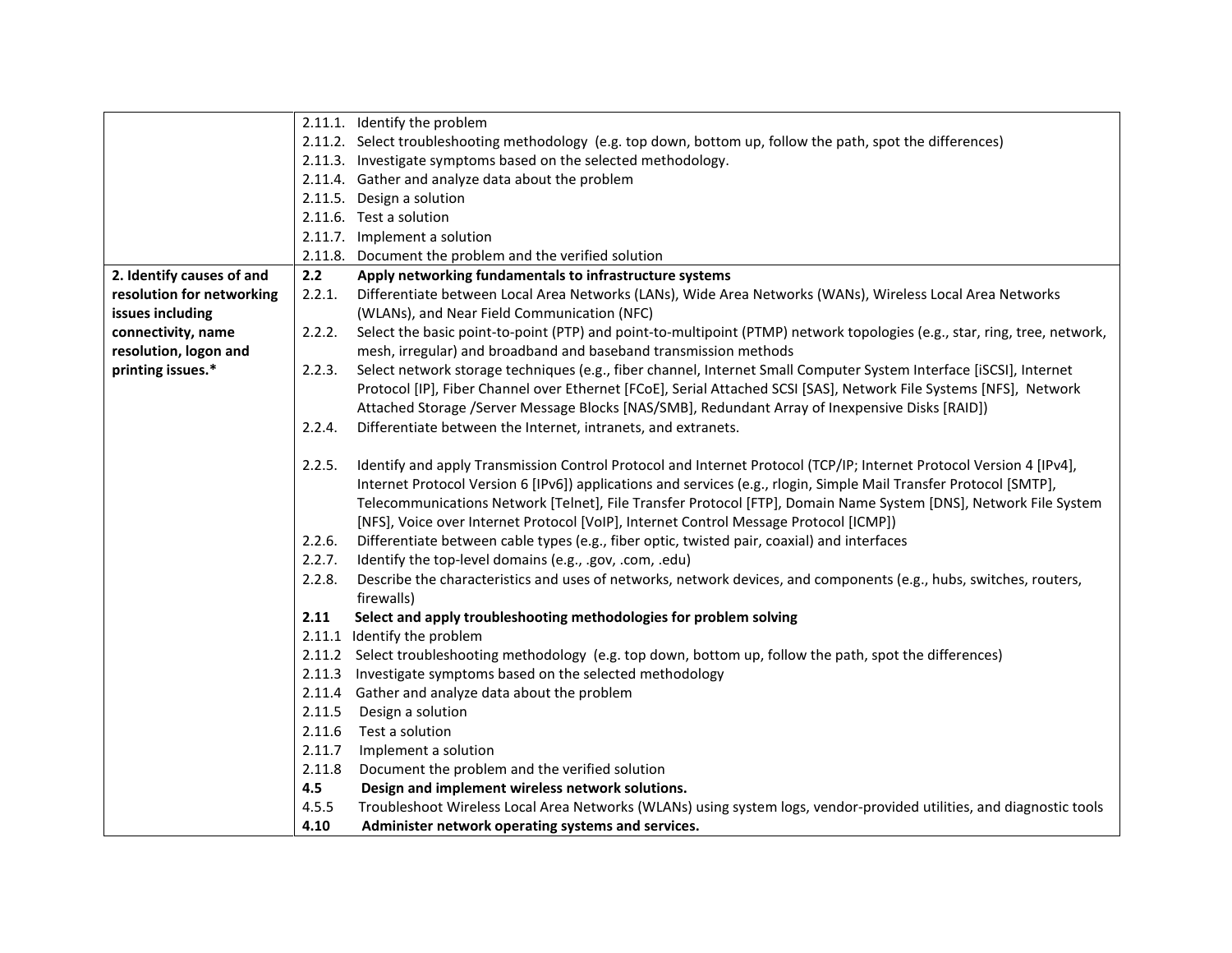|                          | 4.10.6<br>Establish shared network resources                                                                                   |  |
|--------------------------|--------------------------------------------------------------------------------------------------------------------------------|--|
|                          | 4.10.10 Troubleshoot network performance connectivity (e.g., performance                                                       |  |
|                          | monitor, command line utilities)                                                                                               |  |
| 3. Manage and maintain   | 2.5<br>Maintain operating systems (OSs).                                                                                       |  |
| systems that run the     | 2.5.1.<br>Compare and contrast OSs for computer hardware (e.g. personal computers, servers, mainframes, and mobile devices)    |  |
| current Microsoft client | 2.5.2.<br>Describe virtual machines and why they are used                                                                      |  |
| operating system         | 2.5.3.<br>Identify the properties of open and proprietary systems                                                              |  |
| including performance    | 2.5.4.<br>Maintain file structures in an OS                                                                                    |  |
| issues and common        | 2.5.5.<br>Use system utilities to maintain an OS                                                                               |  |
| hardware failures.*      | 2.5.6.<br>Describe OS interfaces (e.g., command line, Graphic User Interface [GUI])                                            |  |
|                          | 2.5.7.<br>Install and test updates and patches to OSs.                                                                         |  |
|                          | 4.9<br>Describe and install network operating systems (OSs).                                                                   |  |
|                          | 4.9.5.<br>Select network and desktop OSs (e.g., Windows, Linux, MacOS, iOS, Android)                                           |  |
|                          | 4.9.6.<br>Install, test, and patch network OSs manually and using automation                                                   |  |
|                          | 4.10<br>Administer network operating systems and services                                                                      |  |
|                          | Select physical and logical topology<br>4.10.1.                                                                                |  |
|                          | 4.10.2.<br>Connect devices to network systems.                                                                                 |  |
|                          | 4.10.3.<br>Create domain trusts                                                                                                |  |
|                          | 4.10.4.<br>Maintain domain controllers                                                                                         |  |
|                          | 4.10.5.<br>Create user accounts, groups, and login scripts                                                                     |  |
|                          | Establish shared network resources.<br>4.10.6.                                                                                 |  |
|                          | 4.10.7.<br>Define and set access controls on files, folders, shares, and directories                                           |  |
|                          | 4.10.8.<br>Configure network domain accounts and profiles                                                                      |  |
|                          | 4.10.9. Create roaming user profiles and use Group Policy Objects to manage the user environment                               |  |
|                          | 4.10.10. Troubleshoot network performance connectivity (e.g., performance monitor, command line utilities)                     |  |
|                          | 4.10.11. Explain the fundamentals of Quality of Service (QoS)                                                                  |  |
|                          | 4.10.12. Securely delegate standard management tasks                                                                           |  |
| 4. Support mobile users  | Describe the components associated with information security systems.<br>3.1                                                   |  |
| and issues they report   | 3.1.4<br>Describe Virtual Private Networks (VPNs) using tunneling protocols (e.g., Layer 2 Tunneling Protocol [L2TP], Secure   |  |
| including wireless       | Socket Tunneling Protocol [SSTP], Point-to-Point Tunneling Protocol [PPTP]) and encrypting techniques)                         |  |
| connectivity and remote  | 3.5<br>Implement secure wireless networks                                                                                      |  |
| access issues.*          | 3.5.1.<br>Describe wireless security risks (e.g., unauthorized access) and how to mitigate them                                |  |
|                          | 3.5.2.<br>Compare and contrast methods of increasing the security of wireless networks and devices (e.g., Media Access Control |  |
|                          | [MAC] address filtering, Wired Equivalent Privacy [WEP], Wi-Fi Protected Access [WPA], 802.1x, Remote Authentication           |  |
|                          | Dial In User Service [RADIUS])                                                                                                 |  |
|                          | Identify security enhancements provided by Institute of Electrical and Electronics Engineers (IEEE) 802.11(x)<br>3.5.3.        |  |
|                          | Describe practices and policies for preventing and detecting installation of rogue networks<br>3.5.4.                          |  |
|                          | 3.5.5.<br>Describe security practices and policies for personal devices                                                        |  |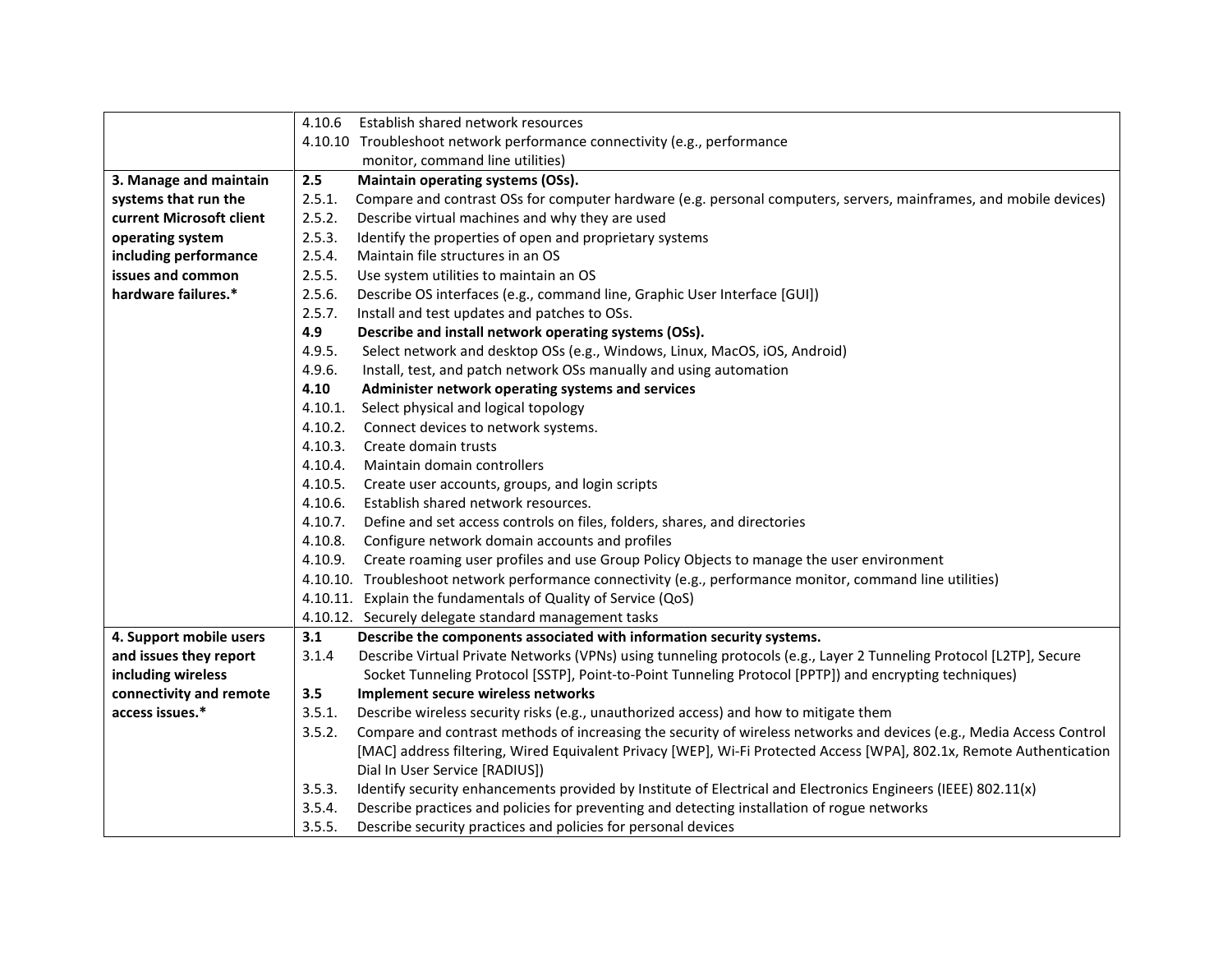|                            | 3.5.6.<br>Implement and test the security of a wireless network                                                                 |
|----------------------------|---------------------------------------------------------------------------------------------------------------------------------|
|                            | 4.4<br><b>Explain wireless communications.</b>                                                                                  |
|                            | Compare and contrast wireless standards in common use (e.g., Institute of Electrical and Electronics Engineers [IEEE]<br>4.4.1. |
|                            | 802.11, Bluetooth, Worldwide Interoperability for Microwave Access [WiMAX], Radio Frequency Identification [RFID],              |
|                            | Near Field Communication [NFC])                                                                                                 |
|                            | 4.4.2.<br>Compare and contrast characteristics of wireless signals (e.g., reflection, diffraction, scattering, fading)          |
|                            | 4.4.3.<br>Differentiate media access methods used by wireless                                                                   |
|                            | Describe appropriate applications of wireless technologies to specific communication scenarios<br>4.4.4.                        |
|                            | 4.5<br>Design and implement wireless network solutions                                                                          |
|                            | 4.5.1<br>Compare and contrast secure wireless solutions operating in ad-hoc mode and infrastructure mode                        |
|                            | 4.5.2<br>Describe the frequency ranges and associated rules in the wireless spectrum as managed by the Federal                  |
|                            | <b>Communication Commission (FCC)</b>                                                                                           |
|                            | 4.5.3<br>Describe the Service Set Identifier (SSID) as used in wireless communications.                                         |
|                            | Select and install access points, wireless Network Interface Cards (NICs), antennas, and other hardware and software<br>4.5.4   |
|                            | components to provide a wireless networking solution as determined by a site and customer survey                                |
|                            | 4.5.5 Troubleshoot Wireless Local Area Networks (WLANs) using system logs, vendor-provided utilities, and diagnostic tools      |
|                            | 4.5.6 Secure the wireless network                                                                                               |
|                            | Compare and contrast network protocols.<br>4.6                                                                                  |
|                            | Describe a Virtual Private Network (VPN) and identify associated protocols (e.g., Layer 2 Tunneling Protocol [L2TP],<br>4.6.7   |
|                            | Point-to-Point Tunneling Protocol [PPTP])                                                                                       |
| 5. Identify causes of and  | 2.1<br>Describe the need for security and explain security risks and security safeguards                                        |
| resolution of security     | Explain the need for confidentiality, integrity, and availability (CIA) of information<br>2.1.1                                 |
| issues including resolving | 2.1.2<br>Describe authentication, authorization, and auditing                                                                   |
| incidents related to       | 2.1.3<br>Describe multilevel security                                                                                           |
| malicious software, web    | 2.1.4<br>Identify security risks and describe associated safeguards and methodologies (e.g., auditing)                          |
| browsers and               | 2.1.5<br>Describe major threats to computer systems (e.g., internal threats, viruses, worms, spyware, malware, ransomware,      |
| cryptographic key          | spoofing, hacking)                                                                                                              |
| management.*               | 2.1.6<br>Describe the components of the physical environment (e.g., wiring closets, server rooms) and physical security systems |
|                            | Describe the need for security in networking<br>2.1.7                                                                           |
|                            | Describe the need for security in application development<br>2.1.8                                                              |
|                            | 2.1.9<br>Track and catalogue physical assets                                                                                    |
|                            | Describe computer forensics, its importance in information security and cybersecurity, and its relevance to law<br>2.1.10       |
|                            | enforcement                                                                                                                     |
|                            | Identify the need for personal security in digital information and describe how personal information can be<br>2.1.11           |
|                            | safeguarded                                                                                                                     |
|                            | Practice information security per job requirements<br>2.1.12                                                                    |
|                            | Describe privacy security compliance on systems (e.g., Health Insurance Portability and Accountability Act [HIPAA],<br>2.1.13   |
|                            | Payment Card Industry [PCI], Sarbanes-Oxley Act [SOX], Americans with Disabilities Act [ADA])                                   |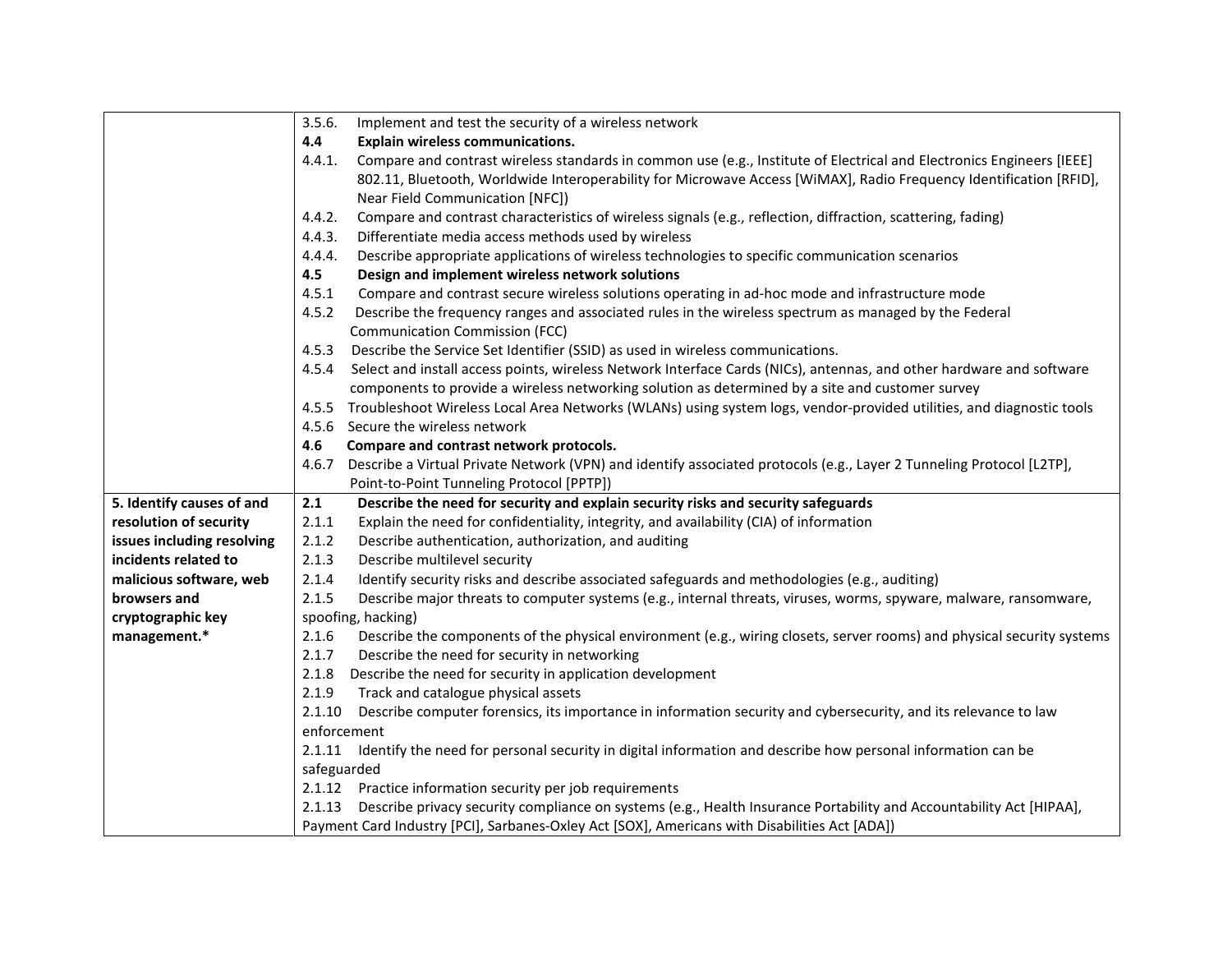| 2.5    | Maintain operating systems (OSs).                                                                                                                                |
|--------|------------------------------------------------------------------------------------------------------------------------------------------------------------------|
| 2.5.5  | Use system utilities to maintain an OS                                                                                                                           |
| 2.5.6  | Describe OS interfaces (e.g., command line, Graphic User Interface [GUI])                                                                                        |
| 2.5.7  | Install and test updates and patches to Oss                                                                                                                      |
| 2.8    | Describe the fundamentals of databases.                                                                                                                          |
| 2.8.8  | Explain the importance of data integrity and security                                                                                                            |
| 3.2    | Implement and maintain general security compliance.                                                                                                              |
| 3.2.5  | Install, test, implement, and update virus and malware detection and protection software                                                                         |
| 3.2.6  | Identify sources of virus and malware infection and remove viruses and malware                                                                                   |
| 3.4    | Explain information technology mechanisms as they apply to a multilayer defense structure                                                                        |
| 3.4.1. | Describe available systems for intrusion prevention, detection, and mitigation                                                                                   |
| 3.4.2. | Review system log files to identify security risks                                                                                                               |
| 3.4.3. | Compare and contrast network analysis software (e.g., network analyzer) and hardware tools to identify security risks<br>and vulnerabilities                     |
| 3.4.4. | Identify the components of human security (e.g., social engineering) and techniques to mitigate human security threats<br>(e.g., policies, procedures, training) |
| 3.5    | Implement secure wireless networks                                                                                                                               |
| 3.5.1. | Describe wireless security risks (e.g., unauthorized access) and how to mitigate them                                                                            |
| 3.5.2. | Compare and contrast methods of increasing the security of wireless networks and devices (e.g., Media Access Control                                             |
|        | [MAC] address filtering, Wired Equivalent Privacy [WEP], Wi-Fi Protected Access [WPA], 802.1x, Remote Authentication<br>Dial In User Service [RADIUS])           |
| 3.5.3. | Identify security enhancements provided by Institute of Electrical and Electronics Engineers (IEEE) 802.11(x)                                                    |
| 3.5.4. | Describe practices and policies for preventing and detecting installation of rogue networks                                                                      |
| 3.5.5. | Describe security practices and policies for personal devices                                                                                                    |
| 3.5.6. | Implement and test the security of a wireless network                                                                                                            |
| 4.7    | Describe IP addressing schemes and create subnet masks.                                                                                                          |
|        | 4.7.11. Describe methods of securely transmitting dat.                                                                                                           |
|        | 4.7.12. Describe ways to present data (e.g., mobile applications, desktop applications, web applications)                                                        |
|        | 4.7.13. Differentiate between a client and a server.                                                                                                             |
|        | 4.7.14. Identify how the use of different browsers and devices affects the look of a webpage                                                                     |
|        | 4.7.15. Explain the relationship between data transmission volumes, bandwidth, and latency                                                                       |
|        | 4.7.16. Describe the characteristics and use of browser plug-ins.                                                                                                |
|        | 4.7.17. Compare the advantages and disadvantages of running an in-house server or using a service provider                                                       |
|        | 4.7.18. Describe the difference between static and dynamic sites and the reasons for using each                                                                  |
|        |                                                                                                                                                                  |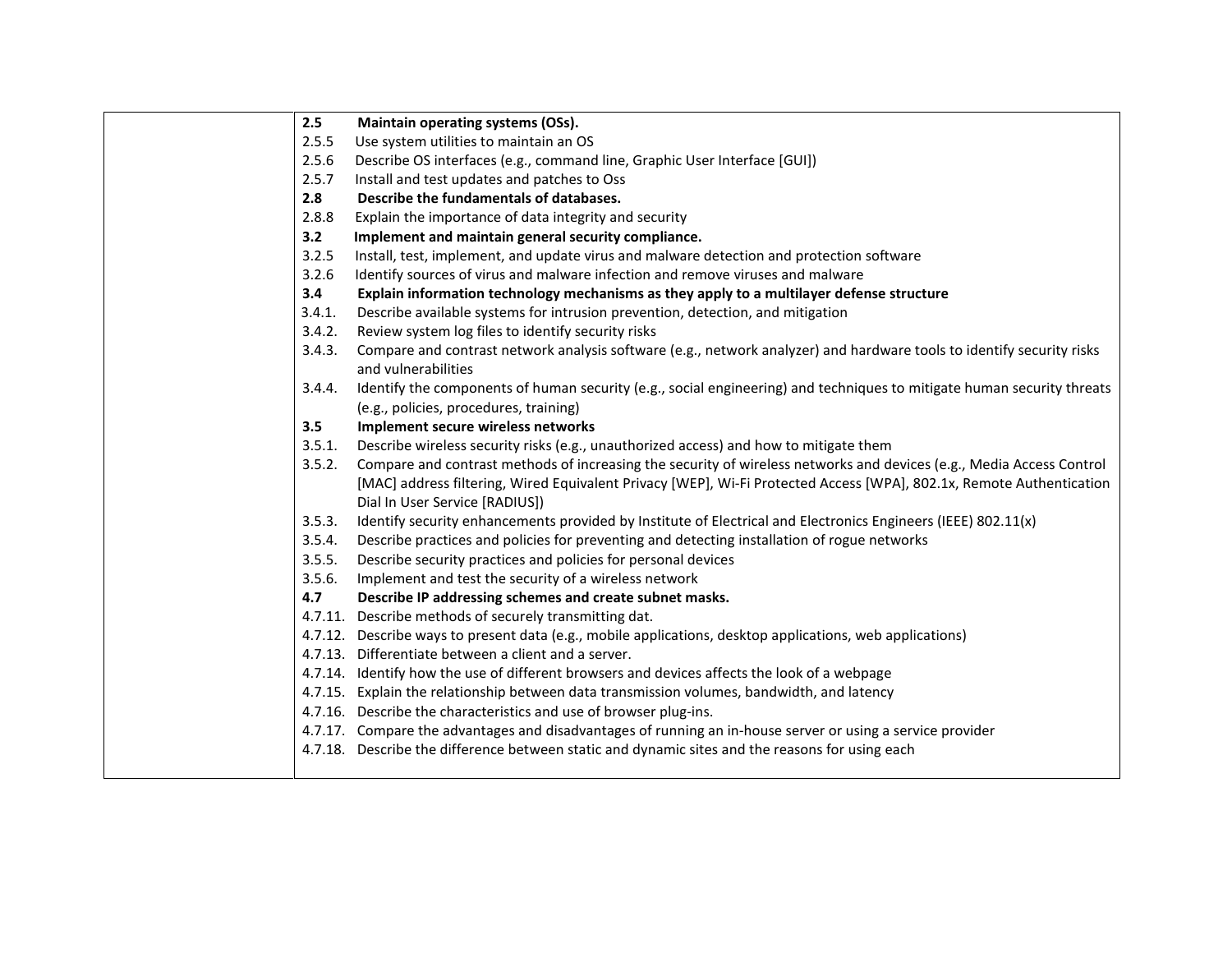**4. CTIT011: Microsoft Windows Desktop Operating System** This CTAN corresponds to the Microsoft Certification Exam: #70-680, #70-682 or #70-685 for Windows 7, or #70-687 or #70-688 for Windows 8.1; or successor exams and operating systems as released by Microsoft. CTAN alignment with the Tech Prep Pathway in the Career Field Technical Content Standards of the Ohio Department of Education

#### **Semester Credit Hours**: 3

#### **Course Description: CTIT011 Windows Desktop OS:**

Perform clean installations of or upgrades to the current Windows client operating system from previous versions of Windows including the migration of user profiles. Create and manage system images as a method of deployment. Configure aspects of a Windows client including hardware devices and application software; network connectivity including IPv4 and IPv6, firewall settings and remote management; and mobile computing features of Windows including BitLocker, DirectAccess and remote connectivity. Manage access to resources via authentication, authorization and user account control. Manage and monitor systems including system performance, backup and recovery. This course helps prepare students for a current Microsoft desktop based certification exam.

#### **Advising Notes:**

- Career-technical (adult or secondary) program must be an approved Networking or Information Support and Services Information Technology program.
- Student must pass the CETE End of Course Assessment to be eligible for college credit.
	- o Or, hold current Microsoft Client Operating System certification (current exams #70-620 or 70-680 or current equivalent exam).
- Student must access credit within 3 years of program completion or within currency of certificate.
- All learning outcomes marked with an asterisk are considered essential.

| <b>Learning Outcomes</b>   | Outcomes and/or Competencies in ODE's REVISED Career Field Technical Content Standards                                      |  |
|----------------------------|-----------------------------------------------------------------------------------------------------------------------------|--|
| The student will be able   |                                                                                                                             |  |
| to:                        |                                                                                                                             |  |
| 1. Manage the installation | 2.5: Operating Systems: Maintain operating systems (OSs).                                                                   |  |
| of the current Microsoft   | Compare and contrast OSs for computer hardware (e.g. personal computers, servers, mainframes, and mobile devices)<br>2.5.1. |  |
| desktop operating system   | Describe virtual machines and why they are used<br>2.5.2.                                                                   |  |
| as a clean install or an   | Identify the properties of open and proprietary systems<br>2.5.3.                                                           |  |
| upgrade from a previous    | Maintain file structures in an OS<br>2.5.4.                                                                                 |  |
| version including the      | 2.5.5.<br>Use system utilities to maintain an OS                                                                            |  |
| migration of user data.*   | Describe OS interfaces (e.g., command line, Graphic User Interface [GUI])<br>2.5.6.                                         |  |
|                            | Install and test updates and patches to Oss<br>2.5.7.                                                                       |  |
|                            | Describe and install network operating systems (OSs).<br>4.9                                                                |  |
|                            | Select network and desktop OSs (e.g., Windows, Linux, MacOS, iOS, Android)<br>4.9.5.                                        |  |
|                            | Install, test, and patch network OSs manually and using automation<br>4.9.6.                                                |  |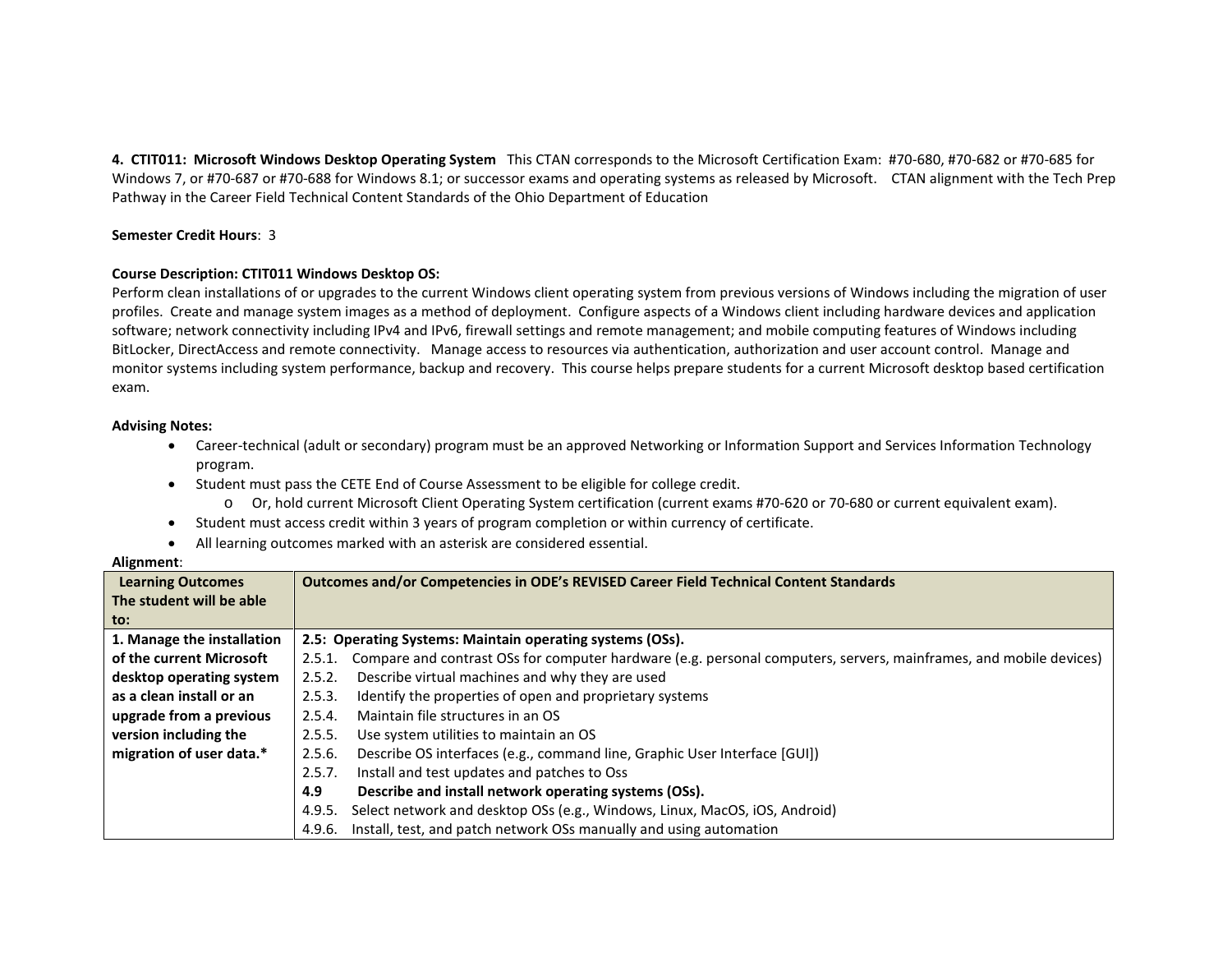| 2. Create, modify and       | 4.9    | Describe and install network operating systems (OSs).                                                                              |
|-----------------------------|--------|------------------------------------------------------------------------------------------------------------------------------------|
| deploy system images as a   | 4.9.6  | Install, test, and patch network OSs manually and using automation                                                                 |
| method of installation.*    |        |                                                                                                                                    |
| 3. Configure hardware       | 2.5    | Maintain operating systems (OSs).                                                                                                  |
| devices and their           | 2.5.1  | Compare and contrast OSs for computer hardware (e.g. personal computers, servers, mainframes, and mobile devices)                  |
| associated drivers*         | 2.6    | Install and configure hardware and software.                                                                                       |
|                             | 2.6.6  | Determine compatibility of software and hardware and resolve any conflicts                                                         |
|                             | 2.10   | Select, operate, and maintain equipment.                                                                                           |
|                             |        | 2.10.1 Identify hardware platforms, configurations, and support models                                                             |
|                             |        | 2.10.5 Prepare and operate equipment per project design specifications                                                             |
|                             | 4.5    | Design and implement wireless network solutions                                                                                    |
|                             | 4.5.4  | Select and install access points, wireless Network Interface Cards (NICs), antennas, and other hardware and software               |
|                             |        | components to provide a wireless networking solution as determined by a site and customer survey                                   |
| 4. Configure software       | 2.6    | Install and configure hardware and software.                                                                                       |
| applications and their      | 2.6.2  | Identify hardware requirements for software applications                                                                           |
| related settings and        | 2.6.3  | Verify software compatibility and troubleshoot any software incompatibility                                                        |
| restrictions via local      | 2.6.6  | Determine compatibility of software and hardware and resolve any conflicts                                                         |
| policies or group policies* | 2.6.8  | Document the installation and configuration of hardware and software                                                               |
|                             | 2.10   | Select, operate, and maintain equipment.                                                                                           |
|                             |        | 2.10.4 Identify software application requirements                                                                                  |
|                             | 3.2    | Implement and maintain general security compliance.                                                                                |
|                             | 3.2.1  | Identify and implement data and application security                                                                               |
| 5. Manage and configure     | 2.2    | Apply networking fundamentals to infrastructure systems.                                                                           |
| network protocols, e.g.,    | 2.2.5  | Identify and apply Transmission Control Protocol and Internet Protocol (TCP/IP; Internet Protocol Version 4 [IPv4],                |
| IPv4 and IPv6, and related  |        | Internet Protocol Version 6 [IPv6]) applications and services (e.g., rlogin, Simple Mail Transfer Protocol [SMTP],                 |
| settings such as Windows    |        | Telecommunications Network [Telnet], File Transfer Protocol [FTP], Domain Name System [DNS], Network File System                   |
| <b>Firewall and remote</b>  |        | [NFS], Voice over Internet Protocol [VoIP], Internet Control Message Protocol [ICMP])                                              |
| management.*                | 4.6    | Compare and contrast network protocols                                                                                             |
|                             | 4.6.1. | Explain network protocols (e.g., Transmission Control Protocol/Internet Protocol [TCP/IP], User Datagram Protocol                  |
|                             |        | (UDP), Internet Protocol Version 4 [IPv4], Internet Protocol Version 6 [IPv6])                                                     |
|                             | 4.6.2. | Identify the advantages and disadvantages of well-known protocols (e.g., Domain Name System [DNS], File Transfer                   |
|                             |        | Protocol [FTP], Secure Hypertext Transfer Protocol [HTTPS], Telecommunications Network [Telnet], Dynamic Host                      |
|                             |        | Configuration Protocol [DHCP], Remote Desktop Protocol [RDP]) and associated port numbers                                          |
|                             | 4.6.3. | Explain the purposes of encapsulation and decapsulation and their relationship to the Open Systems Interconnection<br>(OSI) model. |
|                             | 4.6.4. | Explain the difference between User Datagram Protocol (UDP) and TCP                                                                |
|                             | 4.6.5. | Identify TCP and UDP conventional ports (e.g., Simple Mail Transfer Protocol [SMTP], Telnet, Hypertext Transfer                    |
|                             |        | Protocol [HTTP], FTP)                                                                                                              |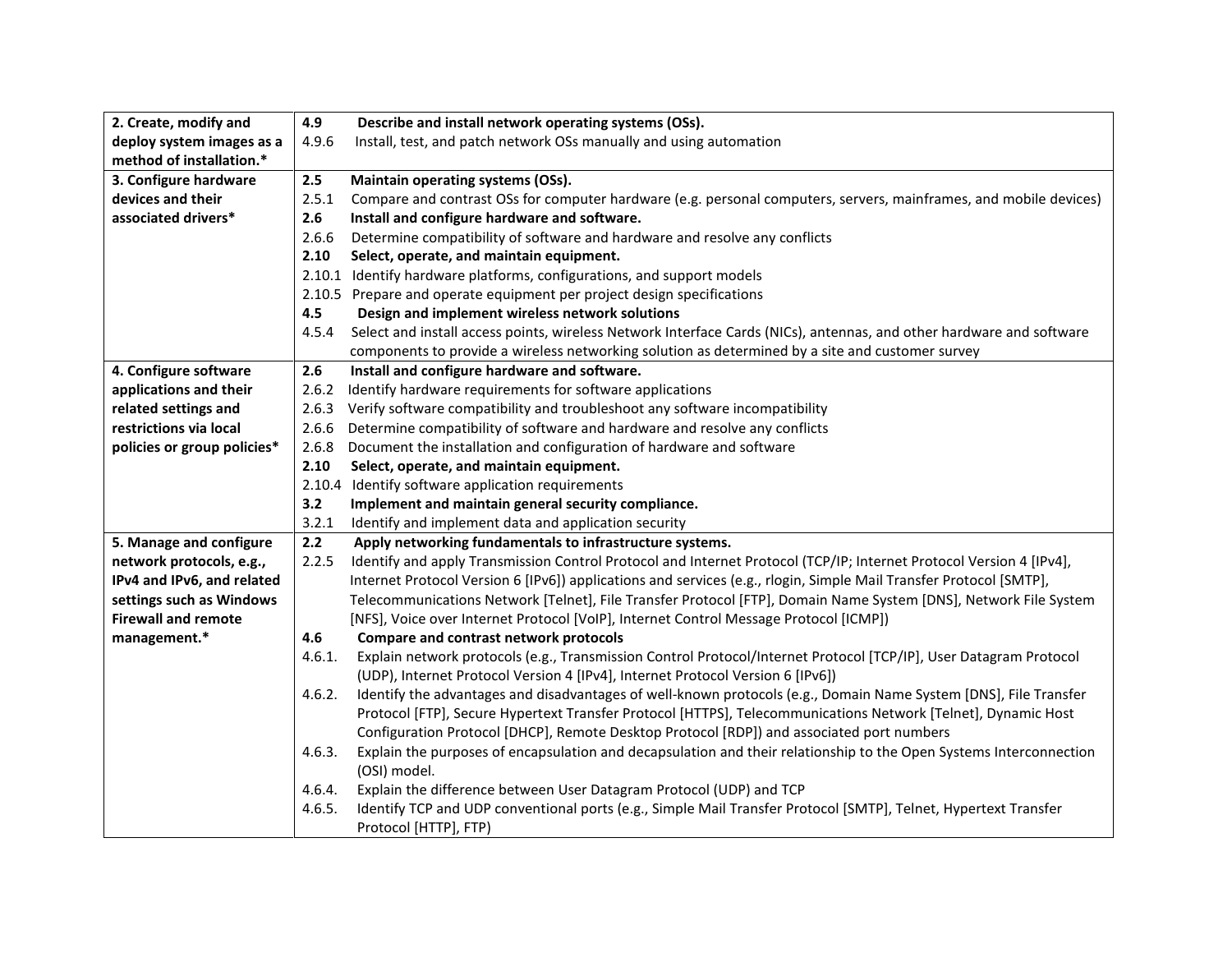|                                   | Explain TCP/IP protocol details (e.g., Internet addresses, Address Resolution Protocol [ARP], Reverse Address<br>4.6.6.        |  |
|-----------------------------------|--------------------------------------------------------------------------------------------------------------------------------|--|
|                                   | Resolution Protocol [RARP], IP datagram format, routing IP datagrams, TCP segment format, IPv4, IPv6)                          |  |
|                                   | Describe a Virtual Private Network (VPN) and identify associated protocols (e.g., Layer 2 Tunneling Protocol [L2TP],<br>4.6.7. |  |
|                                   | Point-to-Point Tunneling Protocol [PPTP])                                                                                      |  |
|                                   | 4.6.8.<br>Capture and analyze data packets                                                                                     |  |
|                                   | 4.7<br>Describe IP addressing schemes and create subnet masks                                                                  |  |
|                                   | 4.7.1.<br>Explain Fully Qualified Domain Names (FQDNs) and how they are used                                                   |  |
|                                   | 4.7.2.<br>Explain the IP addressing scheme and how it is used                                                                  |  |
|                                   | 4.7.3.<br>Identify Class A, B, and C reserved (i.e., private) address ranges and why they are used                             |  |
|                                   | 4.7.4.<br>Identify the class of network to which a given address belongs                                                       |  |
|                                   | 4.7.5.<br>Differentiate between default subnet masks and custom subnet masks                                                   |  |
|                                   | 4.7.6.<br>Explain the relationship between an IP address and its associated subnet mask                                        |  |
|                                   | 4.7.7.<br>Identify the differences between classful and classless addressing schemes                                           |  |
|                                   | 4.7.8.<br>Identify multicasting addresses and explain why they are used.                                                       |  |
|                                   | 4.7.9.<br>Create custom subnet masks to meet network design requirements                                                       |  |
|                                   | 4.7.10.<br>Compare and contrast Internet Protocol Version 4 (IPv4) and Internet Protocol Version 6 (IPv6)                      |  |
| 6. Manage resource access         | 2.1<br>Describe the need for security and explain security risks and security safeguards.                                      |  |
| issues including sharing,         | Describe authentication, authorization, and auditing<br>2.1.2                                                                  |  |
| file and folder permissions       | 3.1<br>Describe the components associated with information security systems.                                                   |  |
| via NTFS, user account            | Differentiate between authentication and authorization<br>3.1.1                                                                |  |
| control and Encrypting File       | 3.1.2<br>Compare and contrast authentication techniques (e.g. single factor, multifactor, passwords, biometrics, certificates, |  |
| System (EFS).*                    | Radio Frequency Identification [RFID] cards)                                                                                   |  |
|                                   | 3.2<br>Implement and maintain general security compliance.                                                                     |  |
|                                   | 3.2.1<br>Identify and implement data and application security.                                                                 |  |
|                                   | 3.2.3<br>Describe and assign permissions (e.g., read-only, read-write)                                                         |  |
|                                   | 3.2.4<br>Provide user authentication (e.g., assign and reset user accounts and passwords)                                      |  |
|                                   | 3.3<br>Implement and maintain network security.                                                                                |  |
|                                   | 3.3.3<br>Describe Access Control Lists (ACLs) and explain why they are used.                                                   |  |
|                                   | 4.10<br>Administer network operating systems and services.                                                                     |  |
|                                   | Establish shared network resources<br>4.10.6                                                                                   |  |
|                                   | 4.10.7<br>Define and set access controls on files, folders, shares, and directories                                            |  |
| 7. Configure features             | Identify trending technologies, their fundamental architecture, and their value in the marketplace.<br>2.4                     |  |
| related to mobile                 | Investigate the scope and the impact of mobile computing environments on society<br>2.4.1                                      |  |
| computing including               |                                                                                                                                |  |
| <b>BitLocker, Trusted</b>         |                                                                                                                                |  |
| Platform Module (TPM),            |                                                                                                                                |  |
| <b>Direct Access and mobility</b> |                                                                                                                                |  |
| options.*                         |                                                                                                                                |  |